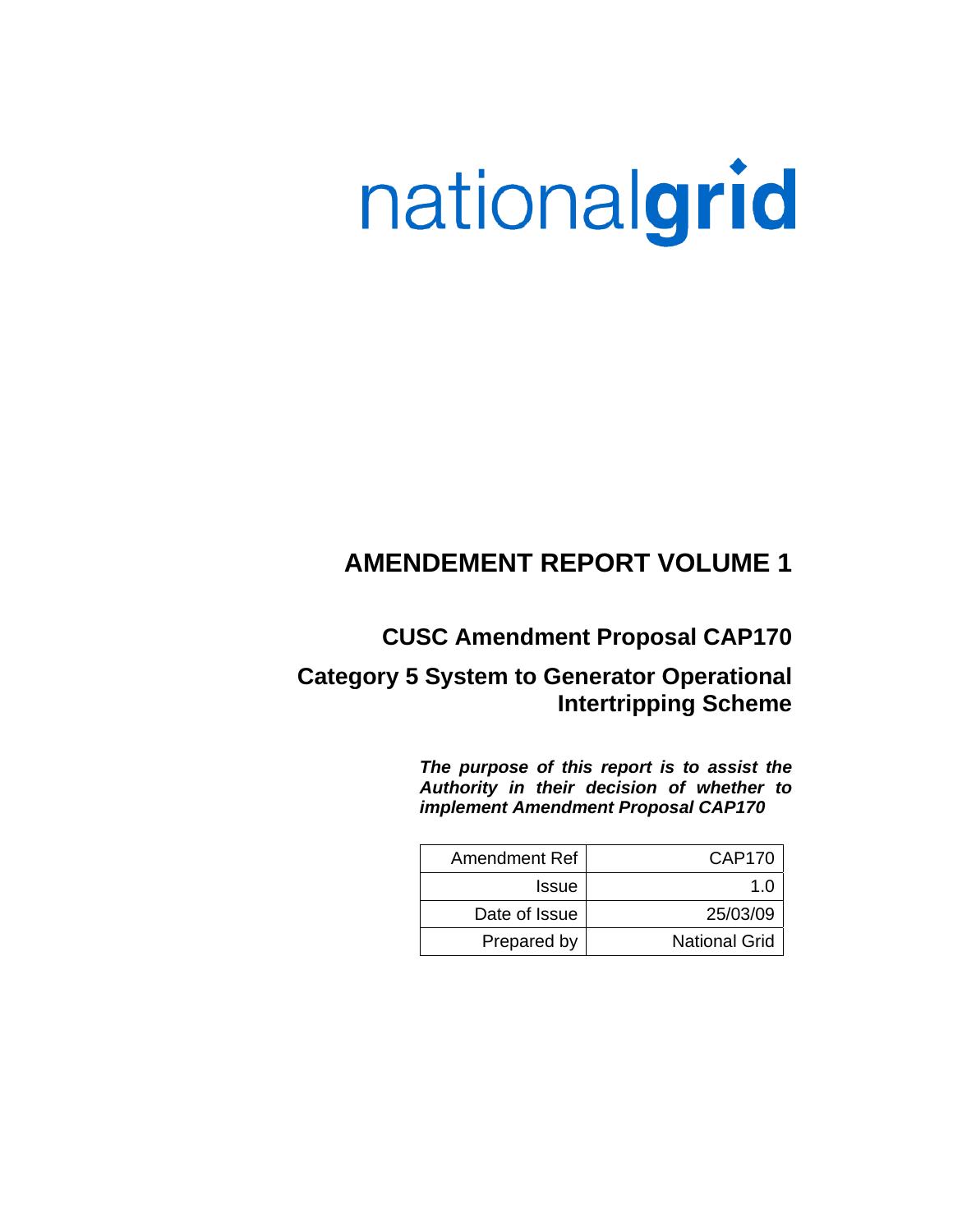# **I DOCUMENT CONTROL**

#### **a National Grid Document Control**

| <b>Version</b> | <b>Date</b> | <b>Author</b>        | <b>Change Reference</b>                           |  |  |  |
|----------------|-------------|----------------------|---------------------------------------------------|--|--|--|
| 0.1            | 18/03/09    | <b>National Grid</b> | Draft for industry comment                        |  |  |  |
| 0.2            | 24/03/09    | <b>National Grid</b> | Draft for Panel Comment following<br>the Vote     |  |  |  |
| 1.0            | 25/03/09    | <b>National Grid</b> | Formal version for submission to<br>the Authority |  |  |  |

#### **b Distribution**

| <b>Name</b>                                | Organisation |
|--------------------------------------------|--------------|
| The Gas and Electricity Markets Authority  | Ofaem        |
| <b>CUSC Parties</b>                        | Various      |
| <b>Panel Members</b>                       | Various      |
| National Grid Industry Information Website |              |

## **II CONTENTS TABLE**

| 1.0  |                                                              |
|------|--------------------------------------------------------------|
| 2.0  |                                                              |
| 3.0  |                                                              |
| 4.0  | ASSESSMENT AGAINST APPLICABLE CUSC OBJECTIVES  8             |
| 5.0  |                                                              |
| 6.0  |                                                              |
| 7.0  |                                                              |
| 8.0  |                                                              |
| 9.0  |                                                              |
| 10.0 |                                                              |
| 11.0 |                                                              |
|      | ANNEX 1 - PROPOSED LEGAL TEXT TO MODIFY THE CUSC31           |
|      |                                                              |
|      |                                                              |
|      |                                                              |
|      | ANNEX 5 - LINKS TO ALL DOCUMENT REFERENCED IN, OR ASSOCIATED |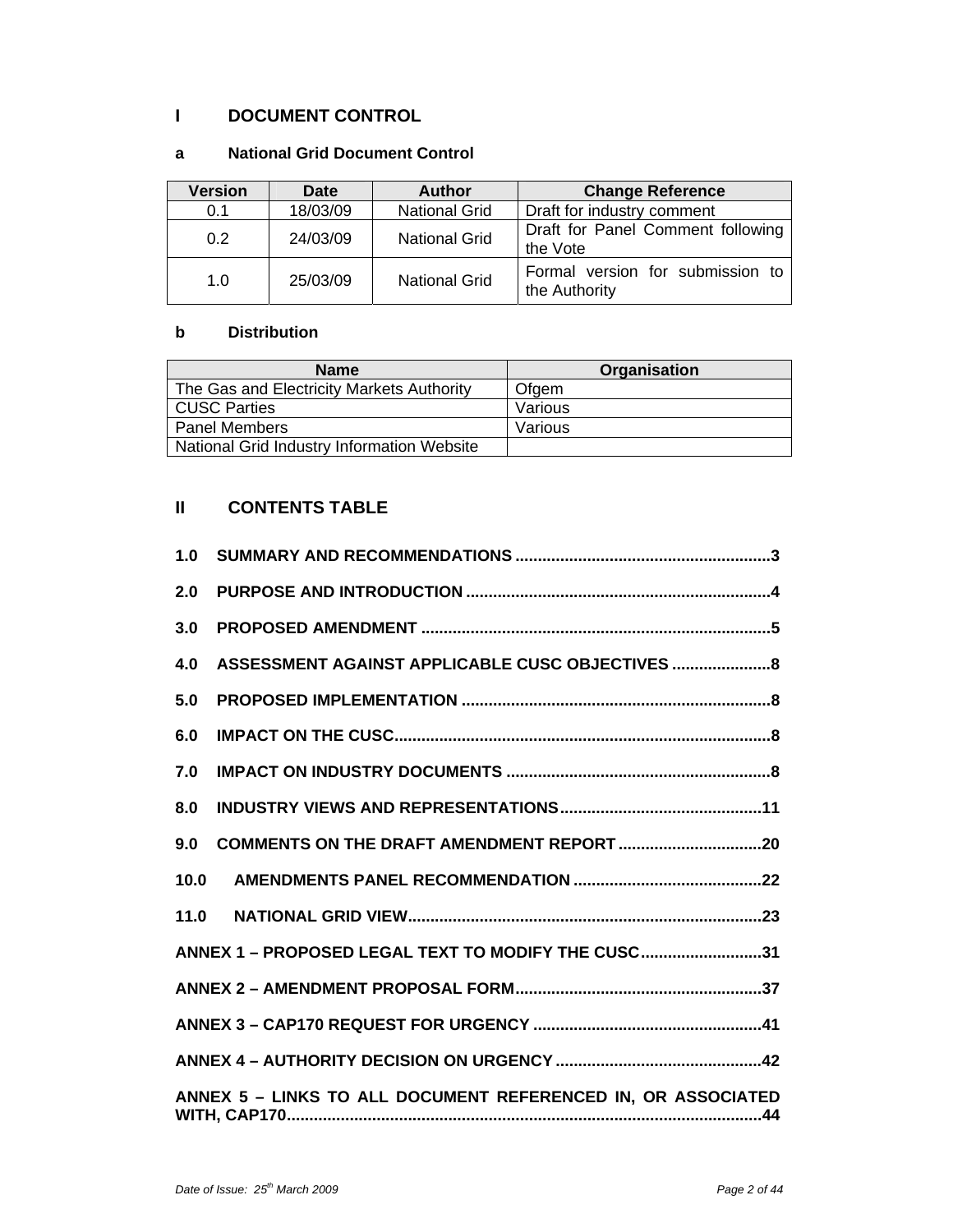#### **1.0 SUMMARY AND RECOMMENDATIONS**

#### **Executive Summary**

- 1.1 CAP170 Category 5 System to Generator Operational Intertripping Scheme was submitted to the Amendments Panel for consideration on the  $27<sup>th</sup>$ February 2009. The proposer requested that the Amendment Proposal be considered as an Urgent Amendment Proposal, on the basis that the nature of the proposal exhibits the following characteristics:
	- The proposal is linked to an imminent date related event; and
	- There is a very real likelihood of significant commercial impact upon, NGET, industry parties, or customers if the Amendment Proposal is not treated as urgent.
- 1.2 The Panel agreed by majority that the amendment merited urgent treatment and, along with a proposed timetable, requested approval as such by the Authority. The Authority approved the urgent request, and proposed a slightly more constrained timetable to facilitate submission of the Amendment Report to the Authority by  $25<sup>th</sup>$  March 2009.
- 1.3 CAP170 seeks to introduce a new category of System to Generator Operational Intertripping Scheme to cover intertrips capable of being armed with respect to a derogated non-compliant transmission boundary (as specified in the definition – see 1.4).
- 1.4 Category 5 intertripping scheme would be defined as an intertripping scheme required to alleviate thermal overloads, unacceptable voltage conditions or power system instability arising out of an event which results in the interruption of powerflow on a circuit (or circuits) that form part of a derogated non-compliant transmission boundary, and can only be armed in respect of such a boundary.
- 1.5 A derogated non-compliant transmission boundary would be defined as a transmission circuit (or circuits) forming part of the GB transmission system subject to an Authority approved derogation to the GB Security and Quality of Supply Standards (GBQSS).
- 1.6 It is the proposer's intention that category 5 intertripping schemes will be specified in the F3 appendix of the relevant Bilateral Agreements, and applied to existing and/or new intertrip providers identified as being capable of being armed in respect of a derogated non-compliant transmission boundary.
- 1.7 It is proposed that the category 5 intertripping schemes, as specified in the F3 appendices of the relevant Bilateral Agreements, would receive remuneration in line with the existing categories 2 and 4 as administered by the CUSC (i.e. an annual Capability Payment, an Intertrip Payment following trip and a Restricted Export Level Payment following a trip).
- 1.8 At derogated non-compliant transmission boundaries the need to take action to manage constraints is more onerous than at compliant transmission boundaries. As such, the use of intertrips (assuming it is more economic than alternative Bid-Offer action to constrain generation pre-fault) is a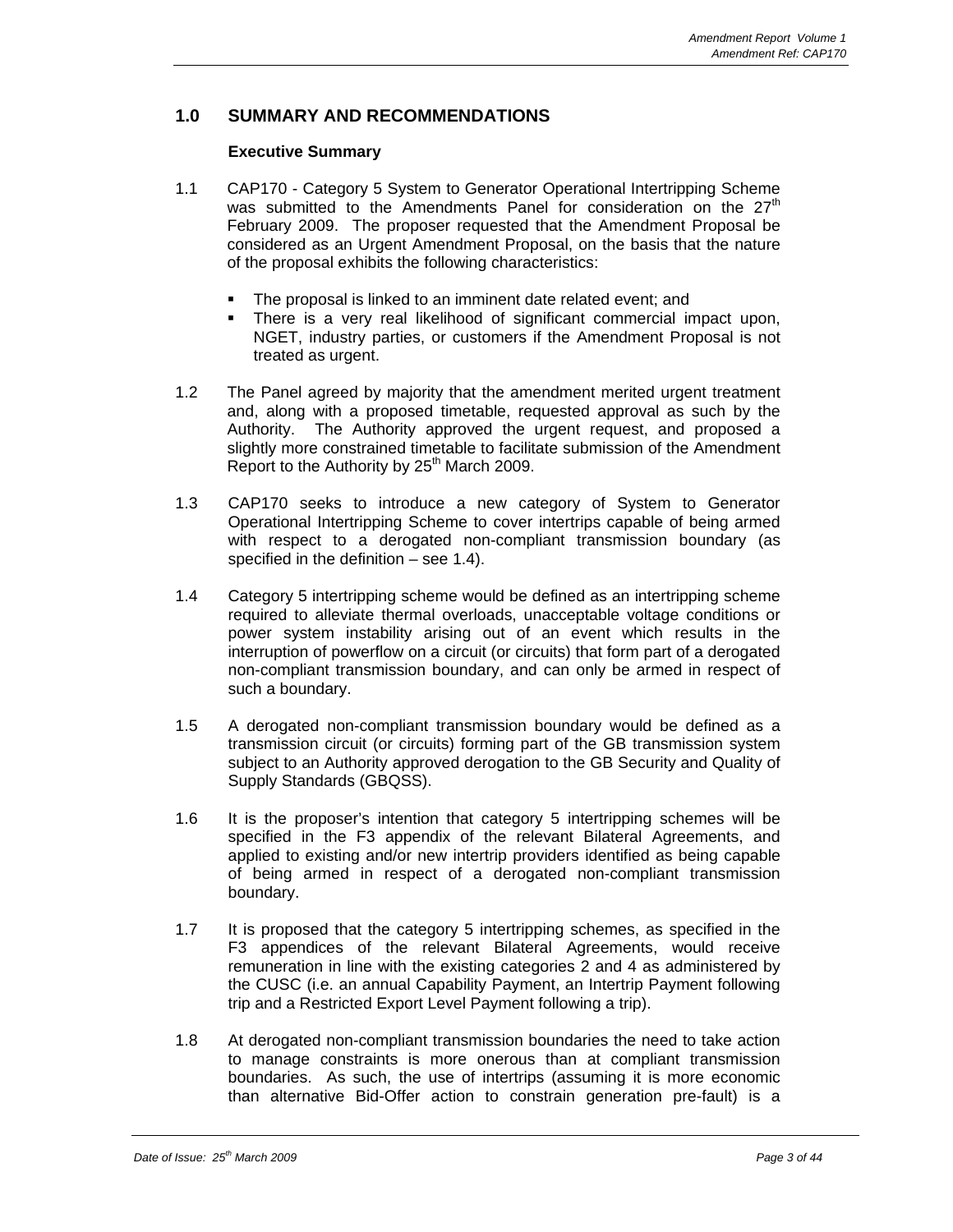necessity rather than an occasional tool in order to maximise flows across the derogated non-compliant transmission boundary.

1.9 Whilst intertrips are armed pre-fault, the principal cost is incurred post-fault following tripping. Therefore, based on the low probability of tripping they should represent an economic and efficient means for managing constraints as opposed to the alternative Bid-Offer action to constrain generation prefault. The proposer of CAP170 believes that administering prices for intertrips capable of being armed in respect of derogated non-compliant transmission boundaries would offer a useful means to limit potential constraint costs, thereby facilitating competition through limiting the potential BSUoS costs, as well as allowing for the economic and efficient operation of the system.

#### **Industry Responses**

1.10 Fourteen non-confidential responses were received following the Company Consultation. Eleven responses opposed the proposal, and three were neither supportive nor unsupportive. One confidential response (not supportive of CAP170) was received which has not been included in the Amendment Report. A summary of responses and main concerns are detailed within section 8 and National Grid has addressed the concerns in section 11.

#### **Amendment Panel Recommendation**

1.11 The CUSC Panel voted on whether CAP170 better facilitated the Applicable CUSC Objectives. The result of the vote was as follows:

No – Majority (7 No, 1 Yes)

1.12 Consequently, if the Authority decides to approve CAP170 it would be potentially appealable to the Competition Commission.

#### **National Grid Recommendation**

1.13 National Grid as proposer of CAP170 considers that it merited progress via the urgent amendment process and would better achieve the CUSC Applicable Objectives. National Grid believes that administering the costs for intertrips capable of being armed with respect to non-compliant derogated boundaries will provide the potential for National Grid to manage constraints in a more efficient and effective manner.

#### **2.0 PURPOSE AND INTRODUCTION**

- 2.1 This Amendment Report has been prepared and issued by National Grid under the rules and procedures specified in the CUSC as designated by the Secretary of State.
- 2.2 Further to the submission of Amendment Proposal CAP170 (see Annex 2) and the subsequent wider industry consultation that was undertaken by National Grid, this document is addressed and furnished to the Gas and Electricity Markets Authority ("the Authority") in order to assist it in its decision whether to implement Amendment Proposal CAP170.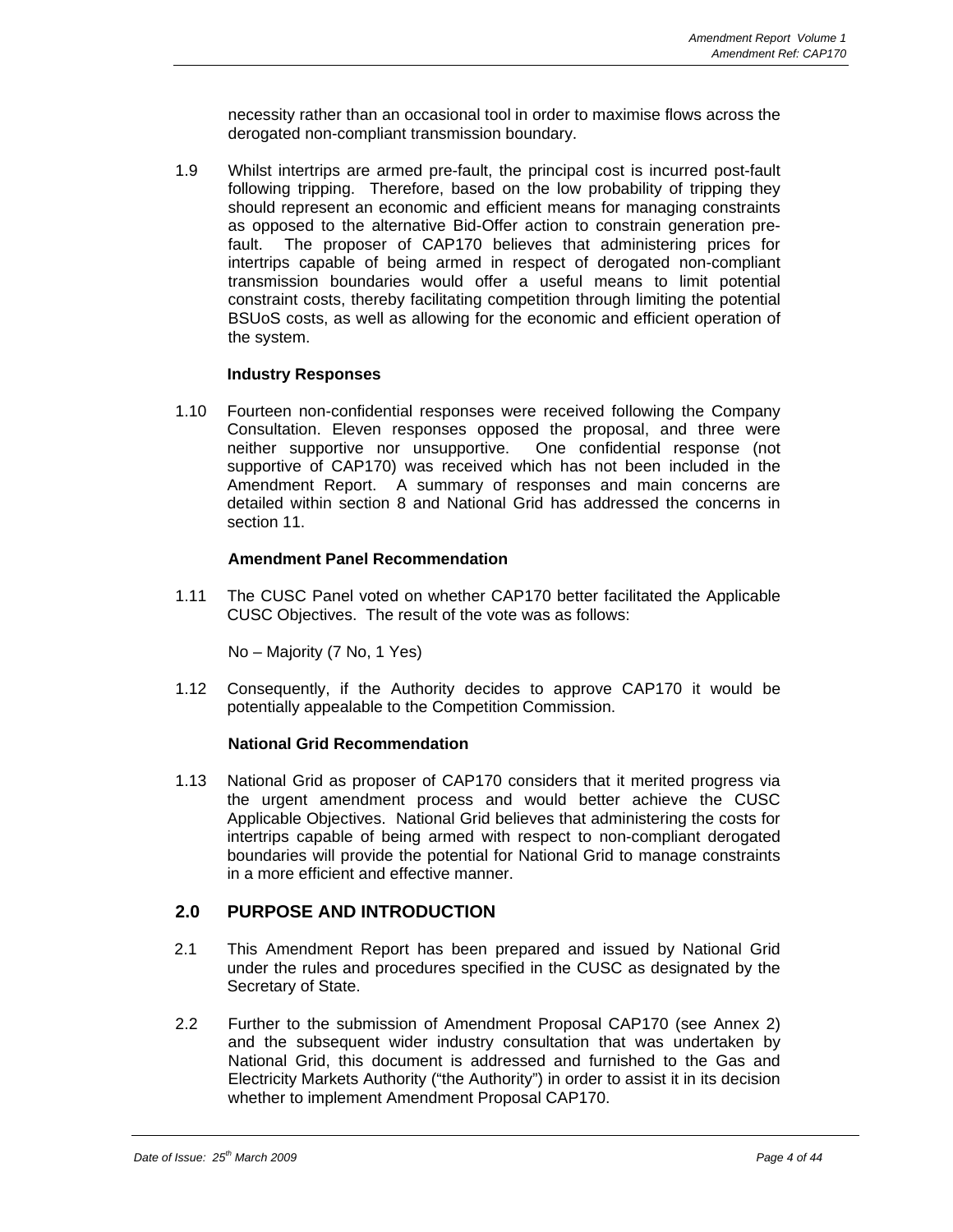2.3 CAP170 was proposed by National Grid and submitted to the CUSC Amendments Panel for consideration at the meeting on  $27<sup>th</sup>$  February 2009. Following majority agreement by the Panel, CAP170 and the requested urgent timetable were submitted to the Authority for approval. The Authority approved the urgent request, and proposed a slightly more constrained timetable to facilitate submission of the Amendment Report to the Authority by  $25<sup>th</sup>$  March 2009. The timetable is detailed below:

| o Amendment Proposal raised and approved as urgent  | 27/02/09 |
|-----------------------------------------------------|----------|
| o Amendment submitted to Company Consultation       | 03/03/09 |
| o Close of Company Consultation                     | 13/03/09 |
| o Draft Amendment Report circulated to Industry     | 18/03/09 |
| o Panel undertake recommendation vote               | 23/03/09 |
| o Final Amendment Report submitted to the Authority | 25/03/09 |

- 2.4 This document outlines the nature of the CUSC changes that are proposed and incorporates National Grid's recommendations to the Authority concerning the Amendment. Copies of each of the responses to the consultation are included as Volume 2 and a summary of the representation is contained within.
- 2.5 This Amendment Report has been prepared in accordance with the terms of the CUSC. An electronic copy can be found on the National Grid website, at www.nationalgrid.com/uk/Electricity/Codes/.

#### **3.0 PROPOSED AMENDMENT**

- 3.1 CAP170 was raised alongside a request for its treatment as an Urgent Amendment Proposal. The proposer considers that the nature of the proposal exhibits the following characteristics to justify its urgency:
	- The proposal is linked to an imminent date related event; and
	- There is a very real likelihood of significant commercial impact upon NGET, industry parties, or customers if the Amendment Proposal is not treated as urgent.
- 3.2 On the 17th of February 2009 Ofgem wrote to National Grid asking National Grid to conduct an urgent review to consider (and if appropriate consult on) whether urgent changes to the existing commercial and charging arrangements for access to the GB transmission system are necessary before the next charging year (starting April 2009). Moreover, as Ofgem indicate in this letter, the rate at which constraint costs are incurred will increase significantly in the next few weeks (when the planned Cheviot outage programme commences). Therefore, the proposer believes that this proposal is linked to an imminent date related event.
- 3.3 Furthermore, the Amendment Proposal seeks to limit the price of intertrips capable of being armed only with respect of derogated non-compliant transmission boundaries, and in doing so limit the potential contribution to constraint costs. As all industry parties are charged for the cost of constraints, and this charge is ultimately passed on to consumers, this Amendment Proposal also has the potential to have significant commercial impact on both the industry and consumers.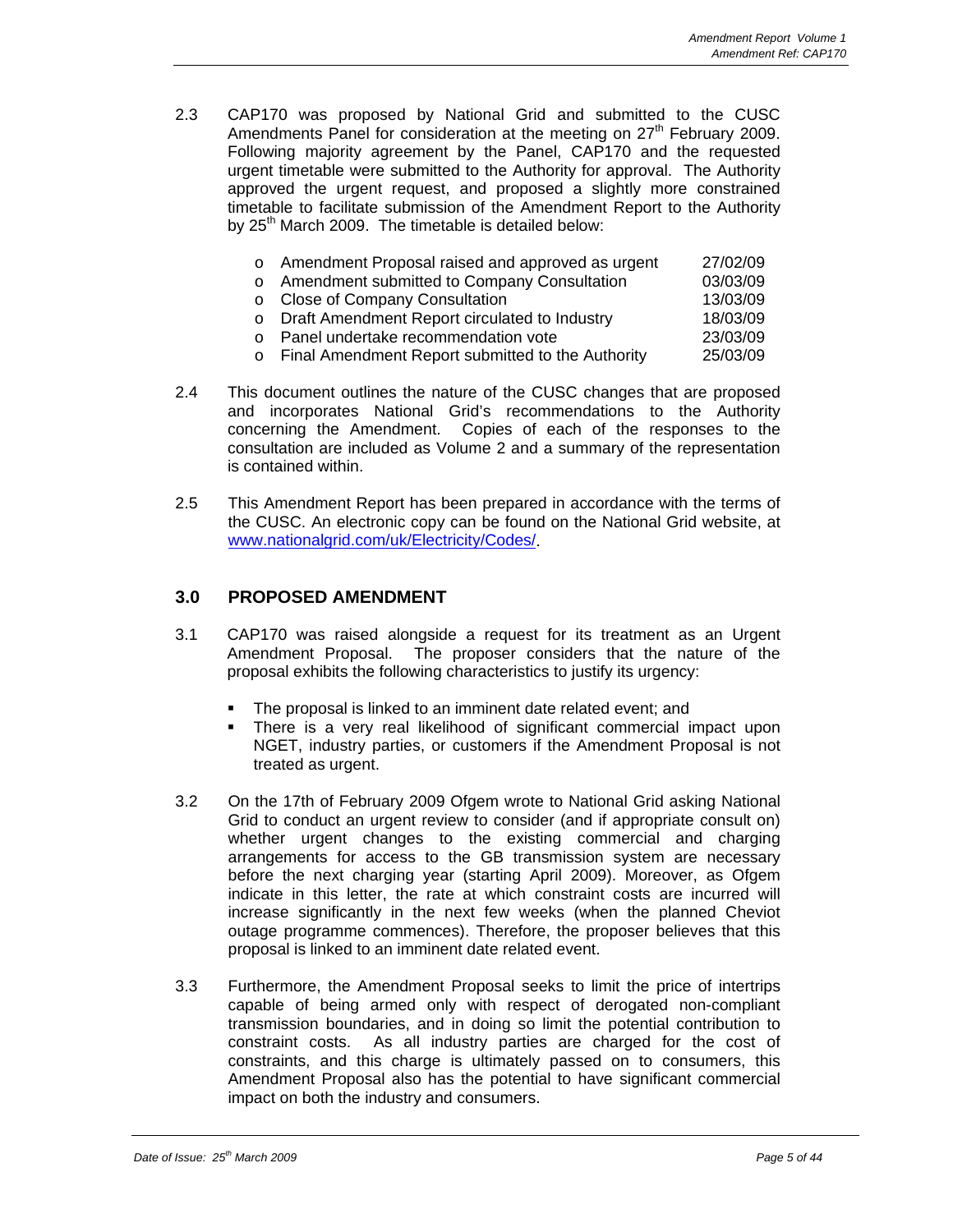- 3.4 The Panel (by majority) and the Authority both agreed that the proposal should be treated as urgent.
- 3.5 At derogated non-compliant transmission boundaries the need to take action to manage constraints is more onerous than at compliant transmission boundaries. As such, the use of intertrips (assuming it is more economic than alternative Bid-Offer action to constrain generation pre-fault) is a necessity rather than an occasional tool in order to maximise flows across the derogated non-compliant transmission boundary. This can be demonstrated by the volume of constraints at the Cheviot boundary (presently the only derogated non-compliant transmission boundary<sup>1</sup>) which is forecast to outturn at 3127 GWh in 2008/09 and compares to the rest of England, Wales and Scotland which is forecast to outturn at 1849 GWh in 2008/09. Further, the cost of managing constraints on the Cheviot boundary is forecast to outturn at £153m in 2008/09, whereas the rest of England, Wales and Scotland are forecast to outturn at £85m in 2008/09.
- 3.6 One tool available to National Grid, as System Operator, to manage constraints is the use of intertrips. Whilst intertrips are armed pre-fault, the principal cost is incurred post-fault following tripping. Therefore, based on the low probability of tripping they should represent a more economic and efficient means for managing constraints than the alternative Bid-Offer action to constrain generation pre-fault. Administering prices for intertrips capable of being armed in respect of derogated non-compliant transmission boundaries would offer a useful means to limit potential costs.
- 3.7 Therefore, CAP170 seeks to introduce a new category of System to Generator Operational Intertripping Scheme to cover intertrips capable of being armed only with respect to derogated non-compliant transmission boundaries (as specified in the definition - see 3.6).
- 3.8 A category 5 intertripping scheme would be defined as an intertripping scheme required to alleviate thermal overloads, unacceptable voltage conditions or power system instability arising out of an event which result in the interruption of powerflow on a circuit (or circuits) that form part of a derogated non-compliant transmission boundary, and can only be armed in respect of such a boundary.
- 3.9 A derogated non-compliant transmission boundary would be defined as a transmission circuit or circuits forming part of the GB transmission system subject to an Authority approved derogation to the GB SQSS.
- 3.10 It is the proposer's intention that category 5 intertripping schemes will be specified in the F3 appendix of the relevant Bilateral Agreements, and applied to existing and/or new intertrip providers capable of being armed in respect of a derogated non-compliant transmission boundary.
- 3.11 A methodology will be used to determine which Users will be required to provide category 5 intertripping schemes. Such a methodology will be based upon a cost-benefit analysis, considering aspects such as installation costs and the cost associated with the administered scheme. National Grid believes that this methodology should form part of the Procurement

 $\overline{a}$ 

 $1$  Information on the derogation is available on Ofgem's website: http://epr.ofgem.gov.uk/document\_fetch.php?documentid=11759 http://epr.ofgem.gov.uk/document\_fetch.php?documentid=11777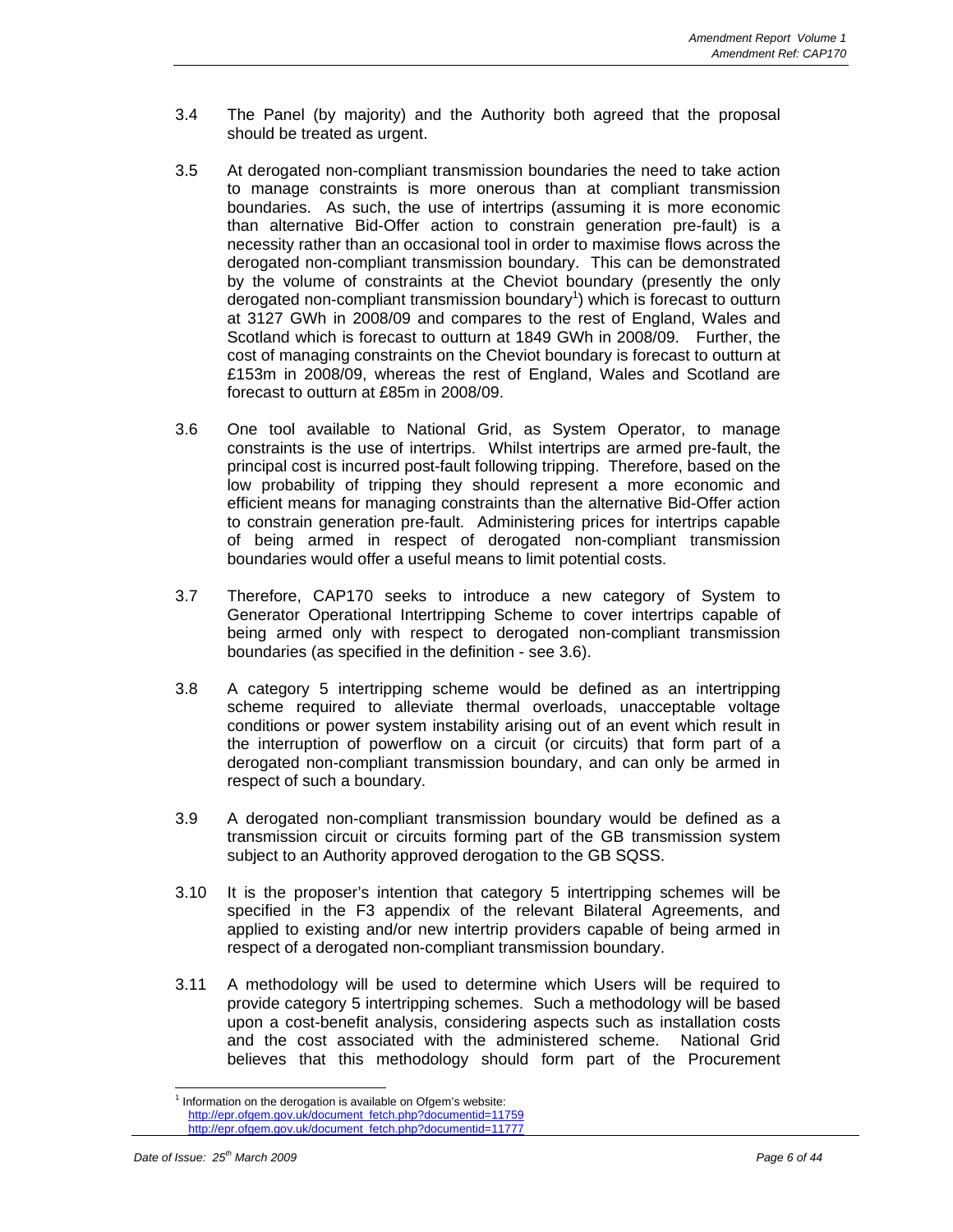Guidelines and is subject to a separate consultation process. The industry consultation can be found on National Grid's website<sup>2</sup> and the deadline for responses is  $9<sup>th</sup>$  April 2009.

- 3.12 Such schemes will be in place under these arrangements until such time as the nature of the boundary changes (i.e. the derogation is removed).
- 3.13 If a decision to implement this Amendment Proposal is made, changes to the F3 appendices of the relevant Bilateral Agreements would be required to reflect the requirement to provide the category 5 intertripping scheme.
- 3.14 Legal drafting has been added to CUSC Section 4 to deal with the implementation process for CAP170 and has been provided to facilitate the issuing of amended Appendix F3s to the Bilateral Agreement to relevant Users, see Annex 1. This process envisages, upon identification of a requirement for a category 5 intertripping scheme, National Grid issuing agreements to vary the relevant Bilateral Agreements with amended Appendix F3s providing details for the category 5 intertripping scheme. The relevant User would either sign and return the varied Bilateral Agreement or make a referral to the Authority for the terms to be settled. Following determination by the Authority National Grid would, where applicable, sign the agreement to vary on the User's behalf, in accordance with the variation clause in the Bilateral Agreement.
- 3.15 The category 5 System to Generator Operational Intertripping Scheme will be administered via the generic terms within the CUSC and Grid Code. As with categories 1-4, site specific technical details will be included in the relevant F3 appendix of the Bilateral Agreement.
- 3.16 It is proposed that the category 5 System to Generator Operational Intertripping Scheme, as specified in the F3 appendices of the relevant Bilateral Agreements, will receive remuneration in line with existing arrangements for the Category 2 and 4 System to Generator Operational Intertripping Schemes as detailed in the CUSC. This payment includes:
	- An annual Capability Payment for the installation and right to arm the scheme covering costs such as additional staff training, upkeep of policies and procedures;
	- An Intertrip Payment covering costs of wear and tear following a trip (and excludes all other consequential costs such as lost profit); and
	- A Restricted Export Level Payment following tripping should National Grid be unable to restore the Transmission capacity within 24 hours following the trip. $3$
- 3.17 These payment terms were proposed by the Working Group during the CAP076 development process, having been considered by the Working Group to be cost-reflective and offer appropriate terms for remuneration.

 $\overline{a}$ 

 $\frac{2 \text{ http://www.nationalgrid.com/uk/Electricity/Balancing/consultations/}}{3 \text{ The characteristic of these powers to be cylinder in the CABCTE}.}$ 

The descriptions of these payments are outlined in the CAP076 Final Amendment Report

<sup>(</sup>http://www.nationalgrid.com/uk/Electricity/Codes/systemcode/amendments/amendment\_archive/). A member of the CUSC Panel noted that the Working Group Report for CAP076 indicated that the generator representatives for CAP076 stated that these costs did not include any allowance for plant damage.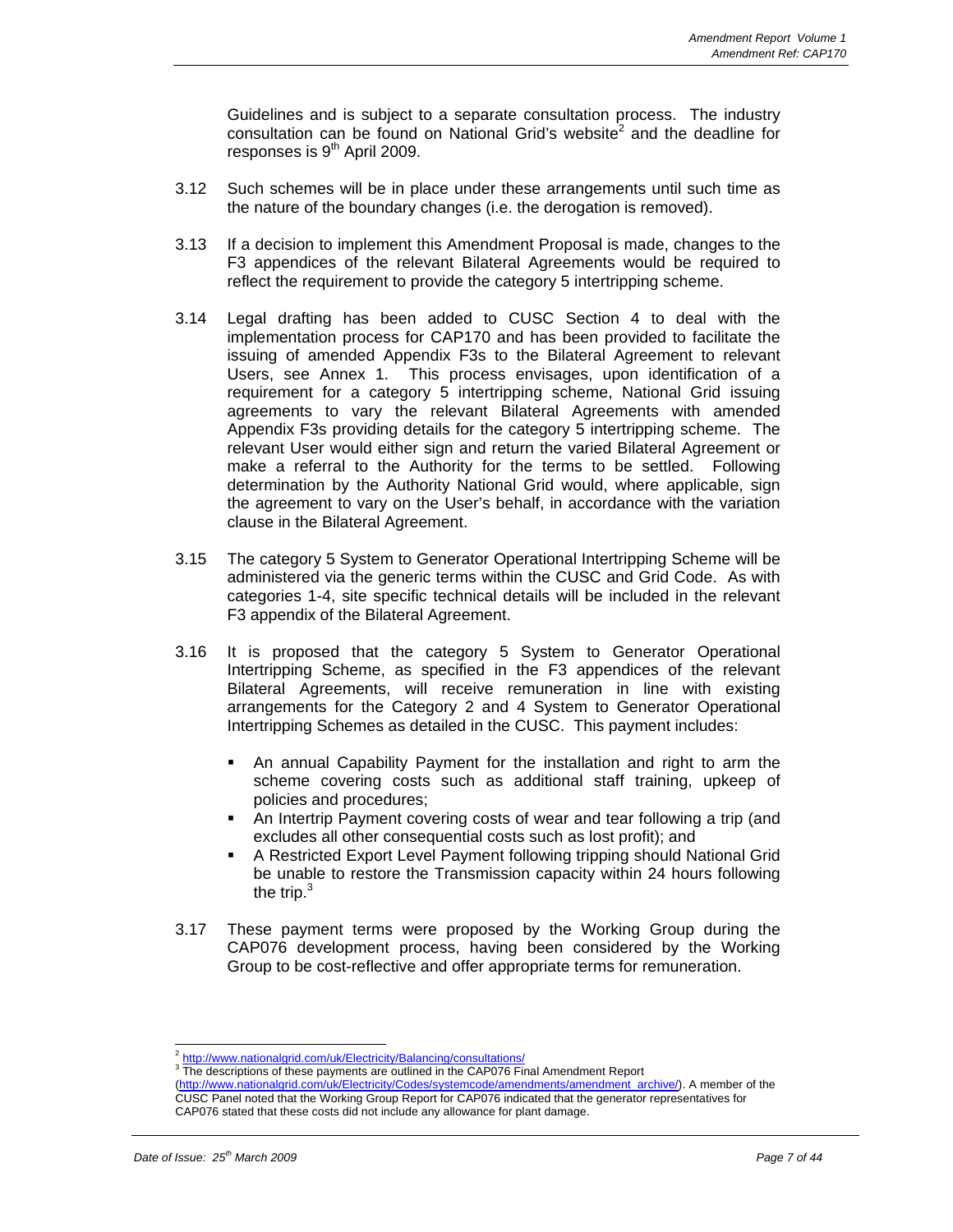#### **4.0 ASSESSMENT AGAINST APPLICABLE CUSC OBJECTIVES**

- 4.1 The tables below details the views of the proposer and respondents to CAP170 Company Consultation in relation to the facilitation of the CUSC Objective(s):
	- (a) the efficient discharge by the Licensee of the obligations imposed upon it by the act and the Transmission Licence; and
	- (b) facilitating effective competition in generation and supply of electricity and facilitating such competition in the sale, distribution and purchase of electricity.

| <b>Proposers view</b>                                                                                                                                                                                      | <b>Respondents view(s)</b>                                                                                                                                                                                      |  |  |  |  |
|------------------------------------------------------------------------------------------------------------------------------------------------------------------------------------------------------------|-----------------------------------------------------------------------------------------------------------------------------------------------------------------------------------------------------------------|--|--|--|--|
| Promotes applicable objective (a)                                                                                                                                                                          | Demotes applicable objective (a)                                                                                                                                                                                |  |  |  |  |
| Facilitating economic and efficient<br>use of all intertrips which are capable<br>of being armed with respect<br>to<br>non-compliant<br>derogated<br>transmission boundaries                               | Disproportionate<br>solution for<br>the<br>defect and is not required as the<br>current provisions offer an economic<br>and efficient way to use and operate<br>intertrips                                      |  |  |  |  |
| Clarifying<br>the<br>responsibility<br>$\blacksquare$<br>and<br>remuneration for intertrips capable of<br>armed<br>with<br>respect<br>being<br>to<br>derogated<br>non-compliant<br>transmission boundaries | $\blacksquare$<br>Fails to clearly define specific system<br>or competition related requirements<br>for intertrip scheme<br>$\blacksquare$<br>Sets a precedent for commercial                                   |  |  |  |  |
| Removing National Grid and industry<br>exposure to the consequences of the<br>operation of bilaterally negotiated                                                                                          | services becoming administered and<br>undermines<br>future<br>commercial<br>services                                                                                                                            |  |  |  |  |
| schemes capable of being armed<br>respect to<br>derogated<br>with<br>non-<br>compliant transmission boundaries                                                                                             | $\blacksquare$<br>Detrimental<br>the<br>efficient<br>to<br>management of costs with respect to<br>efficient management<br>of TO<br>the<br>outages                                                               |  |  |  |  |
|                                                                                                                                                                                                            |                                                                                                                                                                                                                 |  |  |  |  |
|                                                                                                                                                                                                            |                                                                                                                                                                                                                 |  |  |  |  |
| <b>Proposers view</b><br>Promotes applicable objective (b)                                                                                                                                                 | <b>Respondents view(s)</b><br>Demotes applicable objective (b)                                                                                                                                                  |  |  |  |  |
| Ensuring<br>enhanced<br>level<br>of<br>an<br>market certainty with regards<br>to<br>responsibilities<br>processes,<br>and                                                                                  | Disproportionate<br>solution<br>$\blacksquare$<br>for<br>the<br>defect                                                                                                                                          |  |  |  |  |
| remuneration for intertrips capable of<br>with<br>respect<br>being<br>armed<br>to<br>derogated<br>non-compliant<br>transmission boundaries                                                                 | $\blacksquare$<br>Barrier to market entry, as CAP170<br>could impact investor confidence to<br>invest in new power stations, which<br>could in turn reduce competition and                                      |  |  |  |  |
| Limiting the potential BSUoS cost for<br>$\blacksquare$<br>all parties, by limiting the cost of                                                                                                            | in the longer term risk security of<br>supply                                                                                                                                                                   |  |  |  |  |
| intertrips capable of being armed with<br>respect to derogated non-compliant<br>transmission boundaries                                                                                                    | $\blacksquare$<br>Discriminates between generators and<br>restricts the opportunities available to<br>behind<br>derogated<br>generators<br>a<br>boundary to participate in commercial<br>intertrip arrangements |  |  |  |  |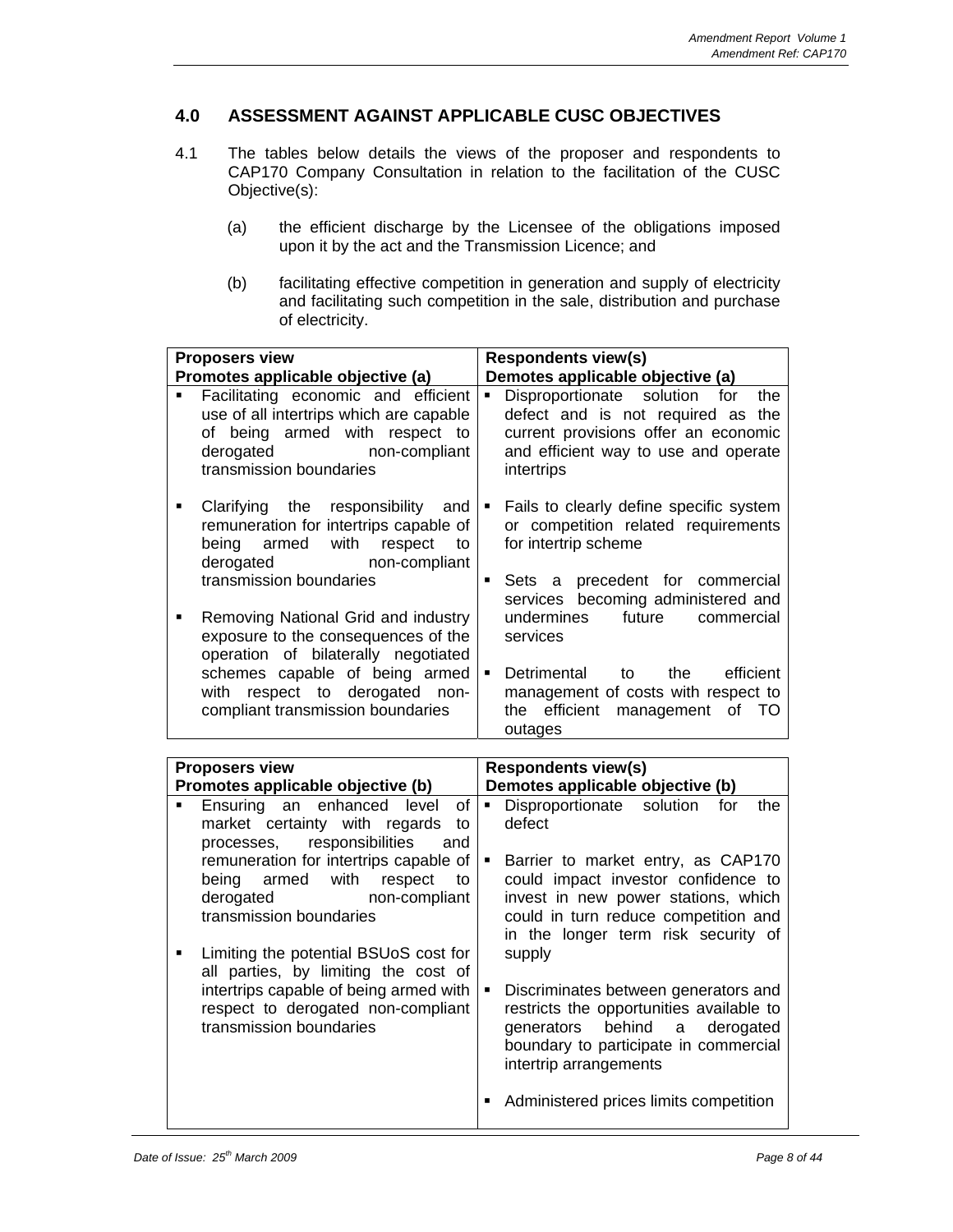| • Compensation does not differentiate<br>by technology or other circumstances<br>and does not include all generators<br>costs, as a consequence it is not fully<br>cost reflective |  |
|------------------------------------------------------------------------------------------------------------------------------------------------------------------------------------|--|
| Distorts competition in the GB market<br>provision of commercial<br>for the<br>balancing<br>intertrips and the<br>mechanism                                                        |  |

#### **5.0 PROPOSED IMPLEMENTATION**

- 5.1 National Grid proposes that CAP170 should be implemented immediately upon a decision to do so being made by the Authority. In accordance with 8.19.3(b), views were invited on this proposed implementation date and no specific comments regarding implementation were received.
- 5.2 The change introduced by this Amendment Proposal would be applicable to existing and new providers.
- 5.3 Legal drafting has been added to CUSC section 4 to deal with the implementation process for CAP170 has been provided to facilitate the issuing of amended Appendix F3s to the Bilateral Agreement to relevant Users, see Annex 1. This process envisages that, upon identification of a requirement for a category 5 intertripping scheme, National Grid would issue agreements to vary the relevant Bilateral Agreements with amended Appendix F3s providing details for the category 5 intertripping scheme. The relevant User would either sign and return the varied Bilateral Agreement or make a referral to the Authority for the terms to be settled. Following determination by the Authority National Grid would, where applicable, sign the agreement to vary on the User's behalf, in accordance with the variation clause in the Bilateral Agreement.

#### **6.0 IMPACT ON THE CUSC**

- 6.1 CAP170 requires amendment to Section 4.2A and Schedule 4 of the CUSC. It will also require the introduction of additional definitions to facilitate these changes.
- 6.2 The text required to give effect to the Amendment Proposal is contained as Annex 1 of this document.

#### **7.0 IMPACT ON INDUSTRY DOCUMENTS**

#### **Impact on Core Industry Documents**

7.1 CAP170 has a consequential impact upon the Grid Code due System to Generator Intertripping Schemes and the associated categories being defined in the Grid Code. Changes required to the Grid Code including, but are not limited to, the following: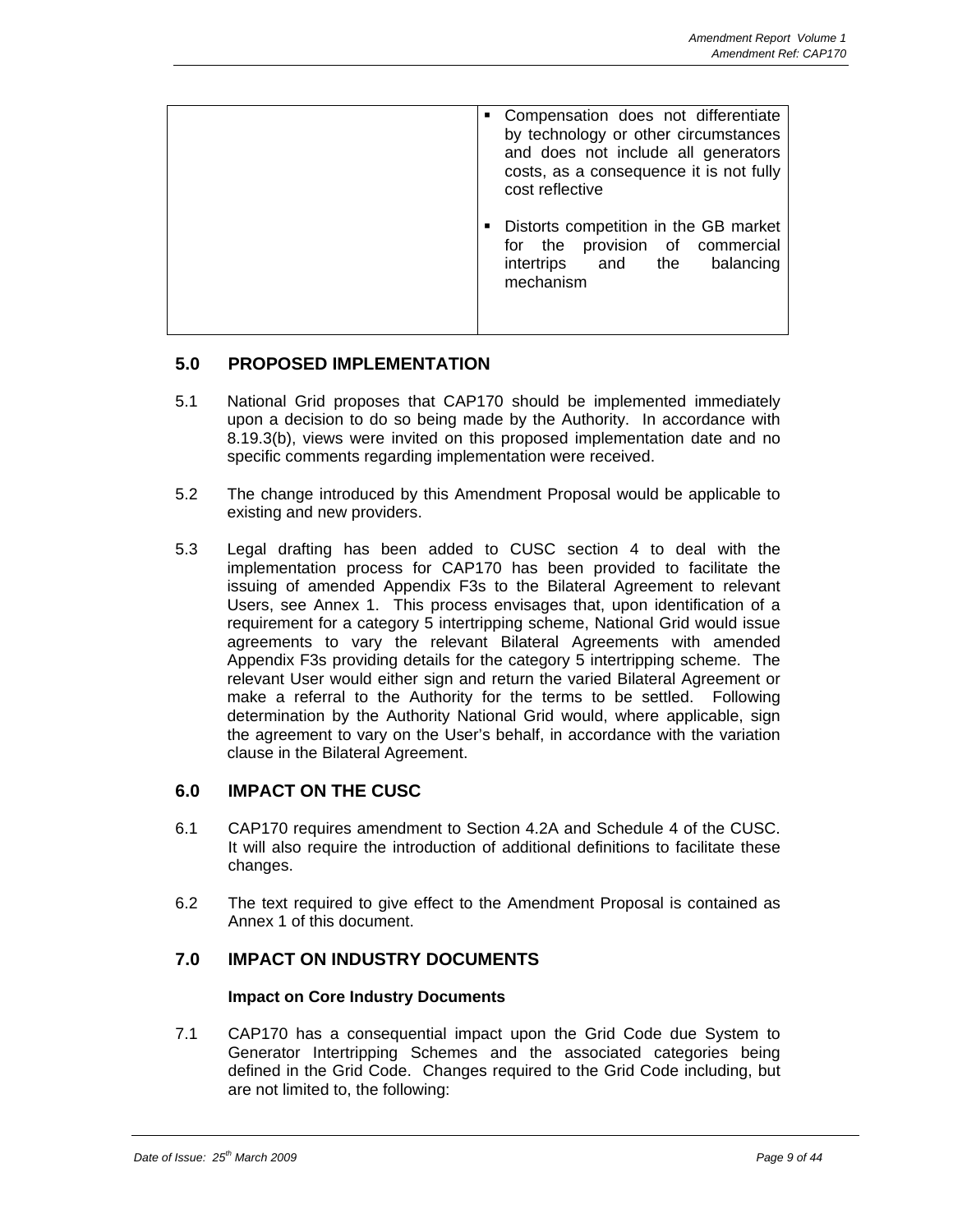- A new definition for category 5 intertripping scheme;
- A new definition for derogated non-compliant transmission boundary;
- **Amendment to the existing definition for System to Generator Operational** Intertripping Scheme; and
- **Amendment to the existing definition for System to Generator Operational** Intertripping.

#### **Impact on other Industry Documents**

- 7.2 CAP170 has an impact upon the relevant Bilateral Agreements which would require amendment as a result of this Amendment Proposal. A section to deal with the implementation process for CAP170 has been provided as outlined in the Proposed Implementation section 5 of this consultation.
- 7.3 CAP170 also requires modification to the Procurement Guidelines to introduce an appropriate methodology to determine providers of category 5 intertripping scheme. National Grid is consulting separately on these proposals in line with clause 3 (b) of Condition C16 of NGET's Electricity Licence.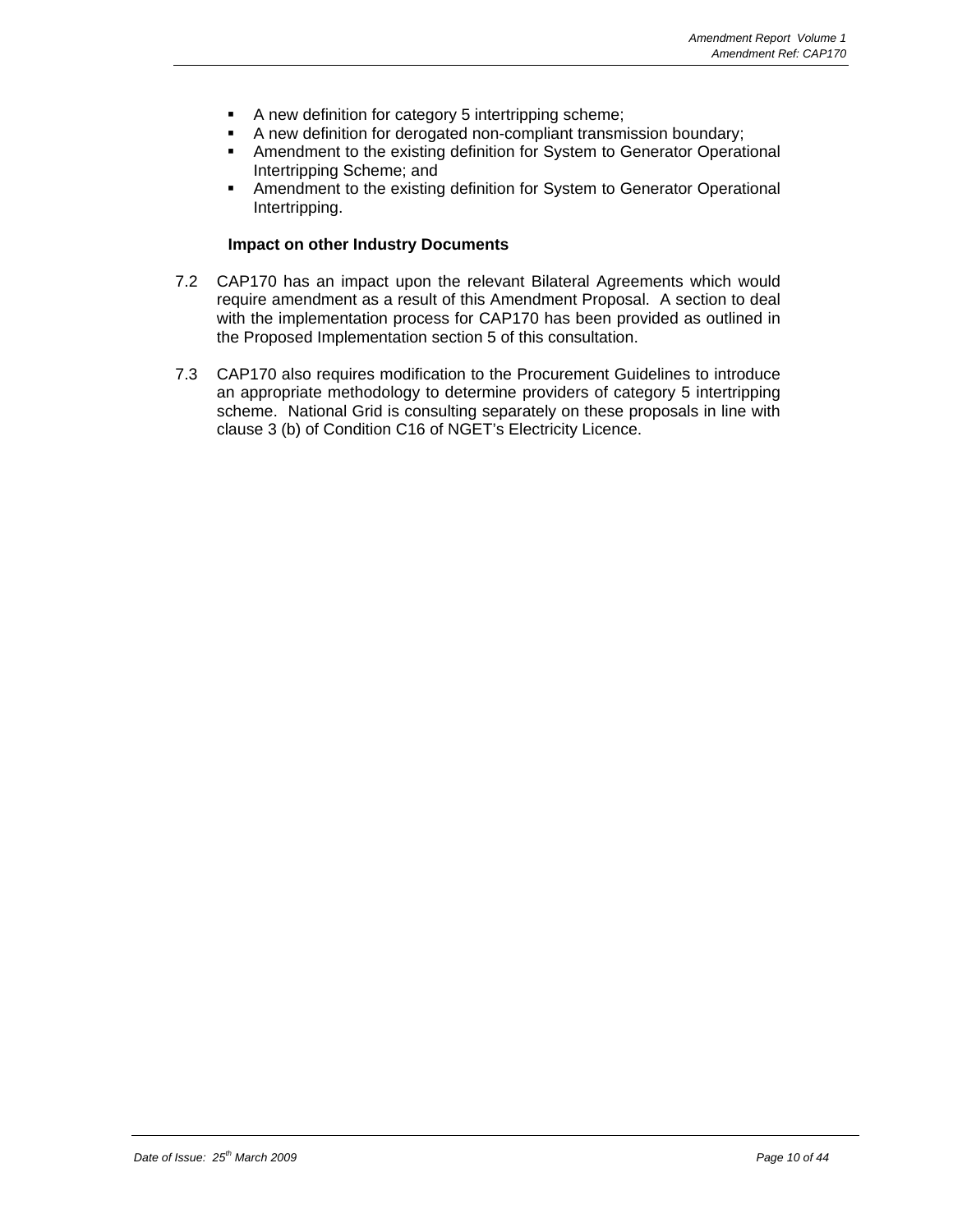## **8.0 INDUSTRY VIEWS AND REPRESENTATIONS**

8.1 The following table provides an overview of the representations received. Copies of the representations are contained in Amendment Report Volume 2.

| <b>Reference</b> | Company                                         | <b>Supportive</b>                                                                                      | <b>Comments</b>                                                                                                                                                                                                                                                                                                                                                                                                                                                                                           |                         | <b>Key Areas of Concern</b>                                                                                                                                                                                                                                                                  |
|------------------|-------------------------------------------------|--------------------------------------------------------------------------------------------------------|-----------------------------------------------------------------------------------------------------------------------------------------------------------------------------------------------------------------------------------------------------------------------------------------------------------------------------------------------------------------------------------------------------------------------------------------------------------------------------------------------------------|-------------------------|----------------------------------------------------------------------------------------------------------------------------------------------------------------------------------------------------------------------------------------------------------------------------------------------|
| CAP170-CR-<br>01 | Association<br>Electricity<br><b>Producers</b>  | of<br>No                                                                                               | - Significant increase in constraint costs is<br>a cause for concern, but puzzled as to why<br>issue was not raised for review before mid-<br>February<br>- Would appreciate additional information<br>why NGET's use of commercially<br>on<br>negotiated intertrips has been defective<br>Would welcome early indication of<br>industry involvement in NGET's work on<br>alignment of SO-TO incentives<br>and<br>timetable for implementation<br>- Further detail on methodology would be<br>appreciated | 2.<br>3.<br>4.<br>-5.   | 1. Urgency<br><b>Regulatory Impact Assessment</b><br><b>Changes to Bilateral Agreements</b><br>(precedent of change without agreement,<br>impact on ability to attract investment)<br>Methodology (not sufficient information to<br>understand full impact)<br><b>Validity of derogation</b> |
| CAP170-CR-<br>02 | <b>British</b><br>Wind<br>Energy<br>Association | Lack<br>sufficient<br>information<br>to come to<br>a view on<br>merits<br>or<br>otherwise<br>of CAP170 | - CAP170 merits a longer timescale for<br>review<br>- Concern that CAP170 may result in<br>forced installation of an intertrip scheme at<br>any time                                                                                                                                                                                                                                                                                                                                                      | $\blacksquare$ 1.<br>3. | <b>Urgency</b><br>2. Payment terms (including compensation<br>regarding lost energy sales and lost ROCs,<br>potential different treatment by technology)<br><b>Queue Advancement</b><br><b>Regulatory Impact Assessment</b>                                                                  |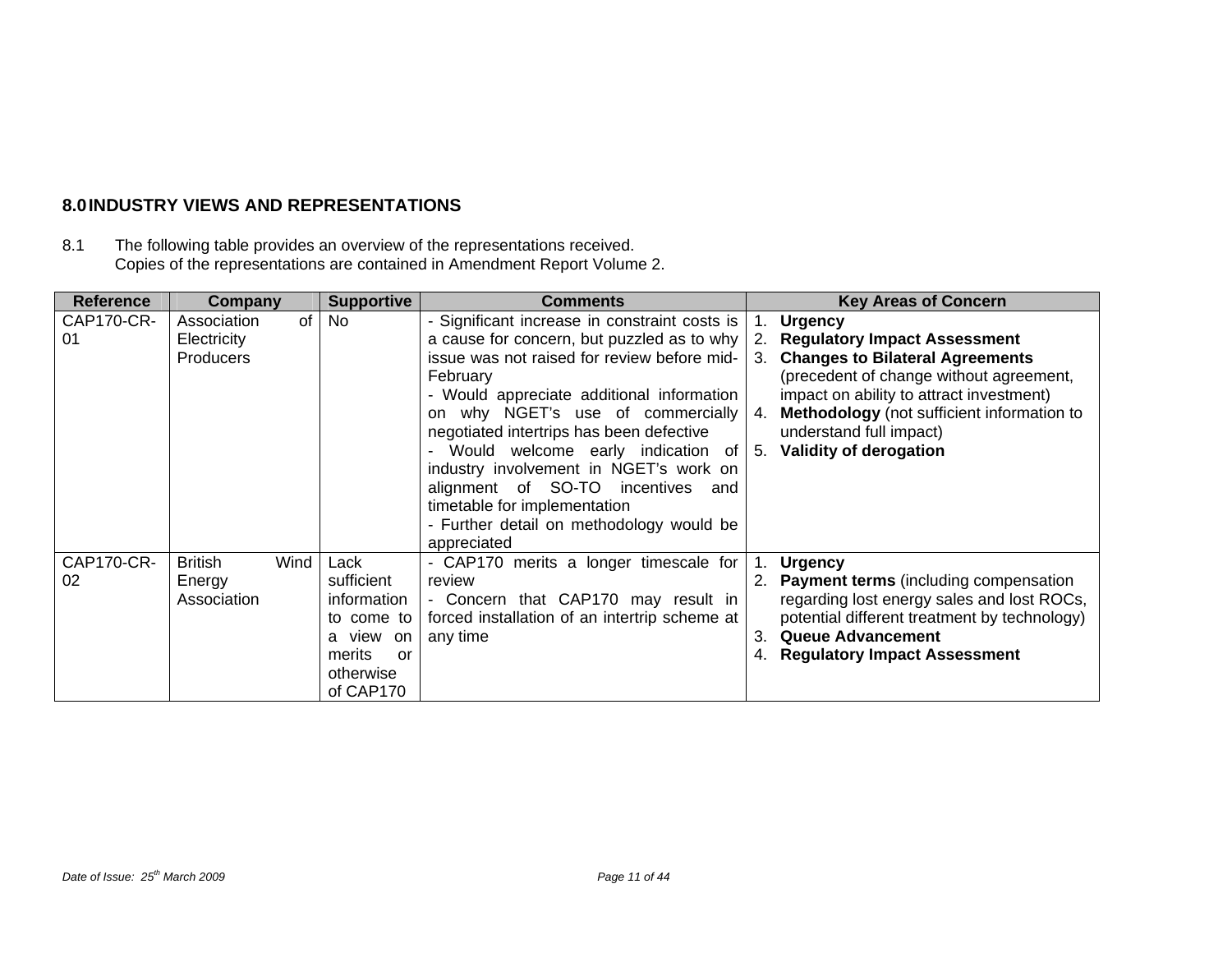| CAP170-CR-<br>03 | Centrica                                                                                                                  | <b>No</b> | Support actions to address forecast<br>constraint costs, but consider there are a<br>number of serious consequences arising<br>as a result of the proposal<br>- Due to timescales Centrica has been<br>unable to conduct a detailed review of the<br>complex legal issues of the proposed<br>changes<br>- Urgent review of all existing commercial<br>contracts required (when due to end, and<br>break clauses) and shared with Ofgem and<br>industry<br>- More consideration on the longer term<br>implications required, especially the way in<br>which it would be implemented, priced and<br>operated<br>consultation<br>Greater<br>surrounding<br>intertrips as a whole required to ensure<br>affected parties are treated fairly whilst<br>ensuring investment in the<br>network<br>remains an attractive proposition<br>- If implemented would urge that it is done<br>on a time limited basis | $\mathbf{1}$ .<br>4. | <b>Urgency</b><br><b>Changes to Bilateral Agreements</b><br>(removal of any ability to refuse variations<br>to BA, associated regulatory uncertainty,<br>changing nature of current, legitimate,<br>commercially negotiated agreements)<br>Other means used by NGET to reduce<br>impact of constraints (to demonstrate all<br>reasonable steps have been taken to<br>minimise impact of outages)<br>Methodology (account of generators<br>costs)<br><b>Payment terms</b> (review of standard<br>payments required)<br>6. Merit order for use of intertrip |
|------------------|---------------------------------------------------------------------------------------------------------------------------|-----------|--------------------------------------------------------------------------------------------------------------------------------------------------------------------------------------------------------------------------------------------------------------------------------------------------------------------------------------------------------------------------------------------------------------------------------------------------------------------------------------------------------------------------------------------------------------------------------------------------------------------------------------------------------------------------------------------------------------------------------------------------------------------------------------------------------------------------------------------------------------------------------------------------------|----------------------|-----------------------------------------------------------------------------------------------------------------------------------------------------------------------------------------------------------------------------------------------------------------------------------------------------------------------------------------------------------------------------------------------------------------------------------------------------------------------------------------------------------------------------------------------------------|
| CAP170-CR-<br>04 | DONG Energy A/S<br>on behalf of DONG<br>Walney (UK) Ltd,<br><b>Gunfleet Sands Ltd</b><br>and<br>Gunfleet Sands II<br>Ltd. | No.       | - No comment on the principles behind the<br>new category of intertrip<br>Propose additional amendment with<br>regards to down regulation (in relation to<br>Grid Code modification F/08)                                                                                                                                                                                                                                                                                                                                                                                                                                                                                                                                                                                                                                                                                                              |                      |                                                                                                                                                                                                                                                                                                                                                                                                                                                                                                                                                           |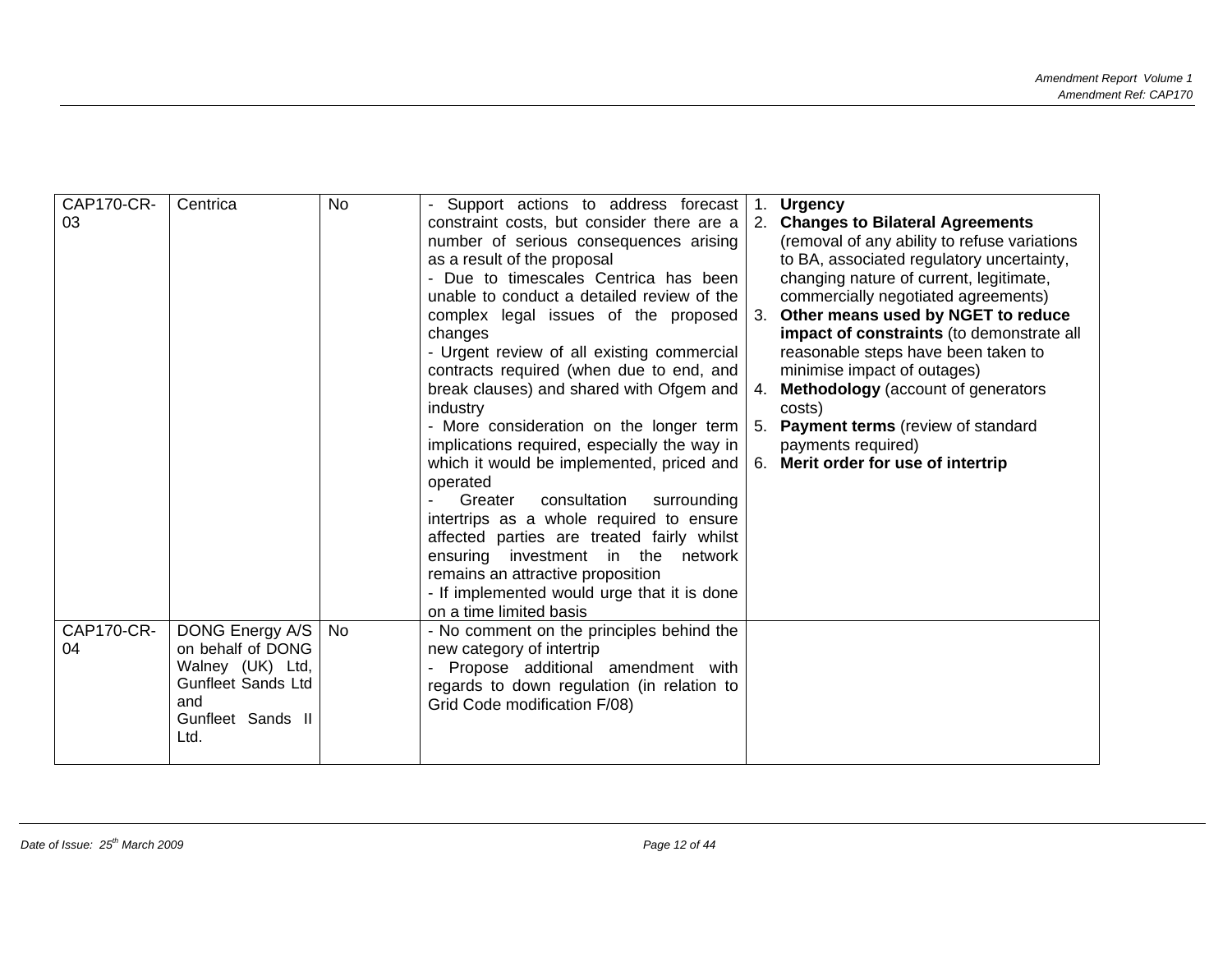| <b>CAP170-CR-</b><br>05 | <b>EDF Energy</b>                                      | No | - Could only support CAP170 if it targeted<br>only those parties found to be exercising<br>market power<br>- CAP170 proposes fundamental changes<br>to the GB market structure that fail to tackle<br>the underlying causes of high constraint<br>costs<br>Process does not permit adequate<br>industry considerations of issues involved<br>- Although CAP170 has potential to reduce<br>constraint costs, it is too wide-ranging<br>- Urgency will sacrifice speed for quality of<br>solution<br>- Legal Text (defective and contradictory) | $\mathbf{1}$ .<br>2.<br>-3.<br>5.<br>6. | <b>Urgency</b><br><b>Changes to Bilateral Agreements</b><br>(Administering commercial arrangements,<br>associated regulatory uncertainty,<br>dangerous precedent)<br>Demonstration of defect (not adequate)<br>4. Payment terms (takes no account of the<br>true cost to the generator, CAP076 terms<br>not cost-reflective and price discriminatory<br>for different classes of generator)<br><b>Regulatory Impact Assessment</b><br>Merit order for use of intertrip<br>Methodology (not transparent, could be<br>discriminatory) |
|-------------------------|--------------------------------------------------------|----|-----------------------------------------------------------------------------------------------------------------------------------------------------------------------------------------------------------------------------------------------------------------------------------------------------------------------------------------------------------------------------------------------------------------------------------------------------------------------------------------------------------------------------------------------|-----------------------------------------|-------------------------------------------------------------------------------------------------------------------------------------------------------------------------------------------------------------------------------------------------------------------------------------------------------------------------------------------------------------------------------------------------------------------------------------------------------------------------------------------------------------------------------------|
| <b>CAP170-CR-</b><br>06 | E.ON<br><b>UK</b><br>and<br>E.ON<br>Energy<br>Trading. | No | - The changes required by the proposal are<br>complex and<br>merit Working Group<br>development<br>- Unclear why proposal is drafted so widely<br>if the issue relates to a specific part of the<br>network<br>- Any change introduced with so little time<br>for consideration and consultation should<br>be drafted as tightly as possible to address<br>the exact difficulty perceived - this principle<br>has not been followed in the preparation of<br><b>CAP170</b>                                                                    | 2.<br>4.<br>5.<br>6.                    | <b>Urgency</b><br><b>Demonstration of defect</b><br>3. Changes to Bilateral Agreements<br>(retrospective application, regulatory<br>uncertainty, unacceptable precedent,<br>unclear treatment of commercial<br>arrangements post CAP170<br>implementation)<br>Methodology (inherently part of proposal,<br>should also cover generator costs)<br>Validity of derogation<br><b>Payment Terms</b> (may not be appropriate<br>for all technologies, require review)                                                                    |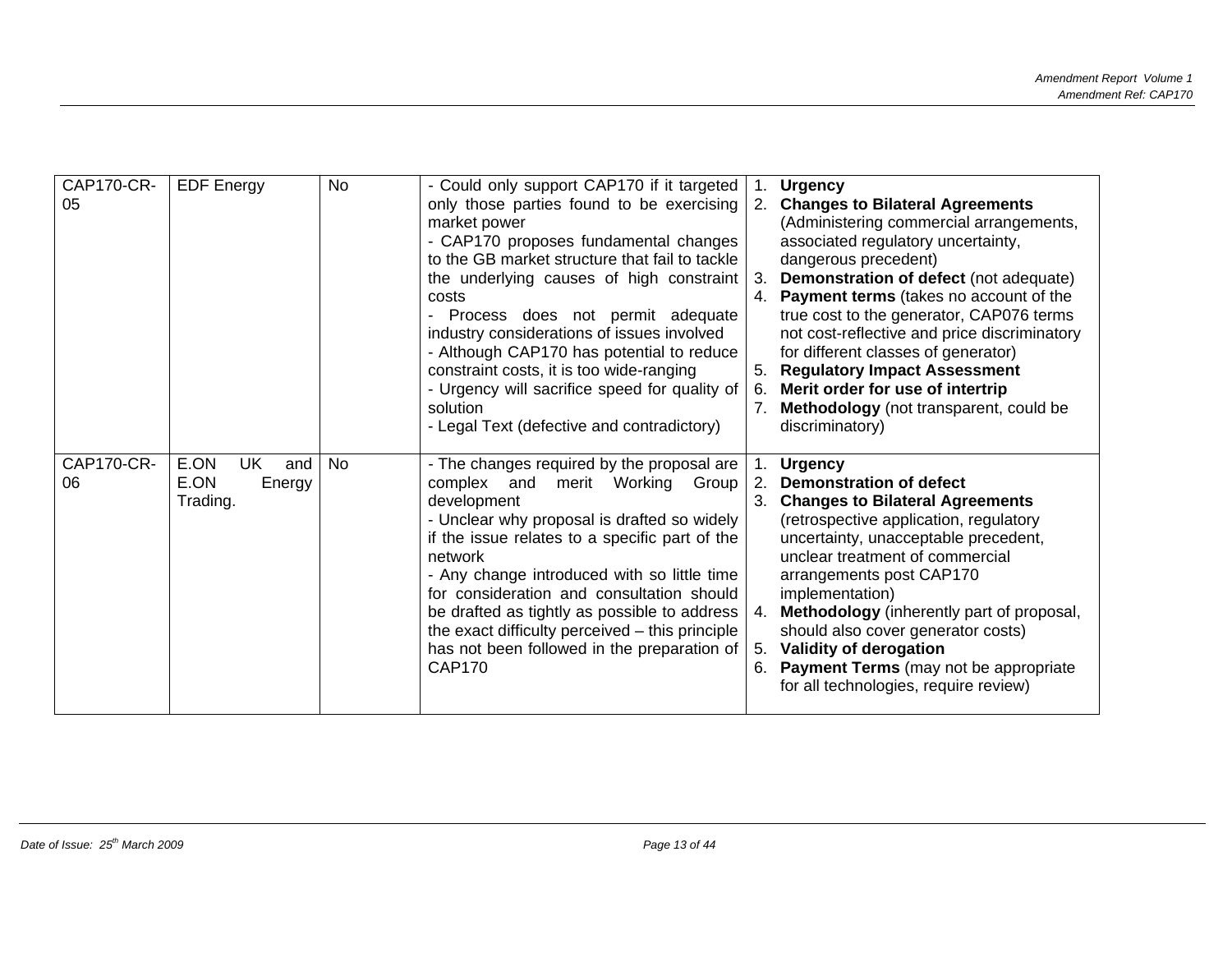| <b>CAP170-CR-</b> | International Power                                                                                                                                                                                       | No.            | - Share industry concern over the rising                                                                                                                                                                                                                                                                                                                                                                                                                                                                                                                                                                                                                                                                                               |     | <b>Urgency</b>                                                                                                                                                                                                                                                        |
|-------------------|-----------------------------------------------------------------------------------------------------------------------------------------------------------------------------------------------------------|----------------|----------------------------------------------------------------------------------------------------------------------------------------------------------------------------------------------------------------------------------------------------------------------------------------------------------------------------------------------------------------------------------------------------------------------------------------------------------------------------------------------------------------------------------------------------------------------------------------------------------------------------------------------------------------------------------------------------------------------------------------|-----|-----------------------------------------------------------------------------------------------------------------------------------------------------------------------------------------------------------------------------------------------------------------------|
| 07                | (IPR) on behalf of<br>First<br>Hydro<br>Company,<br>Saltend<br>Cogeneration<br>Company<br>Ltd.<br>Rugeley Power Ltd,<br>Deeside<br>Power<br>Development<br>Company Ltd<br>and Indian Queens<br>Power Ltd. |                | costs of constraints. The issues around<br>constraints are significant; fuller debate<br>and consultation with market participants is<br>warranted<br>- Do not support the proposal which seeks<br>to remunerate certain commercial intertrip<br>services via an administered payment<br>route, and utilise these services as a more<br>routine tool<br>for managing<br>network<br>constraints<br>- Commercial intertrips should only be<br>entered into by willing participants and not<br>forced upon users of the transmission<br>system without their consent<br>- It is not acceptable to impose<br>on<br>significant<br>risk<br>of<br>generators<br>a<br>disconnection from the system<br>with<br>minimal levels of compensation | -3. | 2. Administering commercial agreements<br>(invalidated by CAP170, worrying<br>precedent, impact on the principle of<br>market based solution)<br><b>Payment terms</b> (including installation<br>costs)<br>Implications of intertrips on different<br><b>breakers</b> |
| CAP170-CR-        | <b>Nuclear</b>                                                                                                                                                                                            | <b>Neither</b> | - The NDA could be indirectly affected by                                                                                                                                                                                                                                                                                                                                                                                                                                                                                                                                                                                                                                                                                              |     | <b>Urgency</b>                                                                                                                                                                                                                                                        |
| 08                | Decommissioning                                                                                                                                                                                           | support/not    | the proposal, as they are clearly intended                                                                                                                                                                                                                                                                                                                                                                                                                                                                                                                                                                                                                                                                                             |     | 2. Payment terms (not cost reflective for all                                                                                                                                                                                                                         |
|                   | Authority                                                                                                                                                                                                 | support        | to limit certain constraint costs, and hence                                                                                                                                                                                                                                                                                                                                                                                                                                                                                                                                                                                                                                                                                           |     | parties)                                                                                                                                                                                                                                                              |
|                   |                                                                                                                                                                                                           |                | may reduce BSUoS charges for all users                                                                                                                                                                                                                                                                                                                                                                                                                                                                                                                                                                                                                                                                                                 | 3.  | <b>Methodology</b> (considering cost to                                                                                                                                                                                                                               |
|                   |                                                                                                                                                                                                           |                |                                                                                                                                                                                                                                                                                                                                                                                                                                                                                                                                                                                                                                                                                                                                        |     | generator)                                                                                                                                                                                                                                                            |
|                   |                                                                                                                                                                                                           |                |                                                                                                                                                                                                                                                                                                                                                                                                                                                                                                                                                                                                                                                                                                                                        | 4.  | <b>Changes to Bilateral Agreements</b>                                                                                                                                                                                                                                |
|                   |                                                                                                                                                                                                           |                |                                                                                                                                                                                                                                                                                                                                                                                                                                                                                                                                                                                                                                                                                                                                        |     | (compulsory retrospective change)                                                                                                                                                                                                                                     |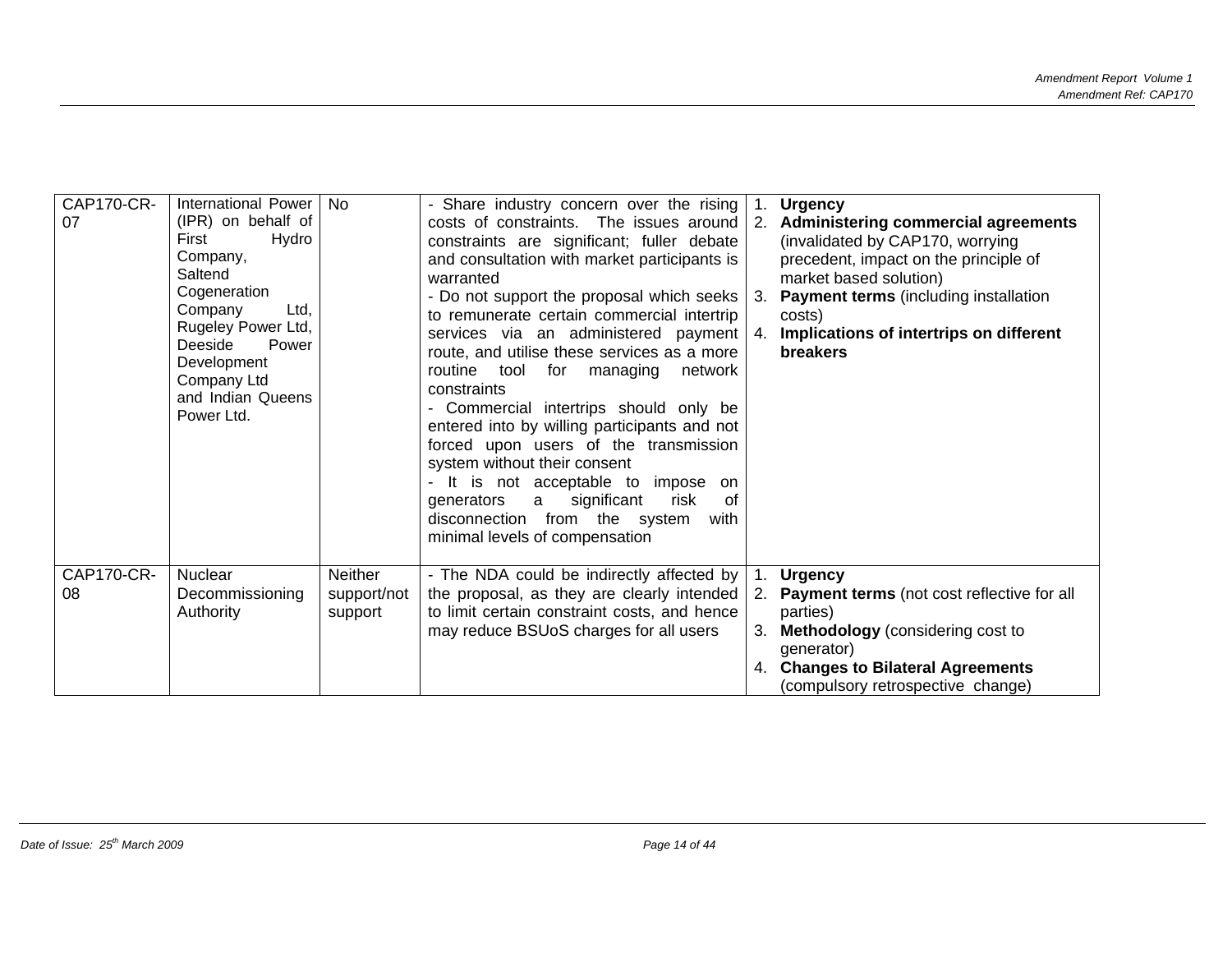| CAP170-CR-<br>Renewable<br>09<br>Energy<br>Association                       | Neither<br>support/not<br>support                                                                   | - REA has been an enthusiastic supporter<br>of the use of intertripping schemes in order<br>to make the most efficient use of the<br>capability<br>transmission<br>system<br>and<br>therefore agrees with the<br>principle<br>encouraging their wider use                                                                                                                                                                                                                                                                                                                                                                                        |                 | <b>Payment terms</b> (clause required to reflect<br>if any greater costs are incurred)<br><b>Administering commercial</b><br>arrangements (not acceptable that these<br>are amendment based on CAP170)                                                                                                                           |
|------------------------------------------------------------------------------|-----------------------------------------------------------------------------------------------------|--------------------------------------------------------------------------------------------------------------------------------------------------------------------------------------------------------------------------------------------------------------------------------------------------------------------------------------------------------------------------------------------------------------------------------------------------------------------------------------------------------------------------------------------------------------------------------------------------------------------------------------------------|-----------------|----------------------------------------------------------------------------------------------------------------------------------------------------------------------------------------------------------------------------------------------------------------------------------------------------------------------------------|
| CAP170-CR-<br>RWE<br>10<br>companies,<br>including<br>Npower plc,<br>Trading | On behalf of<br>No<br>the<br>0f<br>group<br><b>RWE</b><br>RWE Supply and<br>GmbH<br>and RWE Innogy. | Measures<br>introduced<br>with haste<br>to<br>address the<br>wider<br>costs<br>may have<br>implications<br>ramifications<br>and<br>when<br>considered in a GB context<br>If the current commercial<br>intertrip<br>had been considered<br>to be<br>provision<br>efficient<br><b>RWE</b><br>economic<br>and<br>would<br>question whether CAP170 is capable of $ 4 $ .<br>delivering any additional savings without<br>increasing costs elsewhere on the GB<br>transmission system.<br>- Unclear technical reason for category 5<br>- Concerned with the voluntary provision of<br>an intertrip service being translated to a<br>compulsory scheme | 11.<br>2.<br>3. | <b>Requirement for intertrip (only for</b><br>outages)<br>Demonstration of defect (inadequate,<br>information on constraint savings)<br><b>Administering commercial</b><br>arrangements (when costs are high in the<br>SO view, precedent of changing)<br>Remove incentive for SO to develop<br>innovative products and services |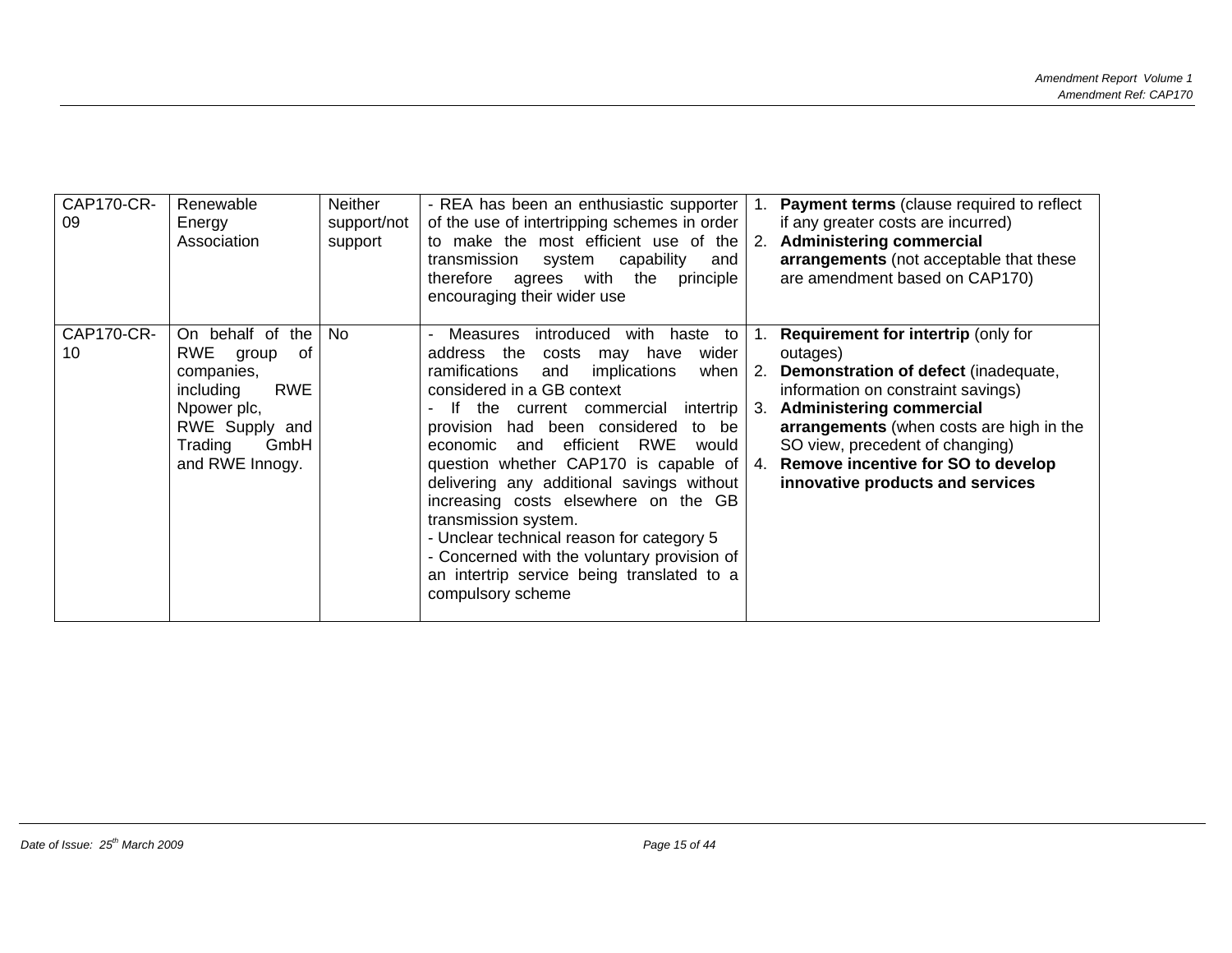| CAP170-CR- | behalf<br>of<br>On.   | No | - Inappropriate for the industry to have      |                | <b>Urgency</b>                                   |
|------------|-----------------------|----|-----------------------------------------------|----------------|--------------------------------------------------|
| 11         | <b>ScottishPower</b>  |    | asked<br>consider<br>been<br>to               | 2.             | <b>Discrimination</b> (against generation in     |
|            |                       |    | such a                                        |                |                                                  |
|            | Energy                |    | change<br>fundamental<br>in a<br>severely     |                | Scotland, restrict ability to participate in     |
|            | Management Ltd,       |    | restricted and inadequate timescale           |                | commercial arrangements, distortion of           |
|            | <b>ScottishPower</b>  |    | - Proposal has the potential to profoundly    |                | competition)                                     |
|            | <b>Generation Ltd</b> |    | impact investment in generation and           | -3.            | <b>Administering commercial</b>                  |
|            | and ScottishPower     |    | network infrastructure                        |                | arrangements (regulatory uncertainty,            |
|            | Renewable             |    | Competitive pricing<br>mechanism<br><b>is</b> |                | deter investment, may compromise                 |
|            | Energy Ltd.           |    | designed to encourage new entry to the        |                | Security of Supply)                              |
|            |                       |    | market – clearly happening at the moment,     | 4.             | <b>Payment terms</b> (no analysis provided to    |
|            |                       |    | so should be allowed to develop               |                | demonstrate appropriateness for category         |
|            |                       |    | The<br>inadequacy of<br>transmission          |                | 5, single payment value cannot be                |
|            |                       |    | infrastructure on the Cheviot boundary has    |                | considered cost reflective)                      |
|            |                       |    | not arisen as a result of the actions of      | 5.             | Merit order for use of intertrip                 |
|            |                       |    | NGET has obligation<br>generators.<br>to      | 6.             | <b>Demonstration of defect (not adequate)</b>    |
|            |                       |    | ensure adequate investment is made and        | 7 <sub>1</sub> | <b>Requirement for intertrip</b> (as a necessity |
|            |                       |    | has failed to fulfil this responsibility as   |                | is inaccurate and disregards the range of        |
|            |                       |    | evidenced by the existing<br>of<br>level      |                | commercial alternatives available)               |
|            |                       |    | constraints and projections                   | 8.             | Methodology (key element to enable               |
|            |                       |    | Risk of<br>distorting                         |                | evaluation, insufficient time to consider        |
|            |                       |    | incentive<br>on                               |                |                                                  |
|            |                       |    | transmission owners and operators<br>to       |                | before submitting CAP170 response)               |
|            |                       |    | invest                                        | 9.             | <b>Changes to Bilateral Agreements</b>           |
|            |                       |    | - Question lawfulness of the amendment        |                | (Already sufficient provision within the         |
|            |                       |    |                                               |                | CUSC to amend BAs)                               |
|            |                       |    |                                               |                |                                                  |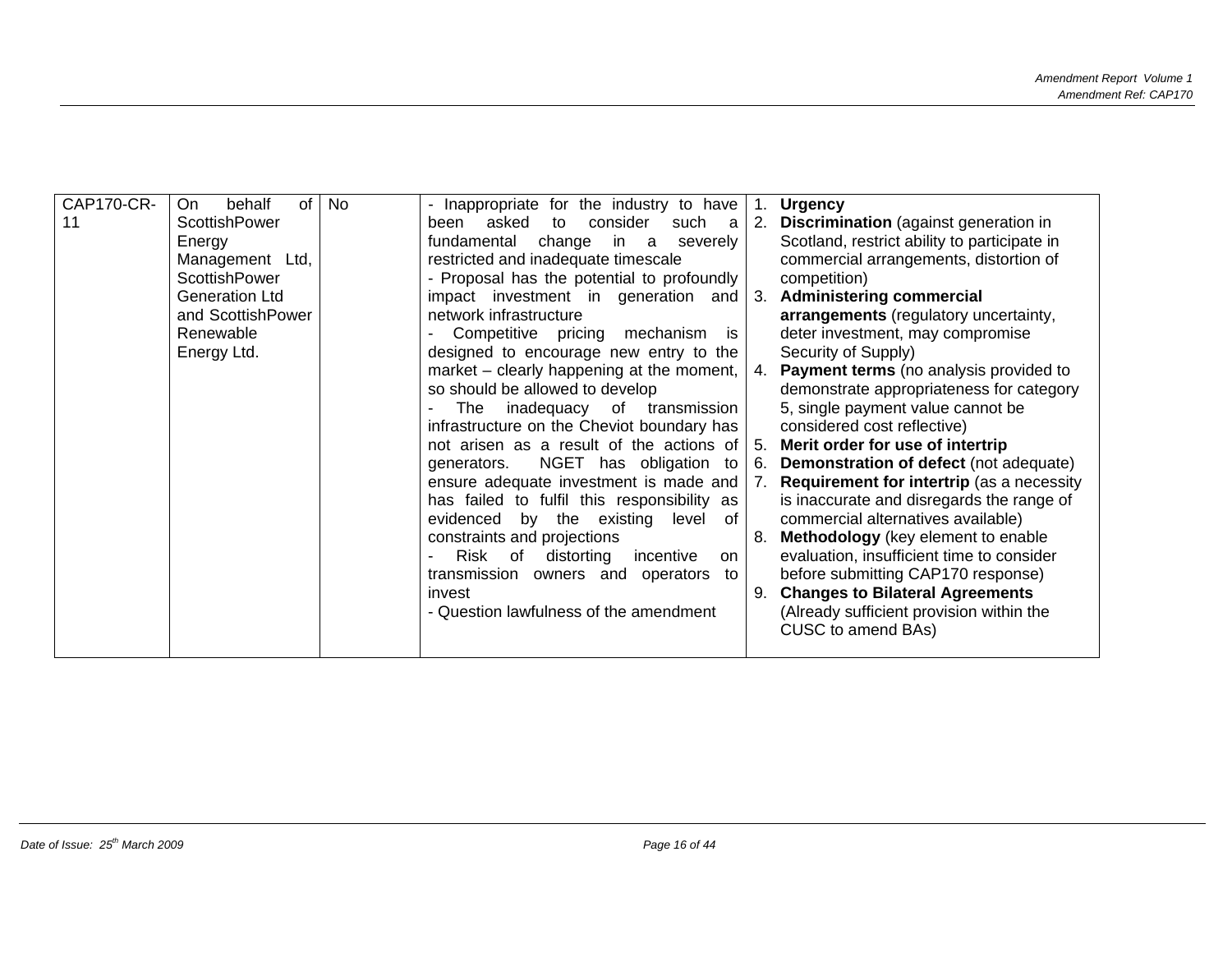| <b>CAP170-CR-</b> | Scottish   | <b>No</b> | - Does not agree with CAP170 approach        |    | 1. Urgency                                 |
|-------------------|------------|-----------|----------------------------------------------|----|--------------------------------------------|
| 12                | Renewables |           | but would support sensible measure to        |    | 2. Interaction with TAR                    |
|                   |            |           | manage constraint costs                      |    | 3. Payment Terms (compensation for loss of |
|                   |            |           | - Whilst renewable generators benefiting     |    | income, loss of ROCs)                      |
|                   |            |           | from Queue Advancement might agree to        | 4. | Demonstration of other means to reduce     |
|                   |            |           | intertripping, Scottish Renewables are not   |    | constraint costs                           |
|                   |            |           | convinced this justifies the significant 5.  |    | <b>Changes to Bilateral Agreements</b>     |
|                   |            |           | changes being proposed - would prefer        |    | (uncertainty for investors)                |
|                   |            |           | this were negotiated on a commercial,        |    |                                            |
|                   |            |           | bilateral basis                              |    |                                            |
|                   |            |           | - Temporary nature of the problem (As the    |    |                                            |
|                   |            |           | concerns about constraints relate in a large |    |                                            |
|                   |            |           | part to the need for reinforcement to the    |    |                                            |
|                   |            |           | Cheviot boundary)                            |    |                                            |
|                   |            |           |                                              |    |                                            |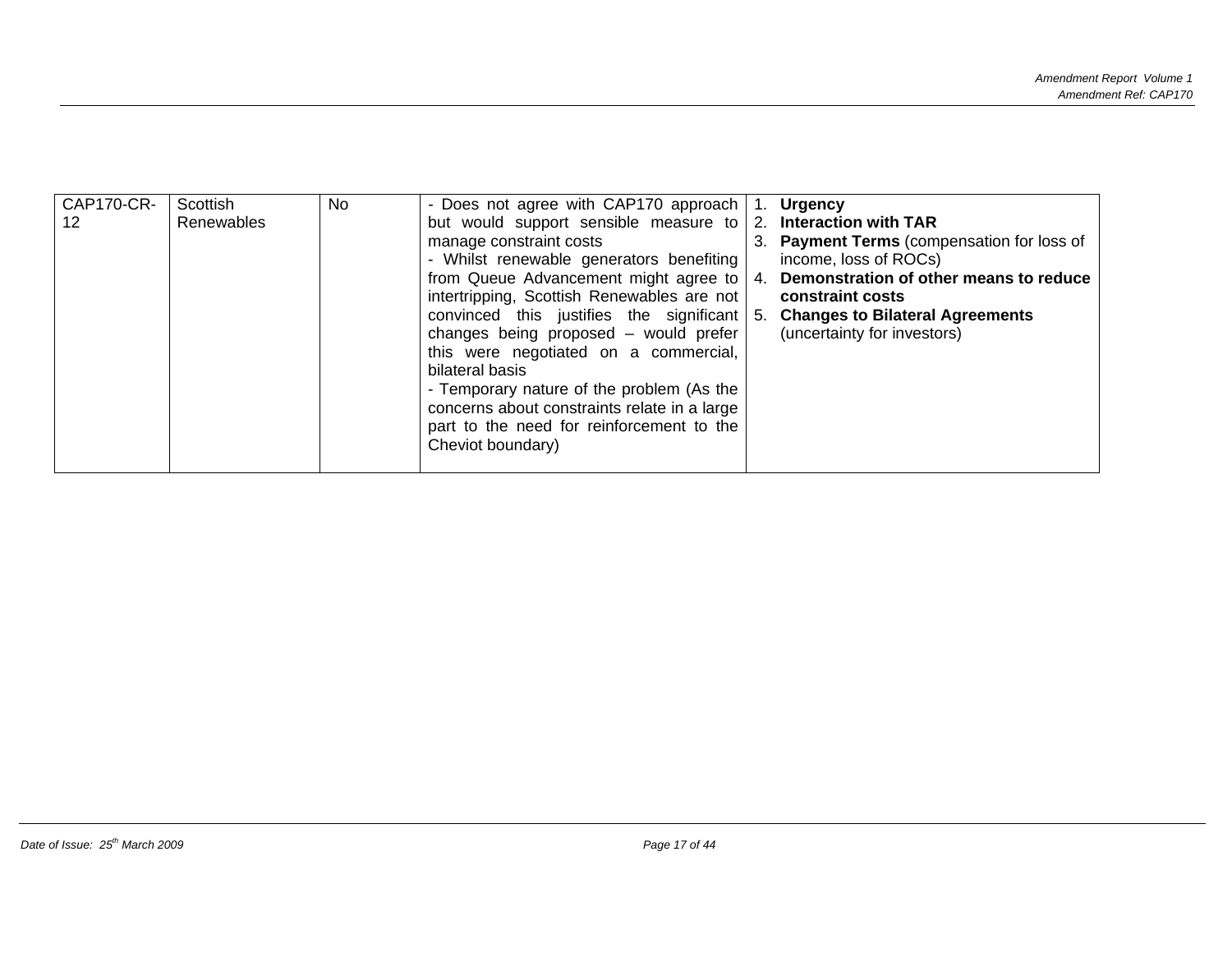| CAP170-CR- |                           |    |                                               |     |                                                    |
|------------|---------------------------|----|-----------------------------------------------|-----|----------------------------------------------------|
|            | of<br>behalf<br>On.       | No | - Ofgem determined the Cheviot intertrips     |     | <b>Urgency</b>                                     |
| 13         | Keadby                    |    | as commercial                                 | 2.  | <b>Demonstration of defect</b>                     |
|            | Generation<br>$Ltd.$ ;    |    | - Process through which CAP170 was            | 3.  | <b>Discrimination</b> (in nature and application - |
|            | <b>SSE</b><br>Energy      |    | raised is flawed and has led to a prejudicial |     | discriminatory against Scottish generators,        |
|            | Supply Ltd.; SSE          |    | proposal that unfairly impacts on SSE's       |     | removes ability for generators in Scotland         |
|            | Generation<br>$Ltd.$ ;    |    | business interests                            |     | to compete on equal terms)                         |
|            | Medway<br>Power           |    | - If implemented would have profoundly        | -4. | Methodology (not provided and                      |
|            | Ltd.;<br>Slough           |    | implications<br>for<br>negative<br>ongoing    |     | fundamental, must take account of                  |
|            | <b>Supplies</b><br>Energy |    | investment in new generation and could        |     | generator costs, timing post                       |
|            | Ltd.; Airtricity Ltd.     |    | lead to an adverse impact on the security     |     | implementation/application of derogation)          |
|            | and                       |    | of electricity supplies in GB as a whole and  | 5.  | <b>Commercial Agreements (unreasonably</b>         |
|            | Airtricity                |    | Scotland in particular                        |     | and retrospectively altering, undermine            |
|            | Generation                |    |                                               |     | investor confidence, no way to                     |
|            | (UK)                      |    |                                               |     |                                                    |
|            | Ltd.                      |    |                                               |     | refuse/withdraw from contract)                     |
|            |                           |    |                                               | 6.  | Validity of derogation?                            |
|            |                           |    |                                               |     | Merit order for use of intertrip                   |
|            |                           |    |                                               |     | 8. Changes to Bilateral Agreements                 |
|            |                           |    |                                               |     | (Agreement to vary clause not intended for         |
|            |                           |    |                                               |     | use in this way)                                   |
|            |                           |    |                                               |     | <b>Payment terms</b> (do not cover                 |
|            |                           |    |                                               |     | consequential losses)                              |
|            |                           |    |                                               |     | 10. Implications of intertrips on different        |
|            |                           |    |                                               |     | <b>breakers</b> (uncertainty about where liability |
|            |                           |    |                                               |     | rests, retrospectively alters contractual          |
|            |                           |    |                                               |     |                                                    |
|            |                           |    |                                               |     | terms of those related agreements)                 |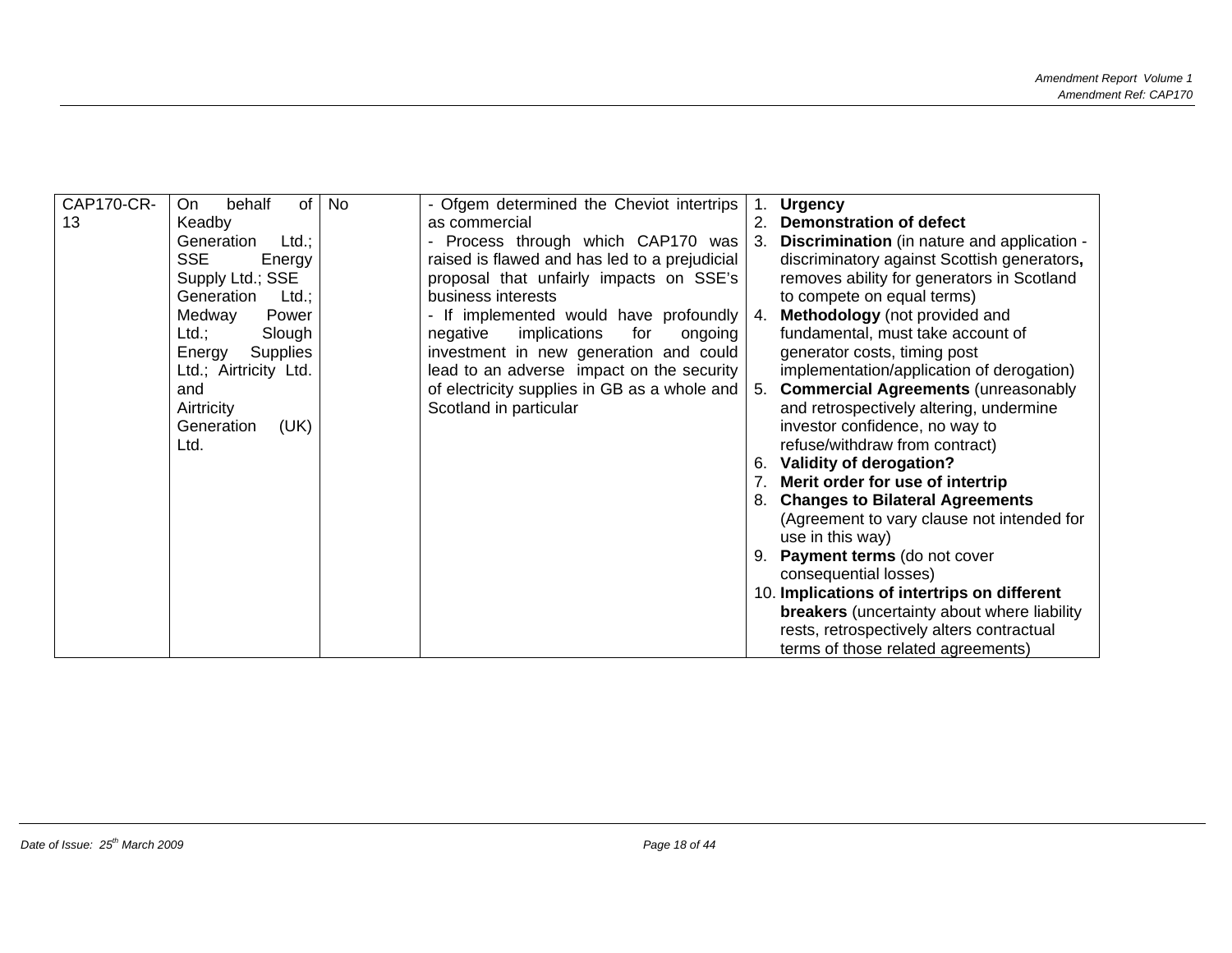| <b>CAP170-CR-</b><br>14 | <b>Uskmouth Power</b>          | No. | - Do not feel proposal should be approved<br>until the details of the scheme have had                                                | Ί.               | <b>Urgency</b><br>2. Amendment of Bilateral Agreements                                                                                                      |
|-------------------------|--------------------------------|-----|--------------------------------------------------------------------------------------------------------------------------------------|------------------|-------------------------------------------------------------------------------------------------------------------------------------------------------------|
|                         |                                |     | proper consideration by the industry                                                                                                 |                  | (forced, should not alter existing contracts)                                                                                                               |
|                         |                                |     | - If approved, Ofgem should ask National                                                                                             | $\overline{3}$ . | <b>Administering commercial</b>                                                                                                                             |
|                         |                                |     | Grid to review the associated costs and<br>charging structures before implementation<br>- Negative TNUoS zone would get no<br>refund |                  | arrangements (has NG satisfied Ofgem<br>that attempts to negotiate appropriate<br>commercial terms for managing boundary<br>issues have been unsuccessful?) |
|                         |                                |     |                                                                                                                                      |                  | 4. Payment terms (pricing mechanism better<br>linked to generators costs may be more<br>equitable, recovery of installation costs)                          |
|                         |                                |     |                                                                                                                                      |                  | 5. Methodology (should be consulted on,<br>treat generators in an equitable way)                                                                            |
| <b>CAP170-CR-</b><br>15 | Private<br>and<br>Confidential |     |                                                                                                                                      |                  |                                                                                                                                                             |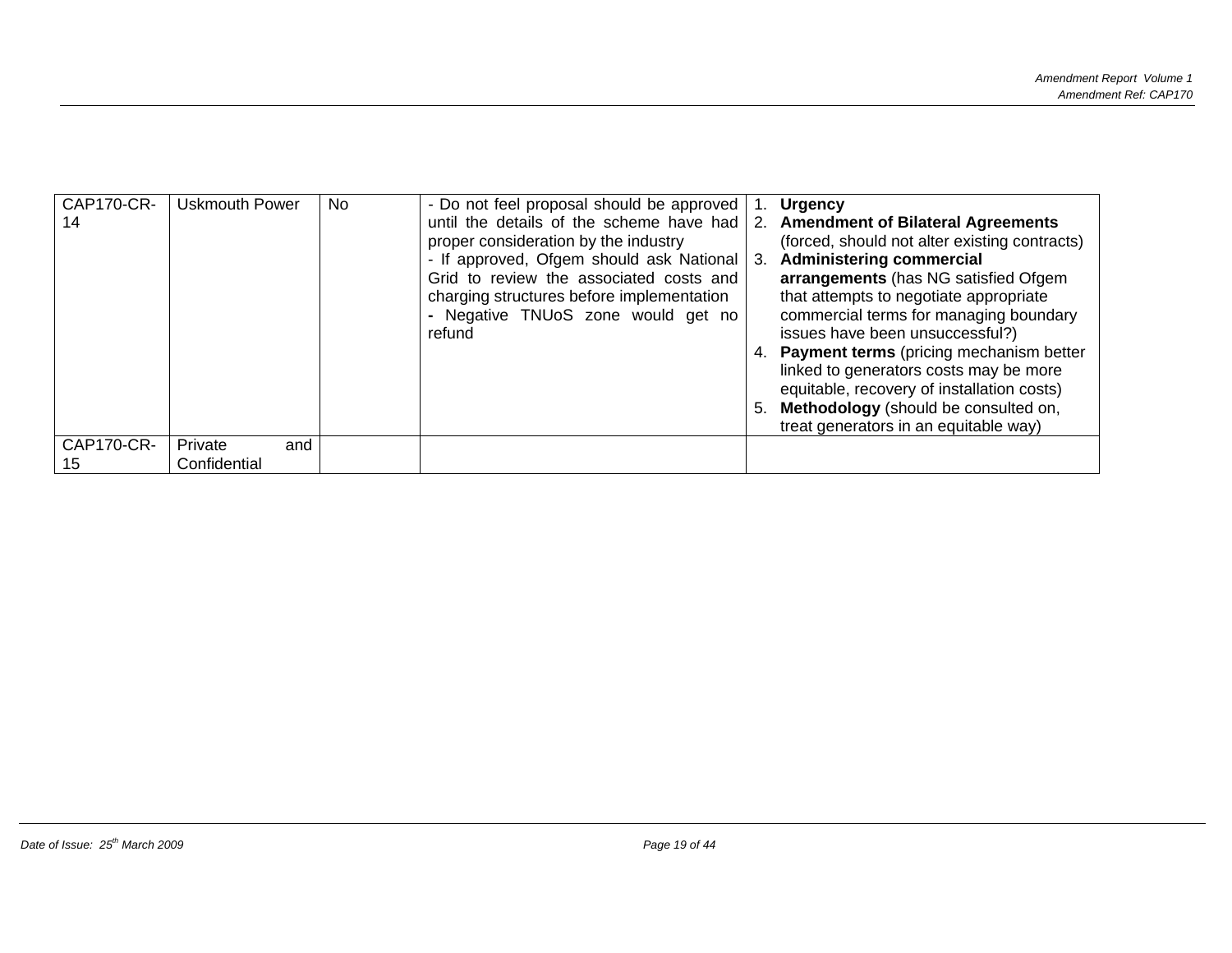## **9.0 COMMENTS ON THE DRAFT AMENDMENT REPORT**

9.1 National Grid received 6 responses following the publication of the draft Amendment Report. The following table provides an overview of each representation and details the amendments made to this Report. Copies of the representations are contained in Amendment Report Volume 2.

| <b>Reference</b> | Company                                      | <b>Summary of Comments</b>                                                                                                                                                                                                                                                                                                                                                                            |
|------------------|----------------------------------------------|-------------------------------------------------------------------------------------------------------------------------------------------------------------------------------------------------------------------------------------------------------------------------------------------------------------------------------------------------------------------------------------------------------|
| CAP170-AR-<br>01 | <b>British Wind</b><br>Energy<br>Association | Report does not respond to the question on why CAP170 cannot be specifically limited in time, with application pending<br>full(er) review - National Grid, as proposer, does not believe CAP170 should be implemented on a time limited basis,<br>however National Grid fully supports review of the proposal if CAP170 is implemented, including any additional drafting<br>suggestions              |
| CAP170-AR-<br>02 | Centrica                                     | Reiterate views put forward in response to the company consultation                                                                                                                                                                                                                                                                                                                                   |
| CAP170 AR-<br>03 | DONG.<br>Energy                              | Confirming that the response from DONG Energy does not support CAP170 - Amended accordingly in 8.1                                                                                                                                                                                                                                                                                                    |
| CAP170-AR-<br>04 | <b>EDF Energy</b>                            | 1.10 request additional detail regarding the status of responses to the company consultation – additional wording added<br>Notes that the Procurement Guidelines should have been available with the proposal for consideration - National Grid<br>acknowledges this point and has included a new annex 5 to this report, providing links to all documents referenced in or<br>associated with CAP170 |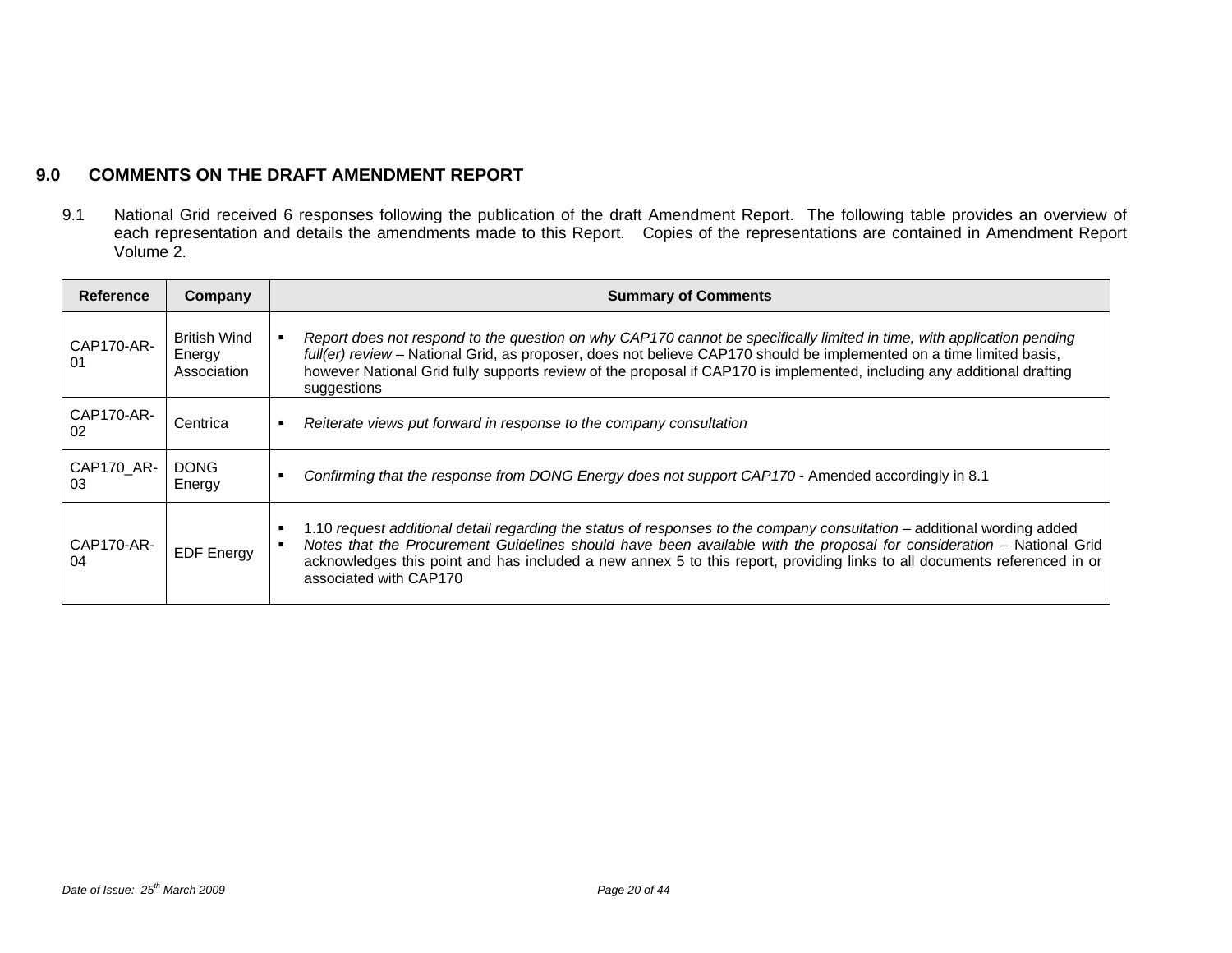| CAP170-AR-<br>05 | E.ON UK           | 11.7.4 The process for varying Bilateral Agreements should not be used to enforce the kind of major change envisaged by<br>CAP170, and it is disingenuous to suggest CAP170 does anything other than set a precedent for imposing change upon<br>Bilateral Agreements - additional wording added<br>11.7.5 Clarification sought on the impact on commercial agreements - additional wording added<br>11.7.6 Behove National Grid to do more than acknowledge comments regarding the impact of CAP170 on investment<br>decisions - additional wording added<br>11.9.1 It was not clear that the consultation on Procurement Guidelines directly related to CAP170 - an additional annex 5<br>to this report has been included with links to all the documents referenced in or associated with CAP170<br>11.10.1 The CAP076 Working Group did not give consideration to intertripping anything other than Large Coal fired<br>Generating Units or CCGT modules, payment terms should be reviewed - reference to the CAP076 discussion on payment<br>terms has been included in 3.16 and as outlined in 11.10.1 if existing terms are no longer considered to be appropriate,<br>equally applying to categories 2, 4 and 5, any party can raise an Amendment Proposal to amend these terms<br>11.13.5 Concerns raised regarding the implications on the change to Circuit Breakers have not been addressed - additional<br>wording added<br>National Grid notes the other comments made in response to the Draft Amendment Report which reiterate E.ON UK's initial<br>consultation response |
|------------------|-------------------|--------------------------------------------------------------------------------------------------------------------------------------------------------------------------------------------------------------------------------------------------------------------------------------------------------------------------------------------------------------------------------------------------------------------------------------------------------------------------------------------------------------------------------------------------------------------------------------------------------------------------------------------------------------------------------------------------------------------------------------------------------------------------------------------------------------------------------------------------------------------------------------------------------------------------------------------------------------------------------------------------------------------------------------------------------------------------------------------------------------------------------------------------------------------------------------------------------------------------------------------------------------------------------------------------------------------------------------------------------------------------------------------------------------------------------------------------------------------------------------------------------------------------------------------------------------------------------------------|
| CAP170-AR-<br>06 | Scottish<br>Power | 1.10 additional detail regarding the status of responses to the company consultation is required - additional wording added<br>11.8.1 - CAP170 will distort the market for commercial balancing services - additional wording has been added.<br>11.10.2 - Compensation for category 2 and 4 intertrips does not cover the cost of wear and tear - reference to the CAP076<br>discussion on payment terms has been included in 3.16 and as outlined in 11.10.1 if existing terms are no longer<br>considered to be appropriate, equally applying to categories 2, 4 and 5. any party can raise an Amendment Proposal to<br>amend these terms<br>11.11 - CAP170 will direct the impact of increased constraints arising from Interim Connect and Manage solely upon those<br>required to provide Category 5 Intertripping services and will not socialise the impact as originally envisaged - the issue<br>raised was not included in Scottish Power's original response; however National Grid believes that this has been<br>addressed under 11.10 and 11.11. In addition on the 19 <sup>th</sup> of March Ofgem issued a letter on "Derogations to facilitate<br>earlier connection of generation – proposed interim approach <sup>n4</sup> which provides relevant information regarding this issue<br>National Grid notes the other comments made in response to the Draft Amendment Report which reiterate Scottish Power's<br>$\blacksquare$<br>initial consultation response and disagreement with National Grid's view.                                                           |
| N/A              | N/A               | 11.13.2 - Additional drafting has been included to clarify and aid understanding.                                                                                                                                                                                                                                                                                                                                                                                                                                                                                                                                                                                                                                                                                                                                                                                                                                                                                                                                                                                                                                                                                                                                                                                                                                                                                                                                                                                                                                                                                                          |

4 Link to letter: http://www.ofgem.gov.uk/Pages/MoreInformation.aspx?docid=122&refer=Networks/Trans/ElecTransPolicy/tar&sid=email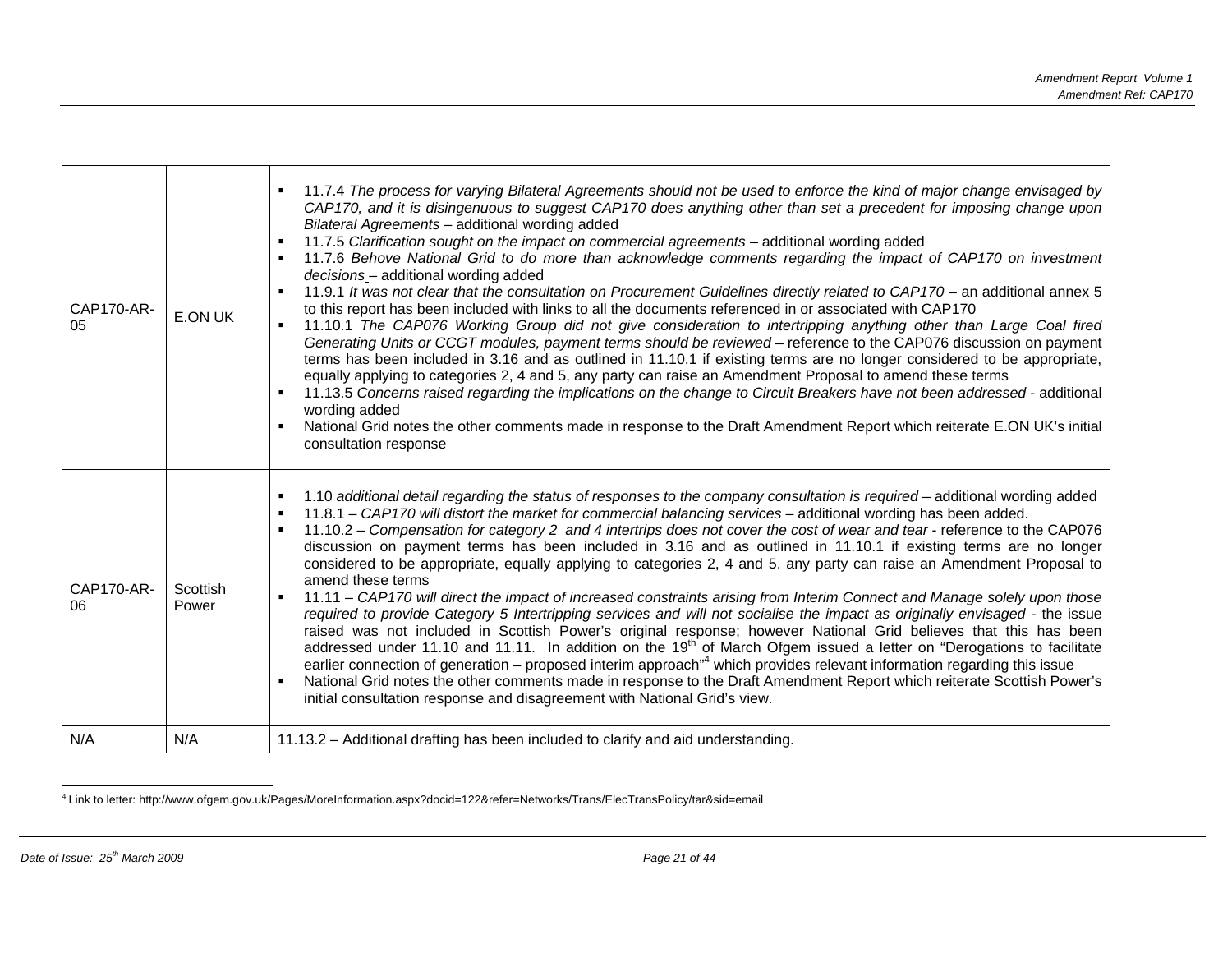9.2 The CUSC Amendments Panel at their meeting of 23<sup>rd</sup> April 2009 made the following comments which have been reflected in the Final Amendment Report:

| <b>Report</b><br><b>Reference</b> | <b>Summary of Comments</b>                                           |
|-----------------------------------|----------------------------------------------------------------------|
| 1.10                              | Reference to the confidential response received                      |
| 3.16                              | A footnote indicating the CAP076 discussion of the payment terms     |
| 11.13.5                           | Clarification on the impact of the change regarding Circuit Breakers |
| New Annex 5                       | An annex providing links to all relevant documents                   |

#### **10.0 AMENDMENTS PANEL RECOMMENDATION**

10.1 The CUSC Panel voted on whether CAP170 better facilitated the Applicable CUSC Objectives. The result of the vote was as follows:

No – Majority (7 No, 1 Yes)

- 10.2 Consequently, if the Authority decides to approve CAP170 it would be potentially appealable to the Competition Commission.
- 10.3 The principle reasons cited by Panel Members for not considering the proposal as better than the Applicable CUSC Objectives relate to the uncertainty that would be introduced by CAP170, the lack of clear demonstrable benefits and retrospective application.
- 10.4 A Panel Member raised a concern with the process, in that the timetable as directed by the Authority was not followed (with the Company Consultation being issued at 21.15 on the 03/03/09). In addition, two Panel members raised concerns regarding the comments by industry on the draft Amendment Report closing after the Panel meeting on 23<sup>rd</sup> April.
- 10.5 The Panel debated the issues and in relation to the first issue a majority of six agreed with the Panel members view. Three Panel Members consider that this is not a concern as long as the consultation is available for the start of the following Business Day. National Grid highlighted that the timing followed for the Company Consultation remained within the CUSC protocol, and whilst it may not be regarded as good industry practice similar timings for circulation have occurred for previous amendments.
- 10.6 In relation to the second issue National Grid highlighted this was undertaken as an additional step and was required as part of the urgency timetable approved by the Authority but National Grid believed that it would be beneficial for industry to comment. In addition, this step was undertake in accordance with CUSC and has been undertaken in a similar manner for previous amendments. In addition, the Panel were informed of the main points raised by respondents with the expectation of EDF and if any response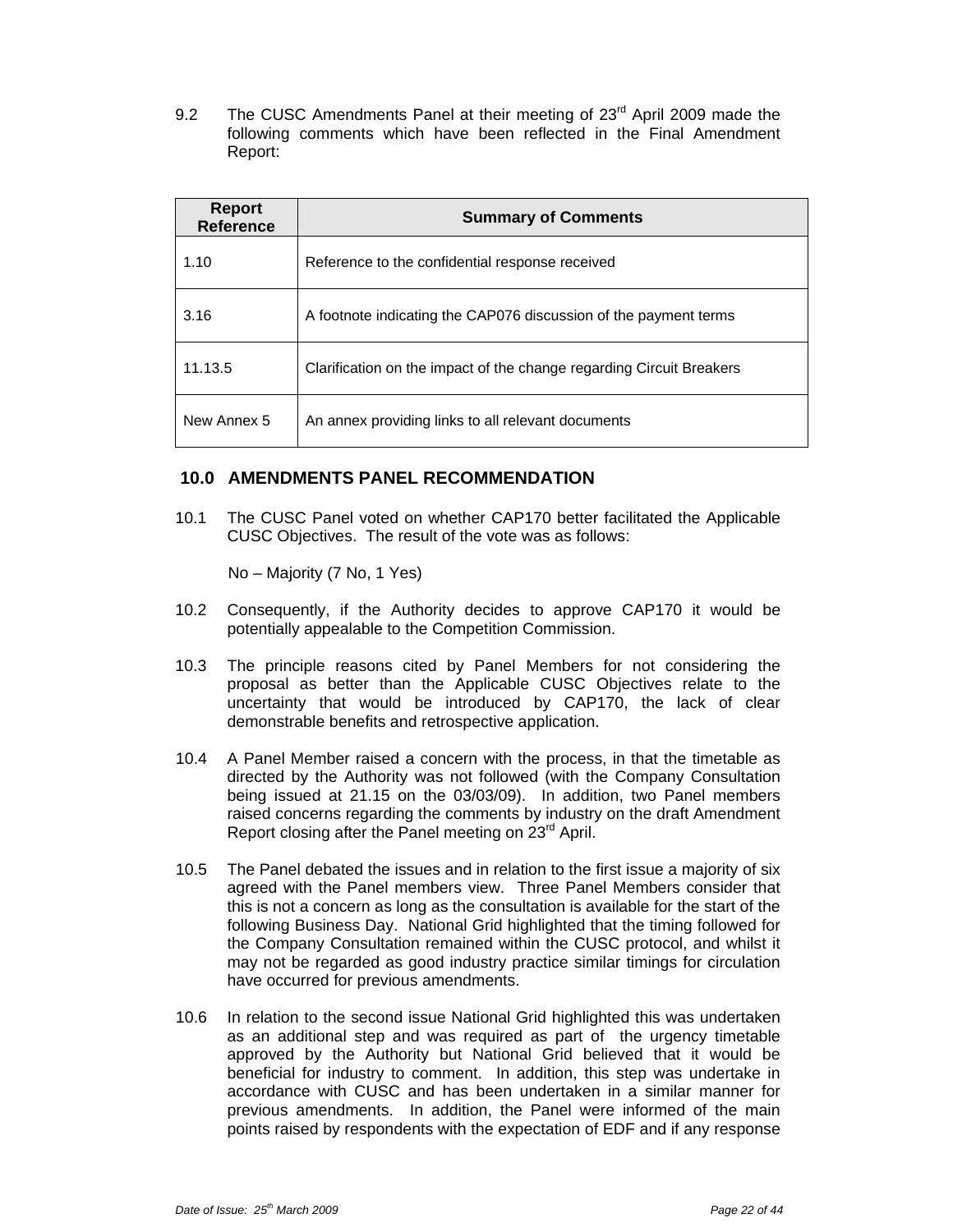raised a significant issue, the Panel would have been informed and necessary steps taken to discuss the issue with the Panel.

- 10.7 A Panel Member indicated that had they been aware of the breadth of impact associated with the proposal, relating to the changes to Bilateral Agreements and application regarding future derogations, they may not have recommended it be processed as urgent. This was debated by the Panel with a majority of five supporting this view (in additional to the one Panel Member who voted against urgency during the CUSC Panel on the  $27<sup>th</sup>$  of February 2009). National Grid highlighted to the Panel that it does not believe that the detail within the Company Consultation extends beyond the scope of the Amendment Proposal, which explicitly states the requirement to amend Bilateral Agreements, as well as indicating that the proposal relates to a generic derogated non-compliant transmission boundary, rather than explicitly referencing an existing boundary.
- 10.8 The Panel noted the difficulties faced by National Grid in terms of qualifying the defect due to the bounds of confidentiality provisions but noted that this can impact the Panels ability to make a recommendation. The Panel debated the issue further and made suggestions how this issue could be addressed in the future. However, one Panel member reminded the Panel that the requirement for confidentiality derives from the Electricity Act.
- 10.9 Finally, Panel members raised concerns regarding the methodology which is subject to a separate consultation under the Procurement Guidelines. The main concerns were that there was insufficient detail on the methodology and the document was published on  $12<sup>th</sup>$  March, a day before CAP170 consultation closed on the 13<sup>th</sup> March. National Grid acknowledge this issue and referred to section 11.9.1 of this report and highlighted that the Procurement Guidelines are subject to a separate consultation process, and all responses will be separately considered.

#### **11.0 NATIONAL GRID VIEW**

- 11.1 National Grid believes that CAP170, through introducing administered prices for intertrips capable of being armed with respect to derogated non-compliant transmission boundaries, has the potential to significantly limit constraint costs. National Grid considers that this is particularly important given the nature of such boundaries where intertrips are required as a necessity rather than occasional tool in order to maximise the flow across the boundary, as well as allowing for extended periods of outage to facilitate the necessary reinforcement work.
- 11.2 National Grid also believes that CAP170 will ensure an enhanced level of certainty with regards intertripping schemes capable of being armed with respect to derogated non-compliant transmission boundaries, as well as limiting the potential BSUoS costs for all parties.
- 11.3 Therefore, National Grid believes that CAP170 would better facilitate competition, as well as allow more economic and efficient operation of the system, and as such, would better facilitate the applicable CUSC objectives.
- 11.4 Having considered the common themes from the consultation responses National Grid makes the following comments: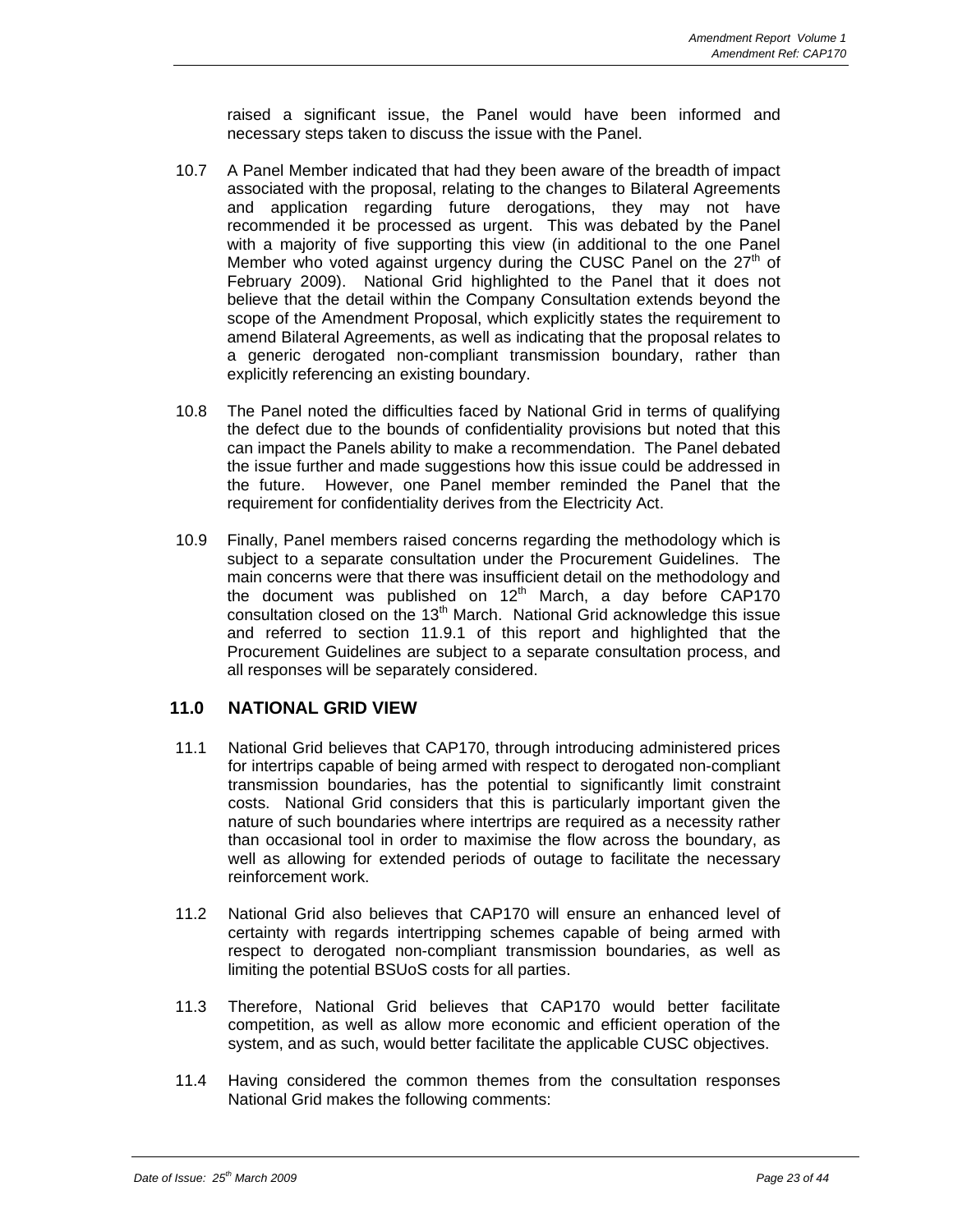#### 11.5 **Urgency and Regulatory Impact Assessment**

- 11.5.1 National Grid requested that CAP170 be processed as an Urgent Amendment Proposal (see Annex 3). The Panel, by a majority, recommended to the Authority that CAP170 be given urgent status. The Authority agreed with the Panel that CAP170 should receive urgent status and determined the timetable to be followed. The timetable as directed by the Authority (on the  $2^{nd}$  of March 2009) has been used for processing the proposal (see Annex 4). National Grid acknowledges the concerns raised in response to The Company consultation regarding the limited industry input and the shorter consultation period for CAP170. If implemented, National Grid would fully support a review of the proposal by Working Group or Standing Group (in line with CUSC section 8.21.1.9), including consideration of any additional drafting suggestions (such as those included in the responses by DONG Energy A/S and Renewable Energy Association).
- 11.5.2 Several respondents commented on the need for the Authority to conduct a Regulatory Impact Assessment (RIA). The decision to conduct a RIA is a matter for the Authority.

#### **11.6 Demonstration of Defect**

- 11.6.1 National Grid notes the responses indicating that the defect associated with CAP170 has not been clearly articulated. Unfortunately, given the limited providers of commercial services at the existing derogated non-compliant transmission boundary, National Grid is unable to disclose further information regarding constraint costs and the potential savings associated with CAP170 due to the commercially confidential nature of such additional information. National Grid is only able to direct attention to publicly available information contained within the Balancing Services Monthly Report (http://www.nationalgrid.com/uk/Electricity/Balancing/).
- 11.6.2 On 11 March 2009 the Authority issued an information request to National Grid (under NGET's Licence condition B4) requesting additional information from National Grid in relation to constraint management costs. This information has now been provided to the Authority. As such, the Authority has been made aware of the financial justification of the defect.

#### **11.7 Changes to Bilateral Agreements**

- 11.7.1 As CAP170 is envisaged to apply equally to new and existing generation, and a fundamental element includes the potential variation of existing Bilateral Agreements. As such, a section has been included in the drafting for the CUSC specifically dealing with the implementation of this. This implementation section duplicates the existing provisions for varying a Bilateral Agreement as a consequence of a CUSC Modification being approved by the Authority. Given the views expressed by the Panel, an explicit section was introduced to clarify the process for Users and the short timescales were specified to accommodate the urgent nature of the CUSC Amendment Proposal.
- 11.7.2 The implementation process allows for an agreement to vary the Bilateral Agreement to be referred to the Authority for determination if necessary. This therefore provides a route for a User to challenge proposed changes to their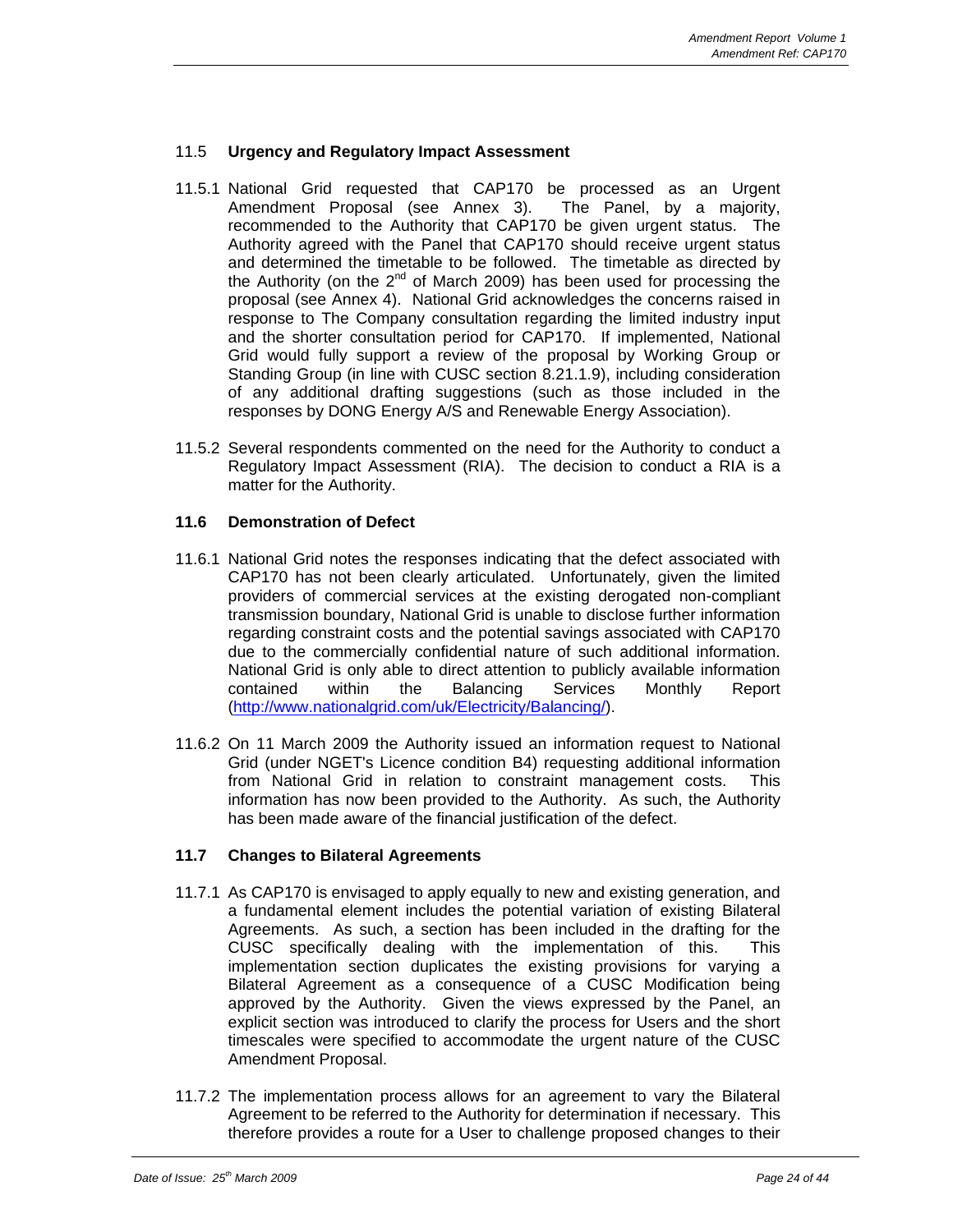Bilateral Agreement to include a category 5 intertripping scheme (as per existing arrangements under the CUSC).

- 11.7.3 National Grid acknowledges and fully supports that the GB market is based on the principle of using market based solutions. However, experience with intertrips at non-compliant derogated transmission boundaries indicates that this principle is not delivering the most effective terms, such that administration of certain terms has become necessary. Experience has shown that not only are the costs high, but also that there are limited providers coming forward. As such National Grid has a limited ability to secure sustainable medium/long term contracts resulting in limited effective competition.
- 11.7.4 In response to the suggestion that amending existing Bilateral Agreements as a result of a CUSC Amendment sets an unacceptable precedent, it is worth noting that, although such a route is only rarely required, the variations clause in Bilateral Agreements does envisage that amendments to a Bilateral Agreement could follow a CUSC amendment. The only difference with the process outlined in CAP170 is that it sets a specific timetable governing the agreement to vary process, as well as allowing the terms of CAP170 to be applied in the future without the requirement for further Amendment Proposals to be raised. This was considered to be the most efficient method for the amendments process (and the Authority) reducing any future administrative burden.
- 11.7.5 Whilst CAP170 includes the potential variation to Bilateral Agreements, the proposal does not introduce an ability to vary commercial ancillary service agreements. Where such agreements have been entered into these are usually put in place for specific periods and/or allow for termination by the relevant parties in certain circumstances. The drafting in CAP170 does not in itself terminate any commercial arrangements. Existing commercial agreements would continue to take precedence until such times as the agreements are no longer valid.
- 11.7.6 National Grid acknowledges that some respondents commented that as a result of the potential changes to Bilateral Agreements, CAP170 may impact on the ability to attract investment to the GB market. National Grid agrees that this is possible, however National Grid also considers that high costs associated with participation in the GB market may impact the ability to attract investment, and as CAP170 aims to reduce such costs the balance between the two elements must be taken into account.

#### 11.8 **Alternative methods to reduce constraint costs**

11.8.1 National Grid is incentivised to reduce system operation costs and is always willing to explore innovative ways to reduce the costs incurred through the procurement of Balancing Services. This will not be impacted as a result of CAP170. The introduction of CAP170 will not impact any other balancing services in relation to the resolving of a constraint on a non-compliant derogated Transmission boundary, assuming the price of the intertrip (should CAP170 have not been implemented) was the lowest cost solution. This assumption should be correct as the cost of an intertrip should be lower than the cost of alternative actions, which will include the cost of constraining generation and the replacement action elsewhere. As such, an intertrip provider can price below other balancing service actions.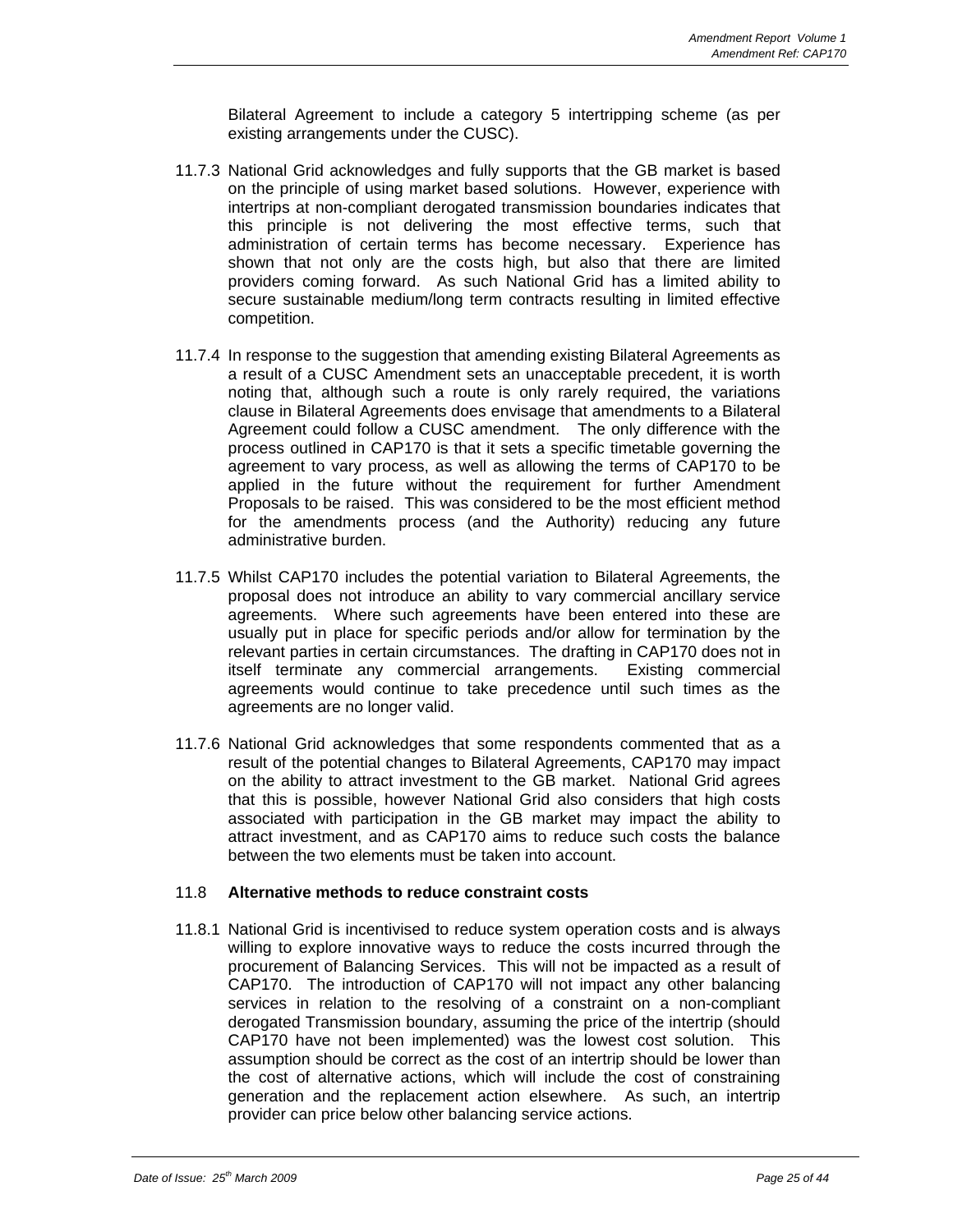- 11.8.2 National Grid has endeavoured to introduce competition in the provision of constraint management services at the existing non-compliant derogated boundary. This has been done through using a variety of tools, such as holding Constraint Management Service tenders, competitive procurement of PGBTs (Pre-Gate BMU Transactions), open procurement of 'capped PN' (Physical Notification) contracts and development of tools to trade across the Moyle interconnector.
- 11.8.3 However, the use of these tools has not achieved as large a reduction in constraint costs as had been hoped. As a consequence National Grid believes that CAP170 offers a meaningful and appropriate tool to manage constraint costs under the current circumstances.

#### **11.9 Methodology and Derogation**

- 11.9.1 A methodology will be used to determine which Users would be requested to provide category 5 intertripping schemes, considering aspects such as the technical characteristics of the generator, cost of connecting the generator to the intertripping scheme, payment associated with category 5 service provider, size of load, load factor and likelihood of running during a constraint period, anticipated time to return to commercial load following intertrip, and diversity of generation to allow effective management of constraints. National Grid believes that this methodology should be included in the Procurement Guidelines, and as such, is consulting separately on the proposed content of the methodology in line with clause 3(b) of Condition C16 of NGET's Electricity Licence in parallel with the development of CAP170. Through this consultation it is National Grid's intention to gain sufficient industry input to the methodology to ensure it is transparent, non-discriminatory and appropriate.
- 11.9.2 National Grid notes a comment made that only "cursory application" of the methodology would be made. National Grid would like to clarify that the methodology forms a fundamental element of the proposal to ensure that the most appropriate generators are selected for the provision of a category 5 intertripping scheme. As such, the methodology will be fully utilised to make this determination.
- 11.9.3 In applying the agreed methodology, National Grid would envisage engaging fully with the relevant Users to ensure that all appropriate considerations in line with the methodology are taken into account.
- 11.9.4 In considering a request for a further derogation from GB SQSS, the Authority considers and analyses a range of relevant information. National Grid would envisage that the possible application and use of category 5 intertripping schemes would form a significant part of this assessment.<sup>5</sup>
- 11.9.5 In advance of a derogation being granted, National Grid would give detailed consideration to the potential selection of providers for category 5 intertripping schemes. As a consequence, agreements to vary the relevant Bilateral Agreements with amended F3s (to include a category 5 intertripping scheme) may be issued either prior to, or following, a derogation being

l

<sup>5</sup> In the Authority's decision regarding the existing derogation http://epr.ofgem.gov.uk/document\_fetch.php?documentid=11759 ) in particular the Authority indicated that "We need to further understand the operational measures that are available and/or used by NGET to improve utilisation and/or capability of constrained boundaries on the transmission system."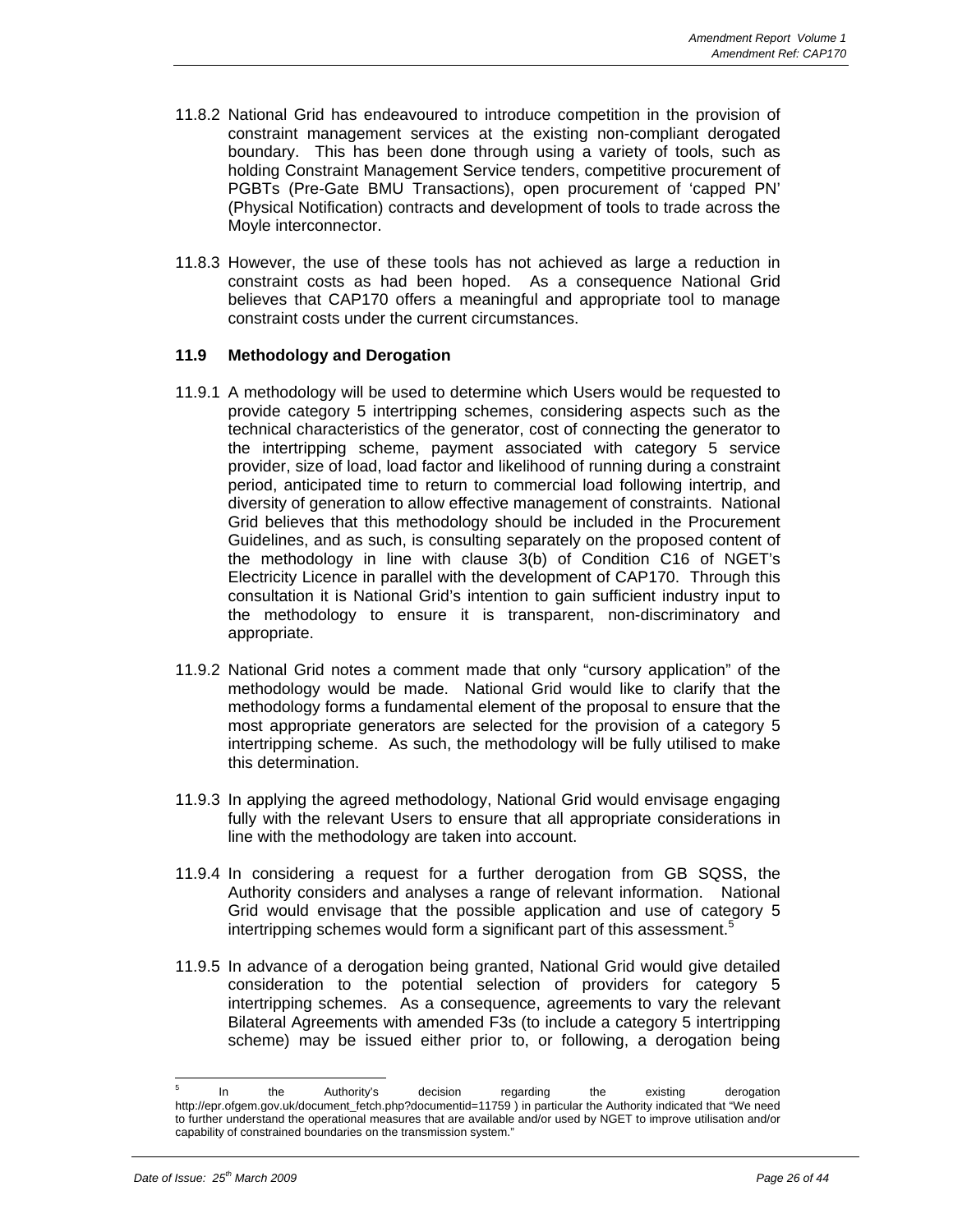granted, in line with the process outlined in section 4.2A.8 of the proposed legal text to modify the CUSC. This would mean that the five day period (as outlined in 4.2A.8) for any future boundary becoming derogated would not be the main period in which the methodology would be considered and applied (as this analysis would be necessary prior to the Authority making a decision).

- 11.9.6 Moreover, following this process, if a User still considers the application of a category 5 intertripping scheme inappropriate, the implementation of CAP170 allows for the terms to be referred to the Authority for settlement.
- 11.9.7 In certain specific circumstances the Authority may grant a derogation against the GB SQSS. Consequently when a derogation is granted to a Transmission company in relation to a specific boundary (i.e. a derogated non-compliant transmission boundary as identified in CAP170) generators connected behind such a derogated boundary are connected to a part of the system that is not fully compliant with GBSQSS. Consequently any generator behind such a derogated boundary might be treated differently by the licensee when procuring balancing services to one on another part of the system which is compliant with the GB SQSS due to these differences. For the reasons stated above we believe that the approach proposed by CAP170 is a proportionate solution with justifiable differential treatment between different classes of generators.
- 11.9.8 National Grid acknowledges responses questioning the impact of CAP170 on the existing B6 boundary derogation, and would like to make clear that National Grid keeps all derogations under constant review.

#### **11.10 Payment Terms**

- 11.10.1 The payment terms outlined in CAP170 for the category 5 intertripping scheme are in line with those already in place for category 2 and category 4 intertripping schemes. These payment terms were proposed and developed by the Working Group during the CAP076 development process, having been considered by the Working Group to be cost-reflective and offer appropriate terms for remuneration. National Grid acknowledges that additional concerns were raised regarding further compensation, for instance ROCs which were not considered as part of the development of CAP076. If the existing terms were no longer considered to be appropriate any party could raise a CUSC Amendment Proposal to amend these terms. National Grid cannot identify any justifiable reason for a different payment to be applied for the category 5 intertripping scheme. However, if a different payment is required, National Grid would envisage that this would be addressed as part of a review following implementation of CAP170 or raised as a separate Amendment Proposal by an affected party.
- 11.10.2 The tripping fee of £400,000 per generating unit would be paid whenever the scheme operates and is designed to cover wear and tear cost following a trip as well as additional fuel costs. This payment specifically excludes any consequential losses including lost profit, opportunity costs etc.
- 11.10.3 The capability fee, as with categories 2 and 4, was envisaged to cover installation and maintenance costs associated with the User's equipment, as well as the right to arm the appropriate System to Generator Operational Intertripping Schemes. As with the tripping fee, this payment of £30,000 per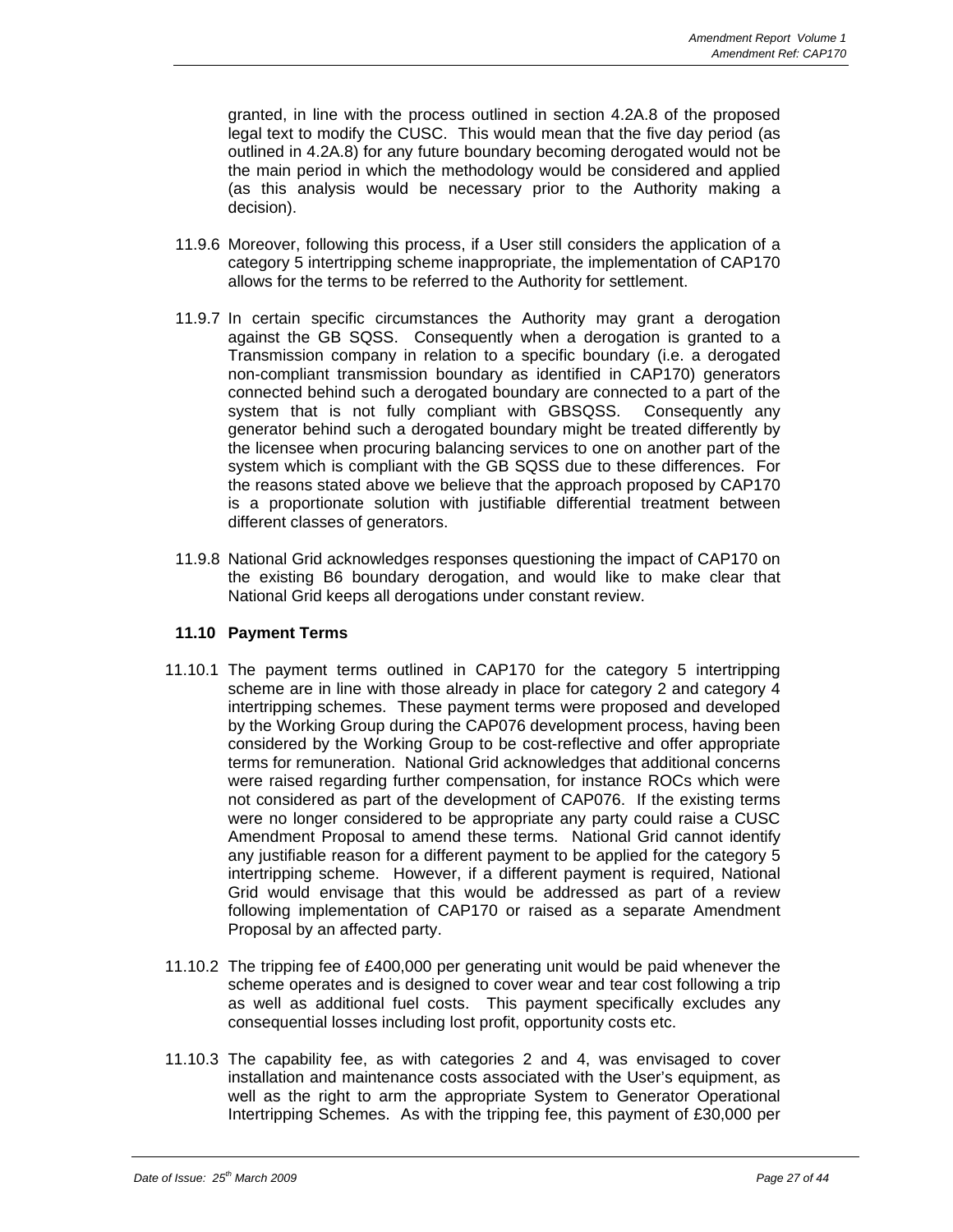annum was discussed and developed as part of the CAP076 working group process.

11.10.4 Finally, the Applicable Balancing Services Volume Data Methodology Statement (ABSVD) is the mechanism by which volume can be transferred from the energy account of the Service Provider to the Energy Account of the System Operator. The length of time for which intertripped volume is treated under the ABSVD methodology was also considered during the development of amendments to associated documents alongside the CAP076 development process. Under the arrangements which were introduced, generator's imbalance following the operation of an intertrip is removed until the end of the Balancing Mechanism Window. It is anticipated that CAP170 would be applied in the same way as the existing categories of operational intertripping schemes, and as such the same principles in relation to ABSVD would apply, with no requirement for a corresponding ABSVD amendment as a result of CAP170. Again, any amendment to these arrangements (which would likely be applicable to all categories of System to Generator Intertripping Scheme) would be dealt with through appropriate modifications to the relevant statements published by National Grid in accordance with standard condition C16 of the electricity transmission licence, rather than forming part of the assessment of CAP170. If there were sufficient concerns raised in relation to this National Grid would look to consult appropriately on the ABSVD.

#### 11.11 **Queue Advancement**

11.11.1 National Grid notes the responses regarding the application of intertrips for the purpose of 'queue advancement'. Whilst at this stage the precise conditions for such 'queue advancement' have not been confirmed, National Grid considers that CAP170 could offer an equitable solution for the use of intertripping schemes at any future derogated non-compliant transmission boundaries. Without unduly discriminating against any party, the methodology allows selection of the most appropriate party to provide an intertripping scheme as opposed to requiring specifically that new users advancing in the queue provide the service. CAP170 provides an efficient and cost effective approach to applying intertrips by selecting those most effective in providing the service. On the  $19<sup>th</sup>$  of March Ofgem issued a letter on "Derogations to facilitate earlier connection of generation – proposed interim approach<sup>"6</sup> which provides relevant information regarding this issue.

#### 11.12 **Interaction with Transmission Access Review**

11.12.1 Transmission Access Review (TAR) is not due to be implemented until 2010 whilst CAP170 is designed to have immediate effect, thereby directly impacting on constraint costs in advance of the implementation of TAR. As a result of TAR the model for access rights to the transmission system could be fundamentally changed. In line with other services, a review of System to Generator Operational Intertripping Schemes may be required following implementation to ensure that it is still appropriate under the new regime.

#### **11.13 Technical Aspects**

l

 $6$  Link to letter:

http://www.ofgem.gov.uk/Pages/MoreInformation.aspx?docid=122&refer=Networks/Trans/ElecTransPolicy/tar&sid=e mail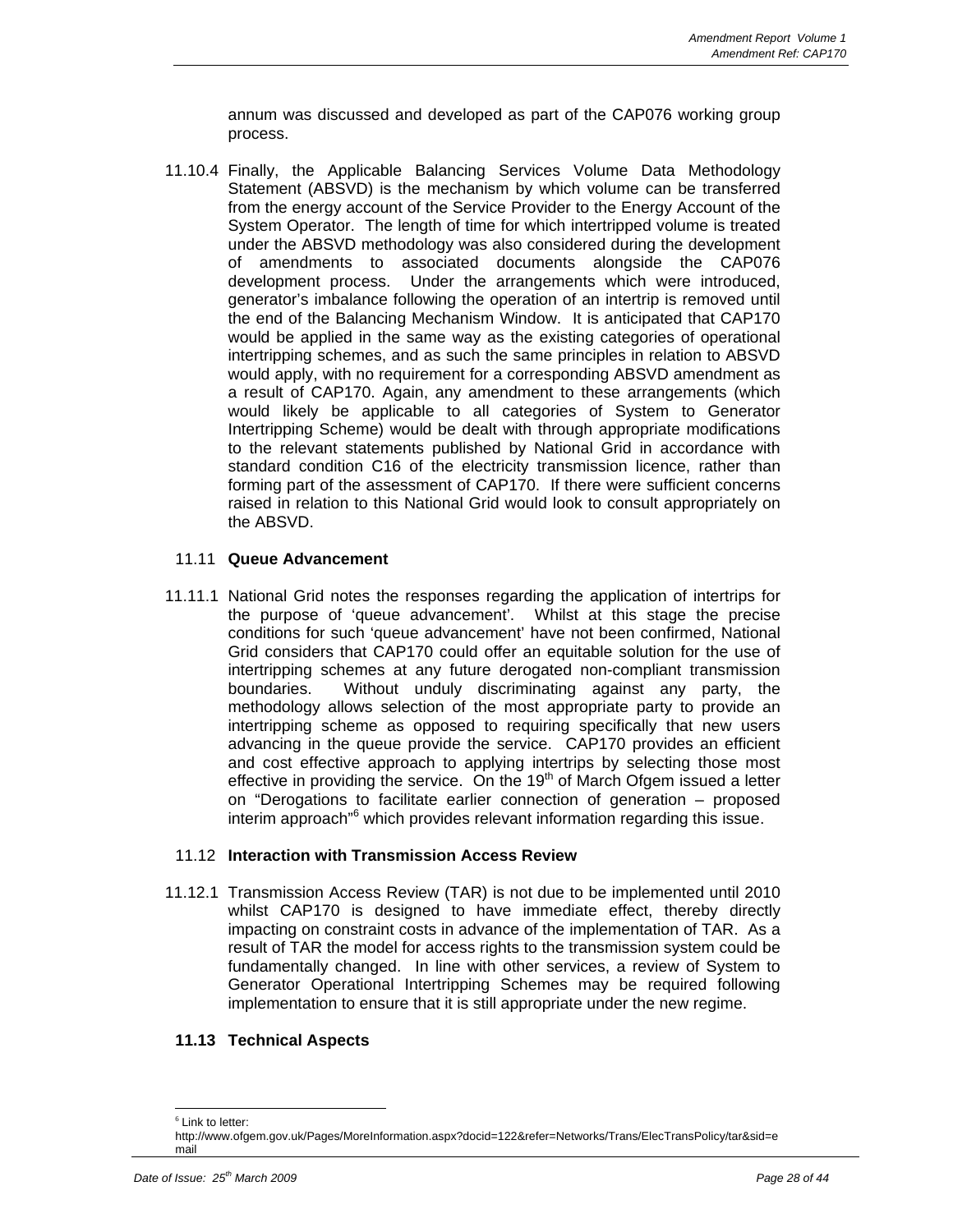- 11.13.1 **Requirement for intertrips**  Intertrips capable of being armed with respect to derogated non-compliant transmission boundaries are not used only under outage conditions, but rather are required in order to maximise all possible flows across the boundary. Thereby facilitating maximum possible access to the transmission system. As such, National Grid would continue to consider the use a necessity to facilitate the economic and efficient operation of the network.
- 11.13.2 **Merit order for use of intertrip** Both the total volume of generation to be selected to intertrip on a derogated non-compliant boundary, and the precise units that should be armed from the choice of category 5 providers, are operational decisions to be made based on the system conditions at the time, taking into account such factors as:
	- the output of category 5 providers' generating units;
	- the efficacy of intertripping a specific unit in improving the constraint limit with respect to the limiting condition(s) at that time; and
	- any disproportionately detrimental effect to the system in the event of a specific generator unit or combination of units being intertripped (e.g. impact of loss of MVAr reserves, local constraint issues) when compared to the benefit of arming that generator unit or units.
	- only arming sufficient intertrip volume on generating units to enable the discrepancy between the present derogated transmission boundary capability and that capability that would be required to satisfy compliance with the GB SQSS:
	- equitable treatment of generating units where more than one generating unit can provide the required intertrip volume and where, after taking into consideration the above criteria, there is no way of differentiating between the generating units.
- 11.13.3 **Arming of an intertrip** Consideration to arm an intertrip will be given in circumstances where, in the event of a secured event for which the intertrip can be armed, such arming results in the secure transfer of a greater volume of power across a transmission system constraint boundary than would otherwise be achievable. An intertrip would trip when one of the transmission fault (or faults) for which the intertrip *can* be armed occurs coincident with the intertrip *being* armed for the same fault.
- 11.13.4 **Restoration after trip** Restoration could be automatic via Delayed Auto Reclose (DAR, operates within minutes) if the circuit fault is transient (e.g. lightning strike), or could be longer if the fault is as a result of damage to the circuit. The impact of circuit damage will vary depending on local network configuration and the nature of the fault. National Grid and the relevant transmission owners will endeavour to restore connection as soon as reasonably practicable after a trip in accordance with good industry practice and their relevant licence obligations.
- 11.13.5 **Implications of intertrips on different breakers** The change regarding Circuit Breakers has principally been introduced to ensure that System to Generator Operational Intertripping Schemes take appropriate account of the range of possible intertripping schemes (this will allow, for instance, for reflection of differences in ownership structures across Scotland, England and Wales, as well as catering for Offshore Transmission in the future). In the majority of cases the System to Generator Operational Intertripping Scheme will be associated with a User's Circuit Breaker; however there are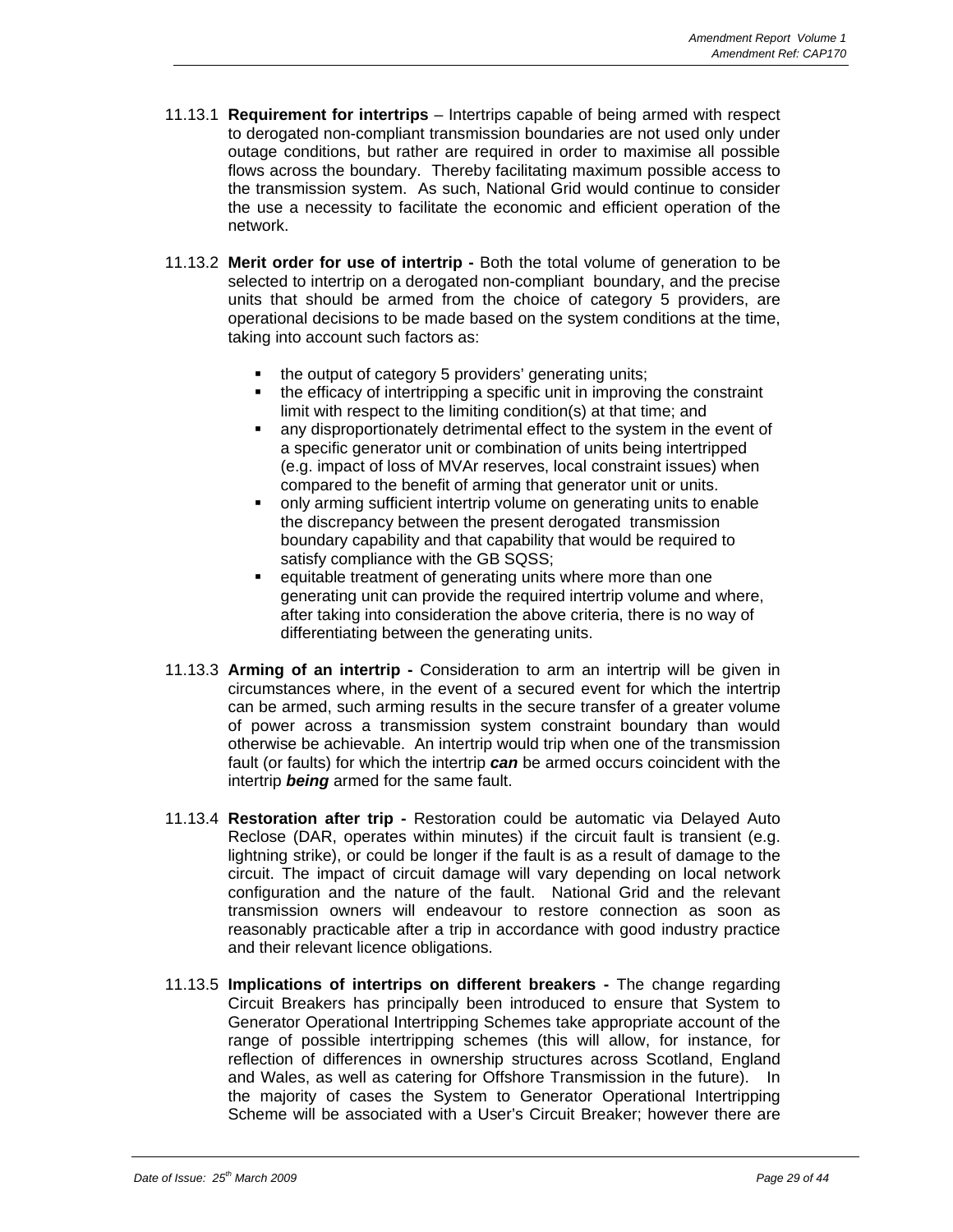circumstances where different Circuit Breakers may be used. In this instance any necessary details are specified in the User's Bilateral Agreement.

#### **11.14 Lawfulness of Proposal**

- 11.14.1 A number of responses comment on the lawfulness of the Amendment Proposal. These comments are summarised below together with National Grid's initial view on these comments:
	- *Human Rights Act interference with contractual rights*

CAP170, as noted above, does not seek to bring any existing commercial services agreements to a premature end. Any such termination would need to be agreed by the relevant parties.

• *Unlawful discrimination under Directive 2003/54 and National Grid's Transmission Licence* 

In terms of determining the application of category 5 intertripping schemes, National Grid is currently consulting on a Methodology and if implemented into the Procurement Guidelines this would provide an approved transparent mechanism to be used in determining the provision of category 5 intertripping schemes. It is proposed that administered prices would be applied consistently with those developed for CAP076.

• *Competition Act – abuse by National Grid of a dominant position* 

No evidence is provided in support of the allegations that National Grid is dominant within the meaning of Section 18 of the Competition Act, and taking account of all the circumstances including the countervailing power of other market participants, it is unlikely that National Grid is dominant in any relevant market. Even if it were, there is no evidence of any abuse of any dominance.

• *Due process* 

National Grid is following the urgent CUSC process set out in the CUSC and as prescribed by the Authority in its decision on urgency.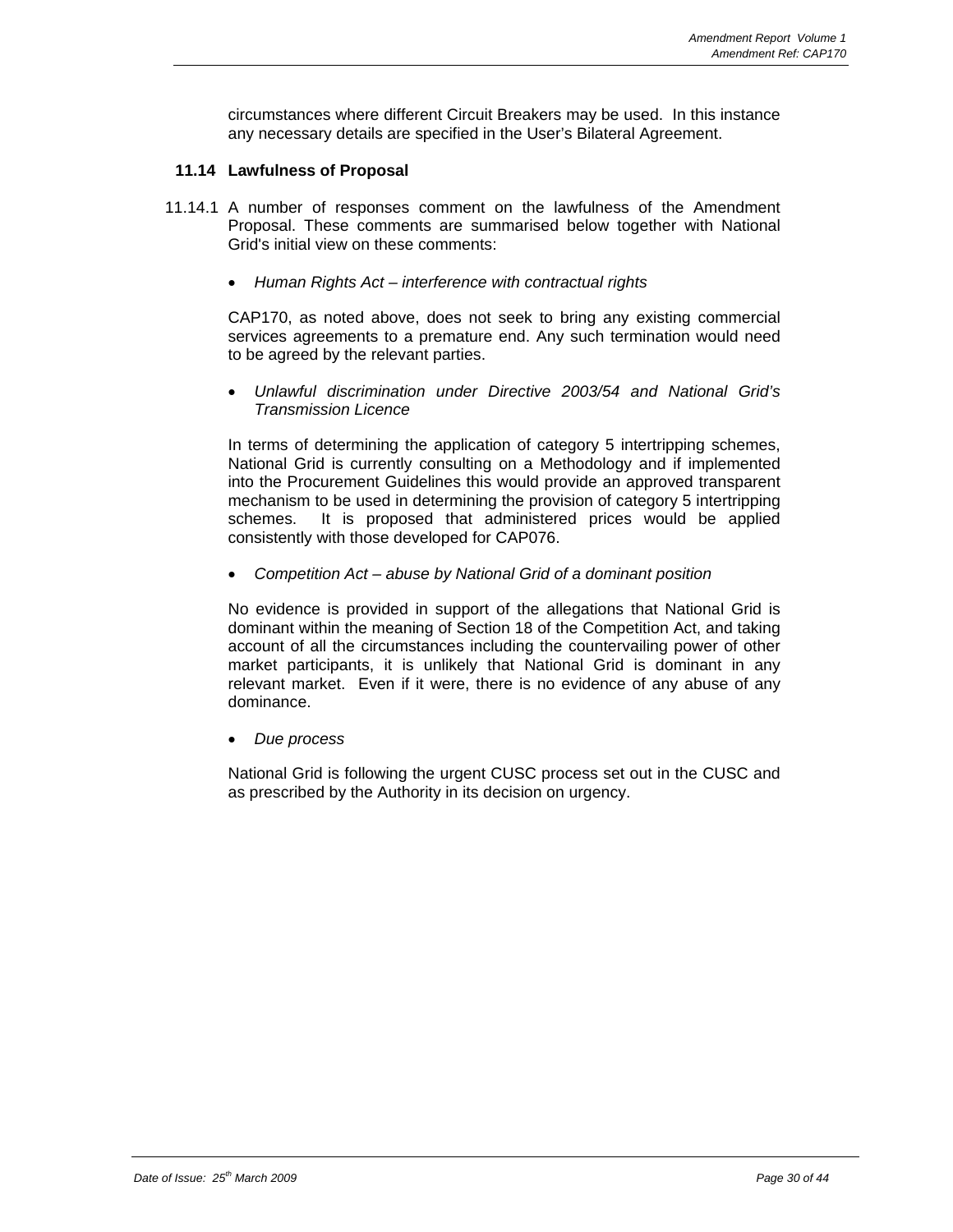## **ANNEX 1 – PROPOSED LEGAL TEXT TO MODIFY THE CUSC**

The proposed legal text to modify the CUSC is detailed below by inserting the coloured, underlined text and deleting the coloured, underlined, struck through text.

| "Category 5 Intertripping Scheme" | as defined in the Grid Code;   |
|-----------------------------------|--------------------------------|
|                                   |                                |
| "Category 5 Agreement to Vary"    | as defined in section 4.2A.8.2 |
| "GB SQSS Derogation"              | as defined in the Grid Code:   |
|                                   |                                |
| "Derogated Non-Compliant          | as defined in the Grid Code;   |
| <b>Transmission Boundary"</b>     |                                |

#### **4.2A SYSTEM TO GENERATOR OPERATIONAL INTERTRIPPING**

4.2A.1 **Application**

|                             | The provisions of this Paragraph 4.2A shall apply to <b>The Company</b><br>and a User in respect of the provision by that User to The<br>Company of System to Generator Operational Intertripping |  |  |  |
|-----------------------------|---------------------------------------------------------------------------------------------------------------------------------------------------------------------------------------------------|--|--|--|
|                             | where details of a System to Generator Operational                                                                                                                                                |  |  |  |
| <b>Bilateral Agreement.</b> | Intertripping Scheme are set out in Appendix F3 of the relevant                                                                                                                                   |  |  |  |

- 4.2A.2 **Provision of System to Generator Operational Intertripping**
- 4.2A.2.1 Each **User** hereby agrees, as between **The Company** and that **User**, to:-
	- (a) (save where **Force Majeure** applies) make available its **System to Generator Operational Intertripping Scheme** for arming at all times when **Active Power** is being exported to the **GB Transmission System** from the **Connection Site**  at which such **System to Generator Operational Intertripping Scheme** is located;
	- (b) arm the **System to Generator Operational Intertripping Scheme** in accordance with the terms of the relevant **Bilateral Agreement** when instructed by **The Company** (in accordance with **Grid Code** BC 2.8) by telephone (such instruction to be confirmed by facsimile substantially in the form set out in Schedule 3, Part I to this Section 4);
	- (c) (where an instruction from **The Company** has been confirmed by facsimile in accordance with Paragraph 4.2A.2.1(b) above) following the tripping of the **User**'s relevant **Circuit Breaker(s)** upon receipt of a signal from the **System to Generator Operational Intertripping Scheme**:-
		- (i) restrict the export of **Active Power** from the **Connection Site** to the **GB Transmission System** to the level of MW specified in such facsimile confirmation (or such increased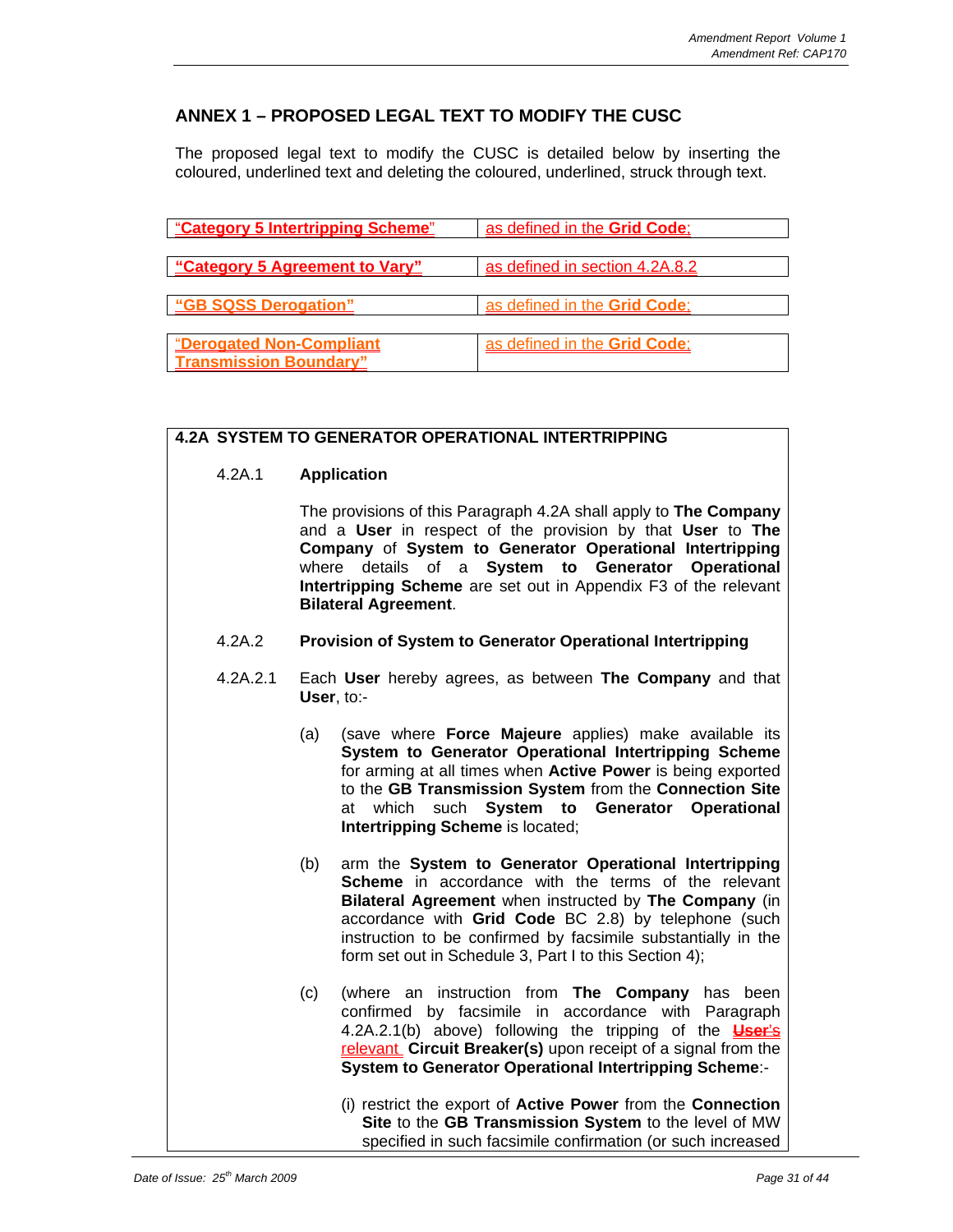level(s) as **The Company** may subsequently notify pursuant to Paragraph 4.2A.2.2(c)(i)) ("the **Restricted MW Export Level**"); and

- (ii) maintain such restricted export until such time as the **User**  is notified by **The Company** in accordance with Paragraph 4.2A.2.2(c)(ii) that the **Restricted MW Export Level** no longer applies, whereupon the **User** shall be permitted to increase the export of **Active Power** from the **Connection Site** above the **Restricted MW Export Level**;
- (d) comply with any special instructions given by **The Company** in the performance of its obligations under Paragraph 4.2A.2.1(c); and
- (e) disarm the **System to Generator Operational Intertripping Scheme** when instructed by **The Company** (in accordance with **Grid Code** BC2.8) by telephone (such instruction to be confirmed by facsimile substantially in the form set out in Schedule 3, Part I to this Section 4).
- 4.2A.2.2 **The Company** hereby agrees to:-
	- (a) notify the **User** as soon as reasonably practicable following **The Company** becoming aware of the requirement for arming of the **System to Generator Operational Intertripping Scheme**;
	- (b) (where relevant) take any steps necessary to arm the **System to Generator Operational Intertripping Scheme** in accordance with the terms of the relevant **Bilateral Agreement**;
	- (c) following the tripping of the **User**'s relevant **Circuit Breaker(s)** upon receipt of a signal from the **System to Generator Operational Intertripping Scheme**, notify the **User**:-
		- (i) as soon as the **Restricted MW Export Level**, whilst still applying, can be increased; and/or
		- (ii) as soon as the **Restricted MW Export Level** (as may be increased from time to time pursuant to (i) above) no longer applies

 each such notification to be in accordance with **Grid Code**  BC 2.8 and to be made by telephone (such notification to be confirmed by facsimile substantially in the form set out in Schedule 3, Part II to this Section 4); and

(d) issue an instruction to disarm, referred to in Paragraph 4.2A.2.1(e), as soon as reasonably practicable following **The Company** becoming aware that the requirement for arming of the **System to Generator Operational Intertripping Scheme** has ceased (and such an instruction shall be deemed to have been issued for the purposes of this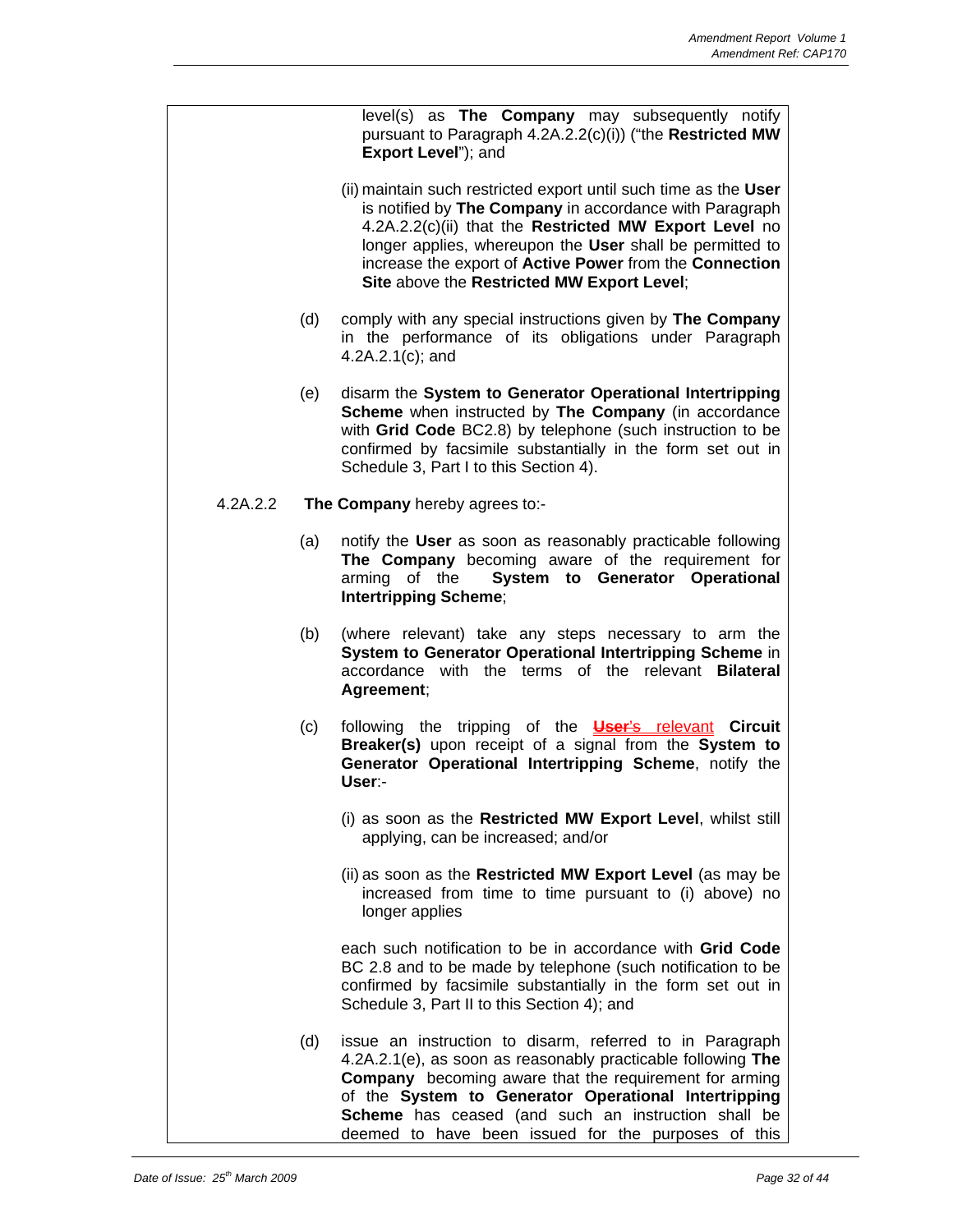Paragraph 4.2A upon tripping of the **User**'s relevant **Circuit Breaker**(s) upon receipt of a signal from the **System to Generator Operational Intertripping Scheme**).

#### 4.2A.3 **Intertrip Volume**

Following the tripping of a **User**'s relevant **Circuit Breaker**(s) following receipt of a signal from a **System to Generator Operational Intertripping Scheme**, the resulting reduction in **Output** for each tripped **BM Unit** i or (where relevant) any tripped **Generating Unit(s)** comprised in a **BM Unit** shall be determined in accordance with the relevant formula set out in the **ABSVD Methodology Statement**, where such resulting reduction in **Output** is termed SE<sub>si</sub>.

#### 4.2A.4 **Payments to the User**

**The Company** shall make the following payments to the **User** in respect of **System to Generator Intertripping Schemes**:

- (a) a **Capability Payment** shall be paid in respect of each **Category 2 Intertripping Scheme, and each Category 4 Intertripping Scheme** and each **Category 5 Intertripping Scheme** as follows:-
	- (i) **The Company** shall pay to the **User** an amount ("the **Capability Payment**") in consideration of the installation of the **System to Generator Operational Intertripping Scheme** and the **User**'s obligations under Paragraphs 4.2A.2.1(a) and (b), being an amount per month determined by reference to the number of **Settlement Periods** during the month in question (and in respect of which the requirement for **System to Generator Operational Intertripping** is stated in Appendix F3 of the relevant **Bilateral Agreement**) and the payment rate (£/**Settlement Period**) specified in Schedule 4 to this Section 4; and
	- (ii) for the avoidance of doubt, where a **System to Generator Operational Intertripping Scheme** comprises more than one of both a Category 2 Intertripping Scheme, and a **Category 4 Intertripping Scheme** or a **Category 5 Intertripping Scheme**, only one **Capability Payment** shall be payable by **The Company** to the **User** in respect thereof;
- (b) subject always to Paragraph 4.2A.5, a **Restricted Export Level Payment** shall be paid in respect of each **Category 2 Intertripping Scheme**, each **Category 3 Intertripping Scheme,** and each **Category 4 Intertripping Scheme** and each **Category 5 Intertripping Scheme** as follows:-
	- (i) the payment shall only be made where, following the tripping of the **User**'s relevant **Circuit Breaker**(s) upon receipt of a signal from the **System to Generator**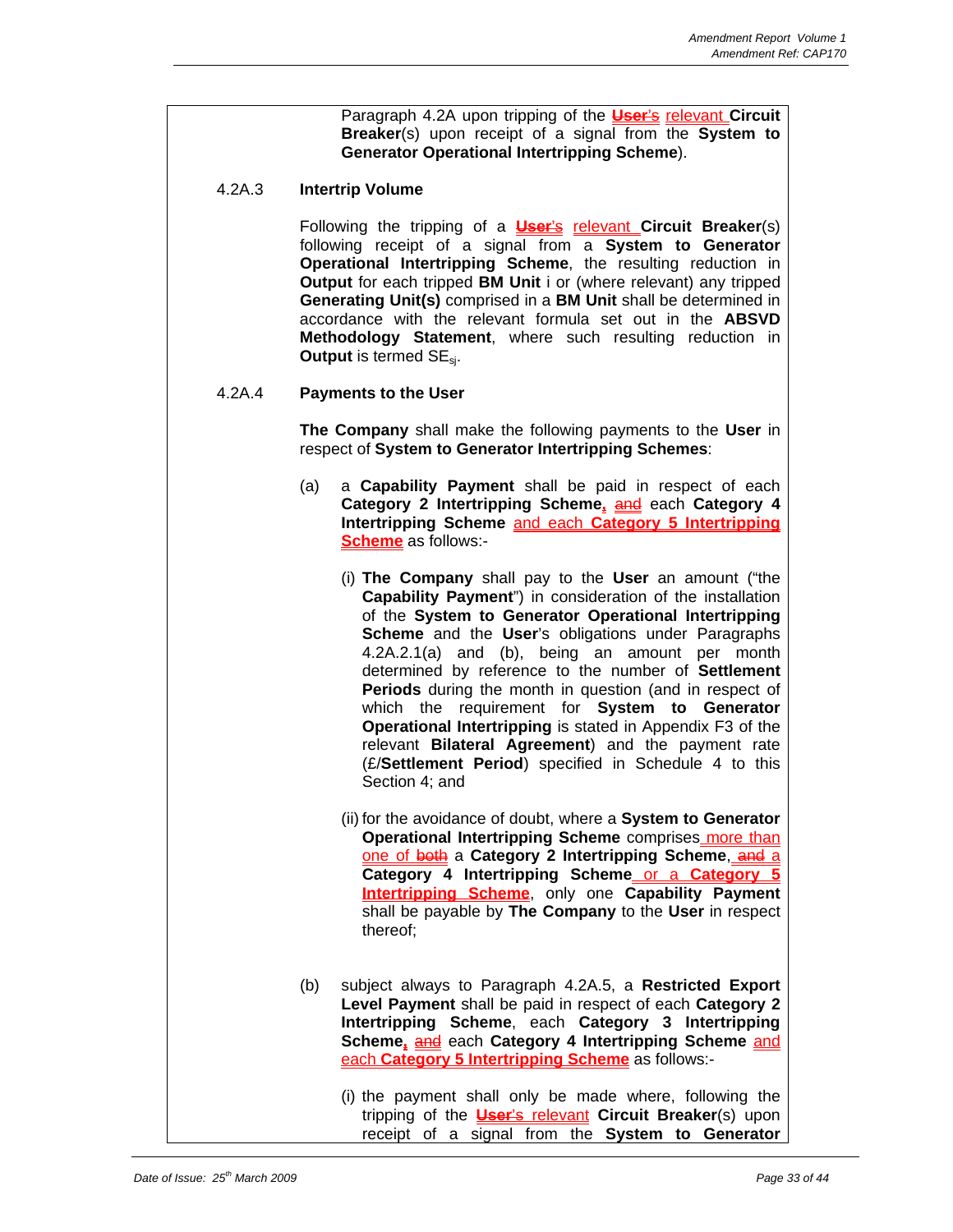**Operational Intertripping Scheme**, restrictions on the export of **Active Power** from the **Connection Site** apply in accordance with the terms of Paragraph 4.2A.2.1(c) above at any time after the period of 24 hours has elapsed following such tripping; and

- (ii) in such a case, **The Company** shall pay to the **User** upon request the **Restricted Export Level Payment**, by reference to the period from expiry of such 24 hour period until the time when **The Company** notifies the **User** in accordance with Paragraph 4.2A.2.2(c)(ii) that the **Restricted MW Export Level** no longer applies ("the **Restricted Export Level Period**"); and
- (c) subject always to Paragraph 4.2A.5, in respect of each **Category 2 Intertripping Scheme, and each Category 4 Intertripping Scheme** and each **Category 5 Intertripping Scheme**, where the **User's** relevant **Circuit Breaker**(s) are tripped upon receipt of a signal from the **System to Generator Operational Intertripping Scheme**, **The Company** shall pay to the **User** an amount ("the **Intertrip Payment**") being an amount (£/**Intertrip Contracted Unit**/trip) specified in Schedule 4 to this Section 4.

#### 4.2A.5 **Withholding of payments**

**The Company** shall not be obliged to make any **Restricted Export Level Payment** or **Intertrip Payment** pursuant to Paragraph 4.2A.4 where the tripping of **BM Unit(s)** or (where relevant) **Generating Unit**(s) comprised in a **BM Unit** occurs:-

- (a) during any period where the **System to Generator Operational Intertripping Scheme** is not instructed by **The Company** to be armed in accordance with Paragraphs 4.2A.2.2(a) and 4.2A.2.2(d); and/or
- (b) where the **User** has failed to arm the **System to Generator Operational Intertripping Scheme** in accordance with the terms of Paragraph 4.2A.2.1(b); and/or
- (c) where the **User** has failed to exercise **Good Industry Practice** to restrict the export of **Active Power** from the **Connection Site** to the **Restricted MW Export Level** as required by Paragraph 4.2A.2.1(c) (ignoring any export above **Restricted MW Export Level** where pursuant to an instruction from **The Company** to provide any **Balancing Service**(s)); and/or
- (d) where no signal is received by the **User**'s relevant **Circuit Breaker**(s) from the **System to Generator Operational Intertripping Scheme**.
- 4.2A.6 **Revisions to Appendix F3 of the Bilateral Agreement**

Where **The Company** requires **Routine Change(s)** (as defined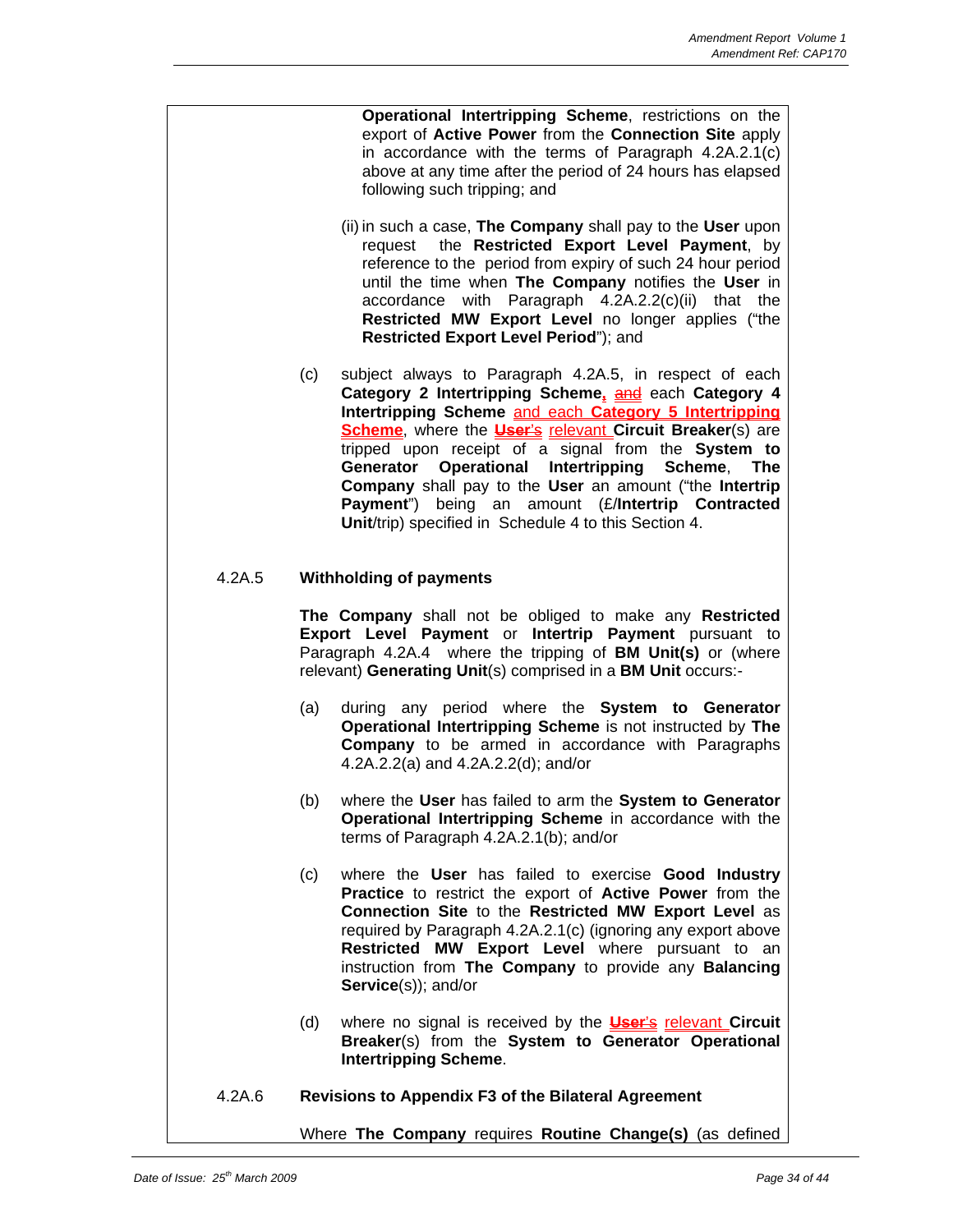below) to be made to Appendix F3 of the **Bilateral Agreement**, then the **User** shall not unreasonably withhold or delay providing to **The Company** written consent to any such **Routine Changes** and hereby authorises **The Company**, following receipt of such written consent, to make amendments on its behalf to Appendix F3 of the **Bilateral Agreement** to reflect such **Routine Change(s)** and undertakes not to withdraw qualify or revoke such authority or instruction at any time. For the purposes of this Paragraph 4.2A.6, "**Routine Change(s)**" shall mean changes to the nomenclature of transmission circuits associated with a **System to Generator Operational Intertripping Scheme** specified in Appendix F3 of the relevant **Bilateral Agreement** which do not necessitate replacement, renovation, modification, alteration or construction to the **User**'s **Plant** or **Apparatus**.

#### 4.2A.7 **No payments for Category 1 Intertripping Schemes**

For the avoidance of doubt, no payment shall be made by **The Company** hereunder in respect of a **Category 1 Intertripping Scheme**.

4.2A.8 **Implementation**

| 4 2A 8 1 | The terms of certain Bilateral Agreements between The Company                 |
|----------|-------------------------------------------------------------------------------|
|          | and certain Users require, or may in the future require, amendment to         |
|          | introduce Category 5 Intertripping Schemes into certain Bilateral             |
|          | Agreements and/or amend the provisions of such Category 5                     |
|          | <b>Intertripping Schemes</b> , specifically those Bilateral Agreements        |
|          | relating to <b>Connection Sites</b> whereby the use of such <b>Category 5</b> |
|          | Intertripping Scheme would alleviate thermal overloads.                       |
|          | unacceptable voltage conditions or power system instability arising           |
|          | out of an event which results in the interruption of powerflow on a           |
|          | circuit or circuits that form part of a Derogated Non-Compliant               |
|          | Transmission Boundary This Paragraph 4.2A.8 details the                       |
|          | process that will be followed to effect the necessary amendments to           |
|          | such Bilateral Agreements.                                                    |
| 4.2A.8.2 | The Company shall be entitled, no later than 5 Business Days                  |
|          | following each of:                                                            |
|          | the implementation date of Amendment Proposal CAP 170:                        |
|          | and/or                                                                        |
|          | (ii) the date of a GB SQSS Derogation issued by the Authority                 |
|          | in respect of a Derogated Non-Compliant Transmission                          |
|          | <b>Boundary</b>                                                               |
|          | to issue to the relevant User an agreement to vary the terms of the           |
|          | relevant Bilateral Agreements to give effect to Amendment                     |
|          | Proposal CAP 170 and/or the GB SQSS Derogation("Category 5                    |
|          | <b>Agreement to Vary").</b>                                                   |
| 4.2A.8.3 | Where The Company issues to the User a Category 5 Agreement                   |
|          | to Vary, the User shall either:<br>(i)                                        |
|          | sign and return to The Company the Category 5<br><b>Agreement to Vary, or</b> |
|          | refer the terms of the Category 5 Agreement to Vary to the<br>(ii)            |
|          | <b>Authority to settle the terms thereof.</b>                                 |
|          | in either case no later than the date which is the last to occur of (1)       |
|          | the date 5 Business Days after receipt by the User from The                   |
|          | Company of the Category 5 Agreement to Vary, and (2) the date 10              |
|          |                                                                               |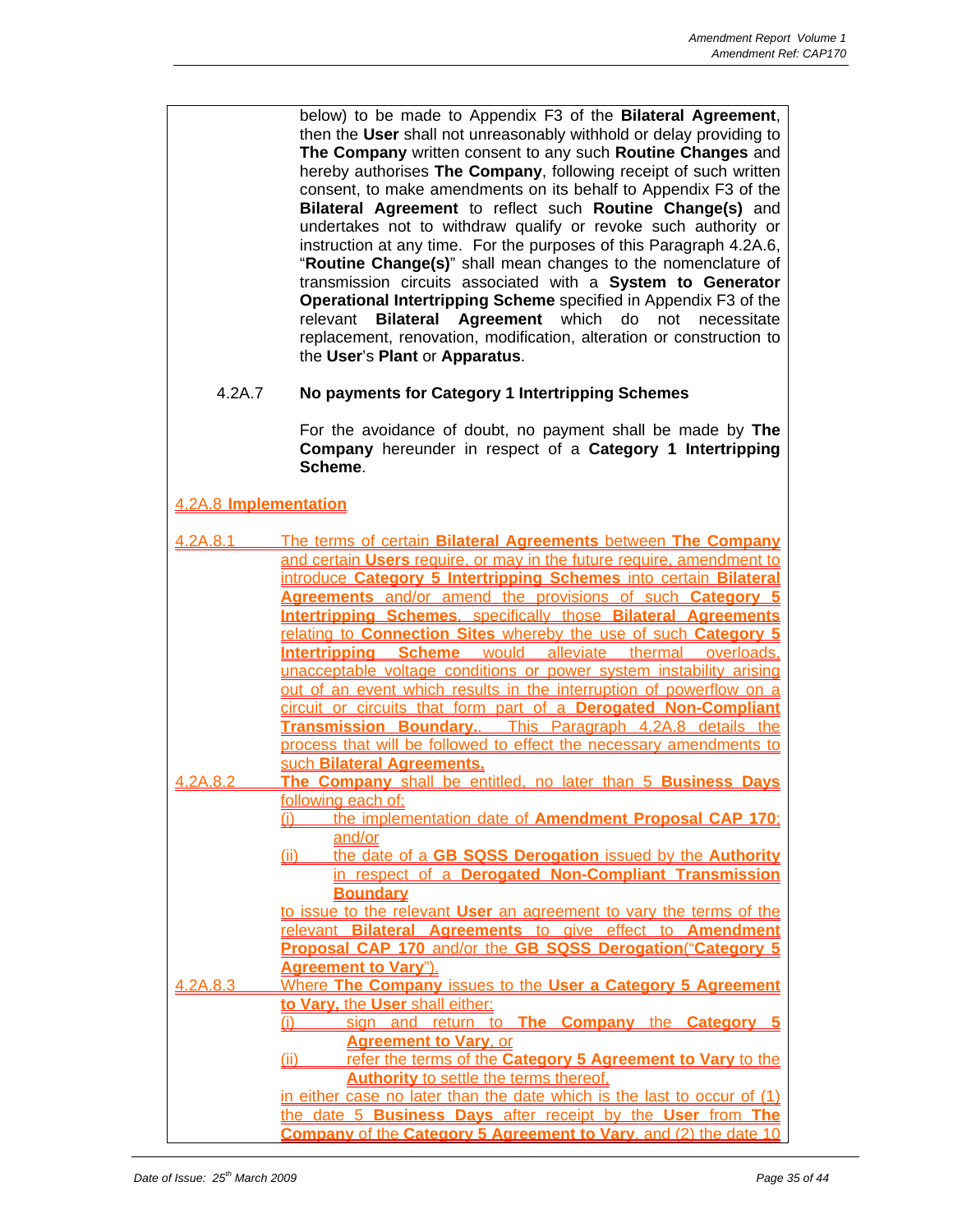|          | <b>Business Davs</b> after the applicable date referred to in Paragraph |
|----------|-------------------------------------------------------------------------|
|          | <u>.2A.8.2 above.</u>                                                   |
| 4.2A.8.4 | fails to comply with Paragraph 4.2A.8.3, then The<br>the <b>User</b>    |
|          | <b>Company</b> shall refer the terms of the Category 5 Agreement to     |
|          | Vary to the Authority to settle the terms thereof.                      |
| 4.2A.8.5 | Upon the Authority settling the terms of the Category 5 Agreement       |
|          | to Vary. The Company shall in accordance with the variations clause     |
|          | of the relevant Bilateral Agreement sign the Category 5 Agreement       |
|          | to Vary on behalf of the User.                                          |
|          |                                                                         |
|          |                                                                         |
|          |                                                                         |

| <b>SCHEDULE 4</b>                                                                     |          |               |                      |               |                            |  |  |  |
|---------------------------------------------------------------------------------------|----------|---------------|----------------------|---------------|----------------------------|--|--|--|
| SYSTEM TO GENERATOR OPERATIONAL INTERTRIPPING - PAYMENT<br><b>RATES</b>               |          |               |                      |               |                            |  |  |  |
|                                                                                       | Category | Category<br>2 | <b>Category</b><br>3 | Category<br>4 | Category<br>$\overline{5}$ |  |  |  |
| <b>Capability</b><br><b>Payment</b><br>(£/Settlement<br>Period)                       | N/A      | £1.72         | N/A                  | £1.72         | £1.72                      |  |  |  |
| <b>Intertrip</b><br><b>Payment</b><br>(£/Intertrip<br><b>Contracted</b><br>Unit/Trip) | N/A      | £<br>400,000  | N/A                  | £<br>400,000  | 400,000                    |  |  |  |

All rates in this Schedule 4 are specified at April 2005 base and shall be subject to indexation in accordance with Paragraph 4.5 with effect from 1st April 2006.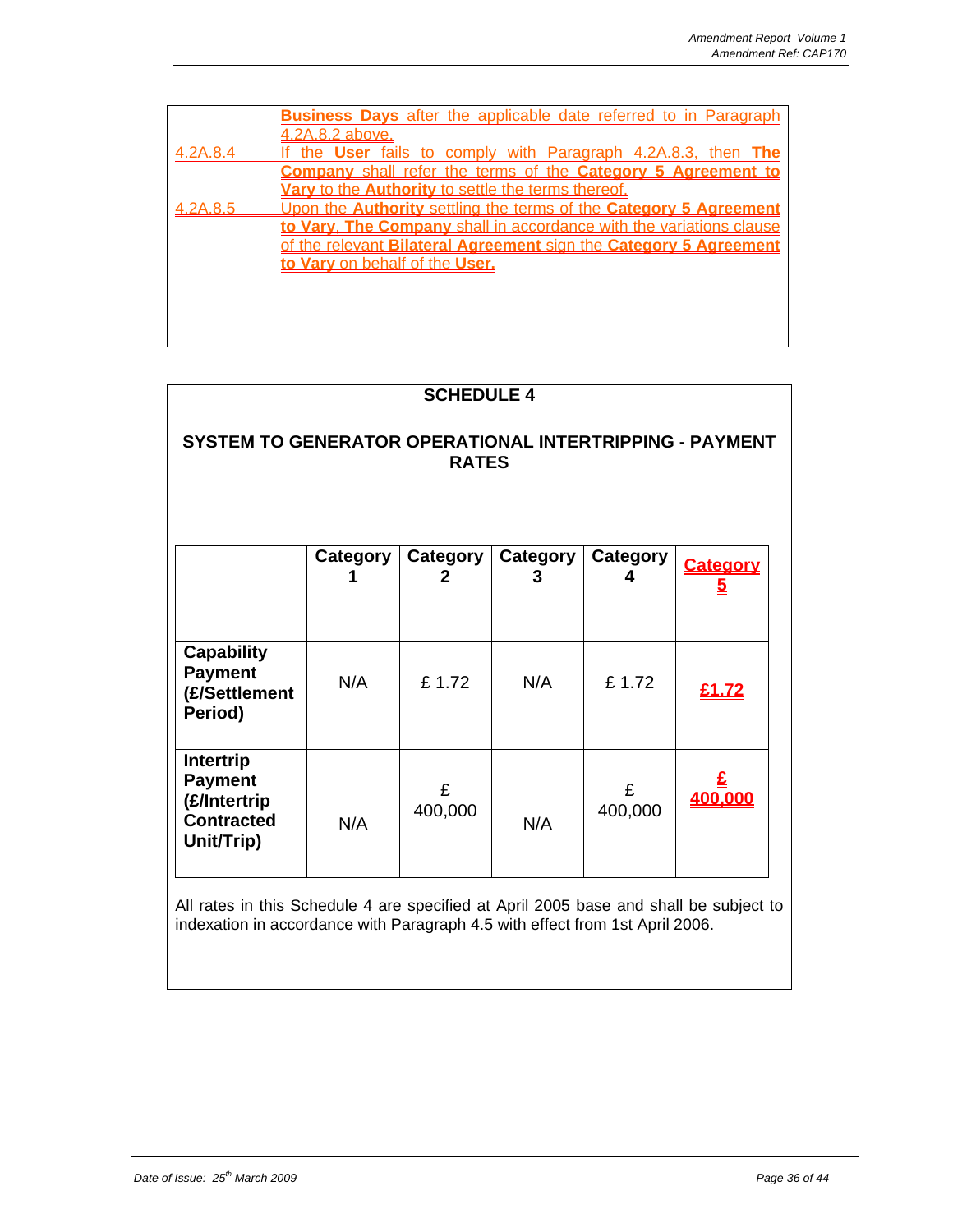## **ANNEX 2 – AMENDMENT PROPOSAL FORM**

# **CUSC Amendment Proposal Form CAP170**

**Title of Amendment Proposal:** 

Category 5 System to Generator Operational Intertripping Scheme

#### **Description of the Proposed Amendment** *(mandatory by proposer)*:

CAP076 (System to Generator Intertripping Scheme<sup>7</sup>) was implemented in 2005 to improve the framework for system to generator intertripping schemes in terms of facilitating clarity of obligations between National Grid and the associated generator with respect to the arming and operation of intertripping schemes, and removing cost volatility associated with previous arrangements. To achieve this CAP076, and corresponding Grid Code amendment A/05, introduced four categories of system to generator operational intertripping schemes. As defined in the Grid Code, these are:

Category 1 Intertripping Scheme - A System to Generator Operational Intertripping Scheme arising from a Variation to Connection Design following a request from the relevant User which is consistent with the criteria specified in the Security and Quality of Supply Standard.

Category 2 Intertripping Scheme - A System to Generator Operational Intertripping Scheme which is:-

(i) required to alleviate an overload on a circuit which connects the Group containing the User's Connection Site to the GB Transmission System; and

(ii) installed in accordance with the requirements of the planning criteria of the Security and Quality of Supply Standard in order that measures can be taken to permit maintenance access for each transmission circuit and for such measures to be economically justified.

and the operation of which results in a reduction in Active Power on the overloaded circuits which connect the User's Connection Site to the rest of the GB Transmission System which is equal to the reduction in Active Power from the Connection Site (once any system losses or third party system effects are discounted).

Category 3 Intertripping Scheme - A System to Generator Operational Intertripping Scheme which, where agreed by NGET and the User, is installed to alleviate an overload on, and as an alternative to, the reinforcement of a third party system, such as the Distribution System of a Public Distribution System Operator.

Category 4 Intertripping Scheme - A System to Generator Operational Intertripping Scheme installed to enable the disconnection of the Connection Site from the GB Transmission System in a controlled and efficient manner in order to facilitate the timely restoration of the GB Transmission System.

CAP076 did not cover intertrips outside of these categories; all other schemes were envisaged to be covered via bilateral commercial arrangements between National Grid and the generator (going forward these will be referred to as commercial intertrips).

This proposal seeks to introduce a new category 5 System to Generator Operational Intertripping Scheme to cover intertrips capable of being armed with respect to a derogated non-compliant transmission boundary, which are not captured by categories 1-4.

 $\overline{a}$ <sup>7</sup> http://www.nationalgrid.com/uk/Electricity/Codes/systemcode/amendments/amendment\_archive/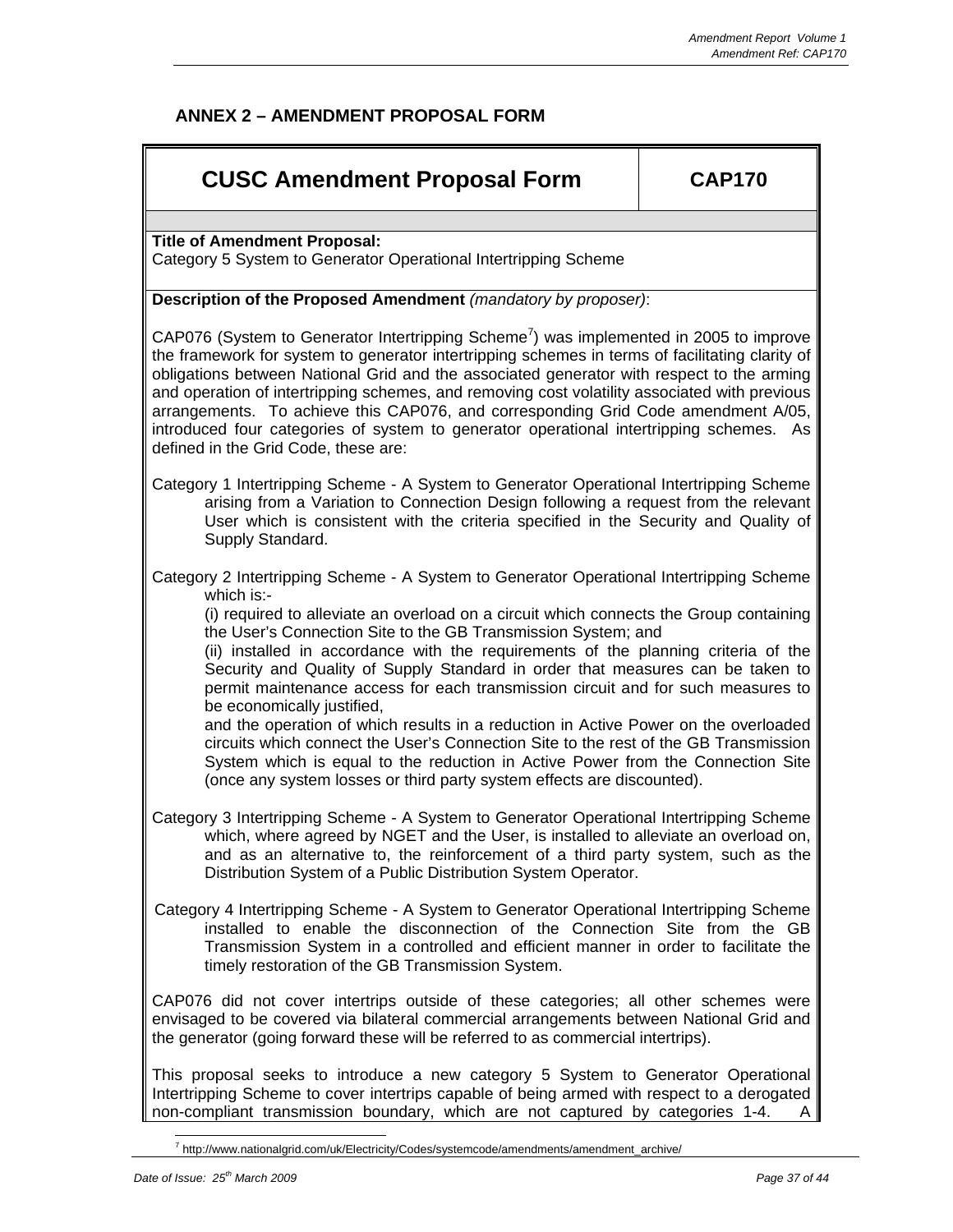derogated non-compliant transmission boundary would be defined as a boundary on the transmission system which is subject to an Authority approved derogation to the GB Security and Quality of Supply Standards.

#### **(i) Remuneration for administered intertripping schemes**

It is proposed that the category 5 System to Generator Operational Intertripping Scheme will receive remuneration in line with existing arrangements for the Category 2 and Category 4 System to Generator Operational Intertripping Schemes as detailed in the CUSC. These payment terms were proposed by the Working Group during the CAP076 development process, having been considered by the Working Group to be cost-reflective and offer appropriate terms for remuneration. This payment includes:

- An annual Capability Payment for the installation and right to arm the scheme (covering costs such as additional staff training, upkeep of policies and procedures)
- An Intertrip Payment covering costs of wear and tear following a trip
- A Restricted Export Level Payment following tripping should National Grid be unable to restore the Transmission capacity within 24 hours following the trip

#### **(ii) Framework and obligations**

The category 5 System to Generator Operational Intertripping Scheme will be administered via generic terms in the CUSC and Grid Code (regarding obligations of schemes and remuneration terms). Site specific technical details, as with categories 1-4, will be included in the relevant F3 appendix of the Bilateral Agreement.

#### **(iii) Application**

The category 5 System to Generator Operational Intertripping Scheme would be applied to intertrips capable of being armed with respect to a derogated non-compliant transmission boundary, which are not captured by categories 1-4.

The Amendment Proposal would apply to existing generation which has an intertrip capable of being armed in respect of such a boundary, as well as being capable of being applied as a condition of connection to new connections with respect to such boundaries.

It is envisaged that such schemes will be in place under these arrangements until such time as the nature of the boundary changes (i.e. the derogation is removed).

If a decision to implement this Amendment Proposal is made, such a decision will need to include a direction from the Authority (in line with the variation clause of the relative Bilateral Agreement) to amend existing Bilateral Agreements in line with this Amendment Proposal.

Please note that whilst the proposer believes that this Amendment Proposal better facilitates the applicable CUSC objectives, the proposer is aware that a full review of commercial intertrip arrangements will be necessary should this Amendment Proposal be implemented on an urgent basis, in accordance with CUSC 8.21.1.9.

**Description of Issue or Defect that Proposed Amendment seeks to Address**  *(mandatory by proposer)*:

Ofgem wrote to National Grid on the 17<sup>th</sup> of February 2009<sup>8</sup> requesting an immediate and urgent review of the commercial and charging arrangements in order to facilitate more effective management of constraint costs.

Constraint costs have increased from £70m in 2007/08 to a forecast £238m in 2008/09 and £262m in 2009/10. As Ofgem highlight in this letter the forecast constraint costs are heavily

 $\overline{a}$ 8

http://www.ofgem.gov.uk/Pages/MoreInformation.aspx?docid=97&refer=Networks/Trans/ElecTransPolicy/tar&sid=e mail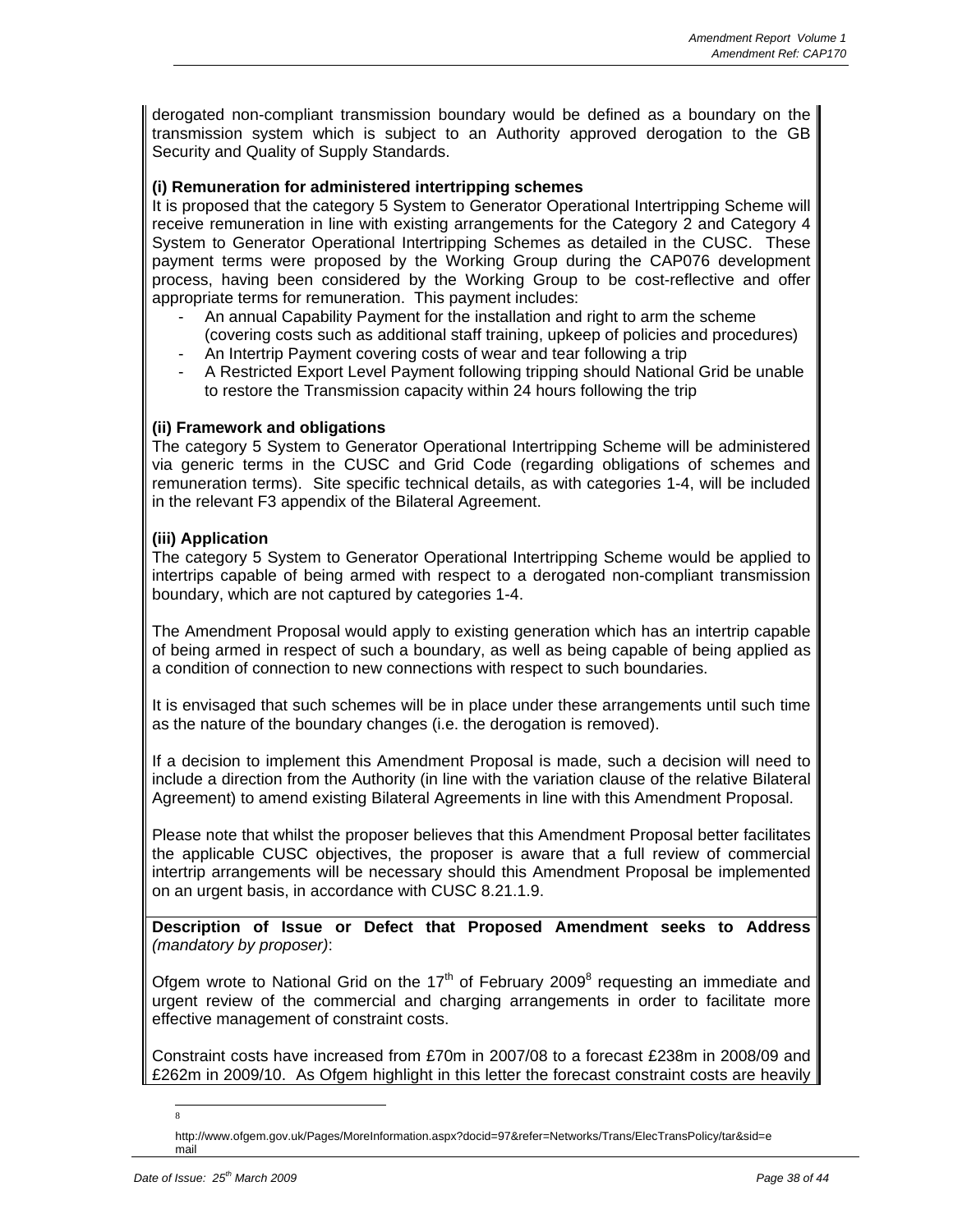influenced by transmission outages as part of the investment programme to increase network capacity. This is particularly true at derogated non-compliant transmission boundaries which require significant periods of extended outage to allow the necessary reinforcement to work towards making the boundaries compliant and the use of intertrips is a necessity rather than an occasional tool in order to maximise flows across the boundary.

One tool available to National Grid, as System Operator, to manage constraints is the use of intertrips. Whilst intertrips are armed pre-fault, the principal cost is incurred post-fault following tripping. Therefore based on the low probability of tripping they should represent a more economic and efficient means for managing constraints than the alternative Bid-Offer action to constrain generation pre-fault. Administering prices for intertrips capable of being armed in respect of derogated non-compliant transmission boundaries would offer a useful means to limit potential costs.

Therefore in light of Ofgem's recent request to review the options for reducing the level of constraint costs, and with particular focus on the suggestion that "*NGET could seek to reduce the price of resolving constraint actions by limiting constraint payments and/or by reducing the right for parties to receive payments in certain situations*" National Grid is proposing the current amendment to introduce a category 5 System to Generator Operational Intertripping Scheme to cover intertrips capable of being armed with respect to a derogated non-compliant transmission boundary.

**Impact on the CUSC** *(this should be given where possible)*: Changes including, but not limited to:

- **CUSC Section 4: Balancing Services, including:** 
	- o 4.2A amended to add additional reference to payment terms for category 5 intertrip
	- o Schedule 4 amended to reflect payment rates for category 5

CUSC Section 11: Interpretations and Definitions

New definition for "Category 5 Intertripping Scheme"

**Impact on Core Industry Documentation** *(this should be given where possible)*:

Changes are also required to the following industry documents to fully implement this proposal:

Grid Code including but not limited to a new definition for Category 5 Intertripping Scheme, a new definition for Derogated non-compliant Transmission Boundary and amendment to existing definition for System to Generator Operational Intertripping Scheme

**Impact on Computer Systems and Processes used by CUSC Parties** *(this should be given where possible)*:

None

#### **Details of any Related Modifications to Other Industry Codes** *(where known)*:

Changes to the relevant Bilateral Agreements to amend the appendix F3 for those covered by this amendment. If a decision to implement this Amendment Proposal is made, such a decision will need to include a direction from the Authority (in line with the variation clause of the relative Bilateral Agreement) to amend existing Bilateral Agreements in line with this Amendment Proposal.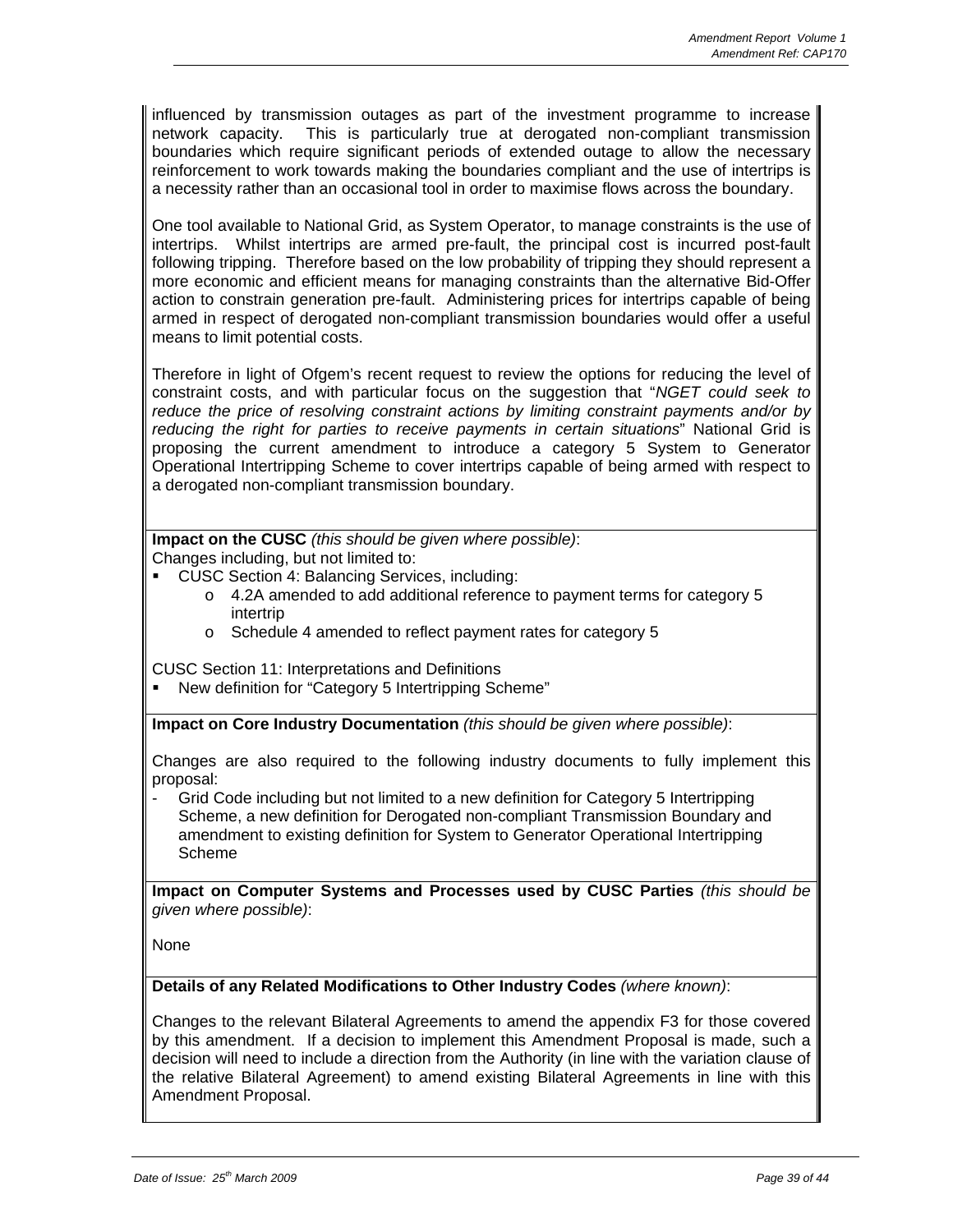#### **Justification for Proposed Amendment with Reference to Applicable CUSC Objectives**\*\* *(mandatory by proposer)*:

As proposer of this modification National Grid believes that the introduction of category 5 System to Generator Operational Intertripping Scheme to cover intertrips capable of being armed with respect to a derogated non-compliant transmission boundary would better achieve the applicable CUSC objectives in the manner described below.

(a) the efficient discharge by the licensee of the obligations imposed upon it under the Act and by this licence.

- Facilitating economic and efficient use of all intertrips capable of being armed with respect to derogated non-complaint transmission boundaries
- Clarifying the responsibility and remuneration for intertrips capable of being armed with respect to derogated non-compliant transmission boundaries
- Reducing National Grid and industry exposure to the consequences of the operation of bilaterally negotiated schemes capable of being armed with respect to derogated noncompliant transmission boundaries

(b) facilitating effective competition in the generation and supply of electricity, and (so far as consistent therewith) facilitating such competition in the sale, distribution and purchase of electricity.

- Ensuring an enhanced level of market certainty with regards to processes, responsibilities and remuneration for intertrips capable of being armed with respect to derogated non-compliant transmission boundaries
- Limiting the potential BSUoS cost for all parties, by limiting the cost of intertrips capable of being armed with respect to derogated non-compliant transmission boundaries

| <b>Details of Proposer:</b><br>Organisation's Name:                                                                                                                  | <b>National Grid</b>                                                            |  |
|----------------------------------------------------------------------------------------------------------------------------------------------------------------------|---------------------------------------------------------------------------------|--|
| Capacity in which the Amendment is<br>being proposed:                                                                                                                | <b>CUSC Party</b>                                                               |  |
| (i.e. CUSC Party, BSC Party or<br>"energywatch")                                                                                                                     |                                                                                 |  |
| <b>Details of Proposer's</b><br><b>Representative:</b><br>Name:<br>Organisation:<br>Telephone Number:<br>Email Address:                                              | David Smith<br><b>National Grid</b><br>01926 5534<br>david.m.smith@uk.ngrid.com |  |
| <b>Details of Representative's</b>                                                                                                                                   |                                                                                 |  |
| Alternate:<br>Name: I<br>Organisation:  <br>Telephone Number:<br>Email Address:                                                                                      | Rob Smith<br><b>National Grid</b><br>01926 654076<br>robert.smith@uk.ngrid.com  |  |
| <b>Attachments (Yes/No):</b><br>If Yes, Title and No. of pages of each Attachment:<br>Yes - indicative drafting of changes to CUSC (as a separate 2 page attachment) |                                                                                 |  |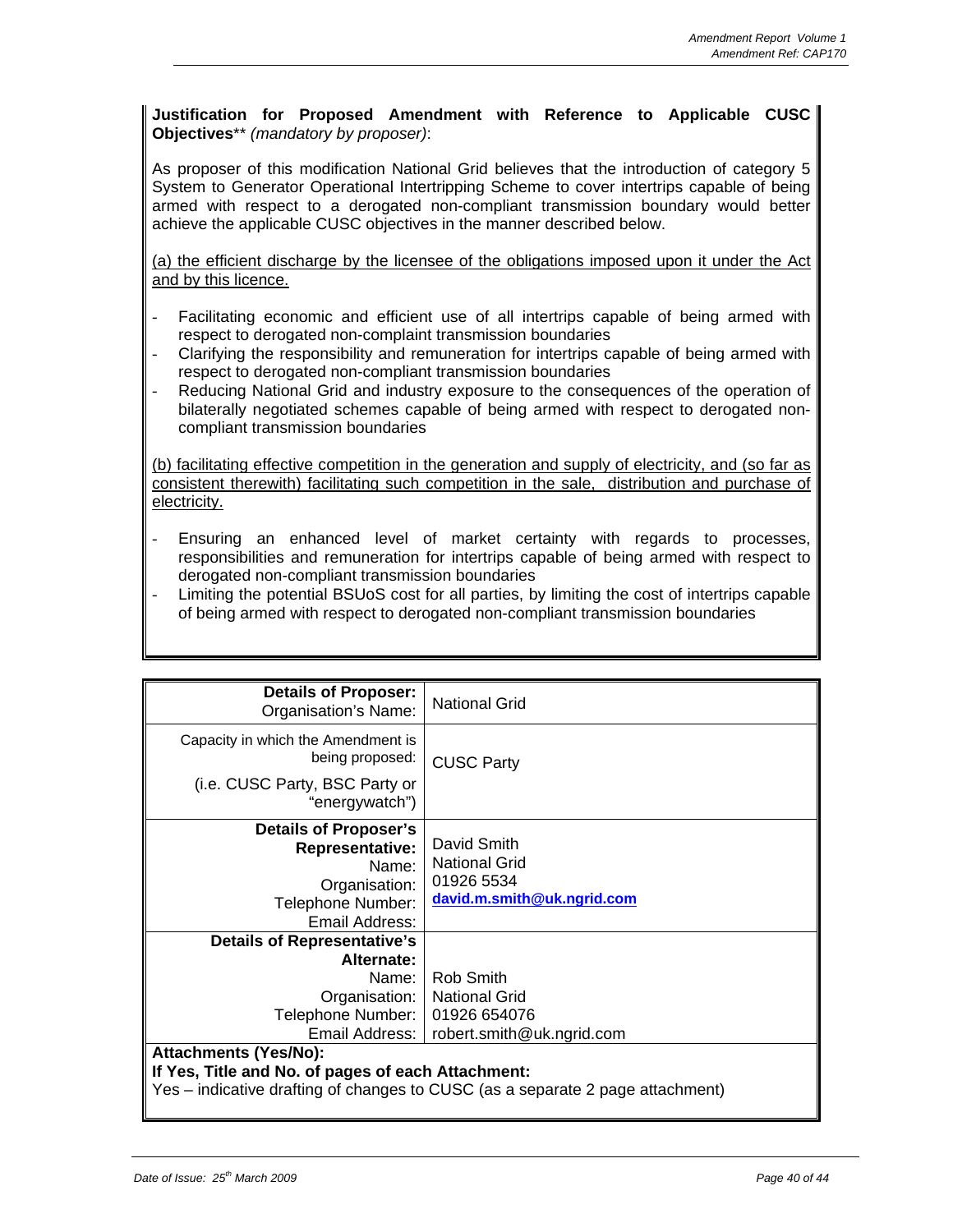## **ANNEX 3 – CAP170 REQUEST FOR URGENCY**

#### Request for Urgency of CAP170

National Grid believes that this Amendment Proposal merits progress via an urgent amendments process, as the nature of the proposal exhibits the following characteristics:

- The proposal is linked to an imminent date related event
- There is a very real likelihood of significant commercial impact upon, NGET, industry parties, or customers if the Amendment Proposal is not treated as urgent

On the  $17<sup>th</sup>$  of February 2009 Ofgem wrote to National Grid asking us to conduct an urgent review to consider (and if appropriate consult on) whether urgent changes to the existing commercial and charging arrangements for access to the GB transmission system are necessary before the next charging year (starting April 2009). Moreover, as Ofgem indicate in this letter, the rate at which constraint costs are incurred will increase significantly in the next few weeks (when the planned Cheviot outage programme commences). Therefore, this proposal is linked to an imminent date related event.

Furthermore, the amendment seeks to limit the price of intertrips (not classified as System to Generator Operational Intertripping Schemes) at derogated transmission boundaries, and in doing so limit the potential contribution to constraint costs. As all industry parties are charged for the cost of constraints, and this charge is ultimately passed on to consumers, this Amendment Proposal also has the potential to have significant commercial impact on both the industry and consumers.

Therefore, National Grid believes that it is appropriate that the proposal is considered in an expedited manner.

National Grid would propose that the amendment proceeds straight to company consultation under the urgent process based on the following timetable:

| • Amendment Raised and approved as urgent | 27 <sup>th</sup> February |
|-------------------------------------------|---------------------------|
| • Launch of Company Consultation          | $3rd$ March               |
| • Close of Company Consultation           | $13th$ March              |
| • Report to industry for comment          | 19 <sup>th</sup> March    |
| • Industry comment closes                 | 21 <sup>st</sup> March    |
| Panel vote                                | $25th$ March              |
| • Report to Authority                     | 27 <sup>th</sup> March    |

National Grid is aware that this timetable does not allow for Working Group development of the Amendment Proposal (and consequently does not allow for alternatives to be raised); therefore, following implementation of this amendment proposal, in accordance with CUSC section 8.21.1.9, a full review will be necessary.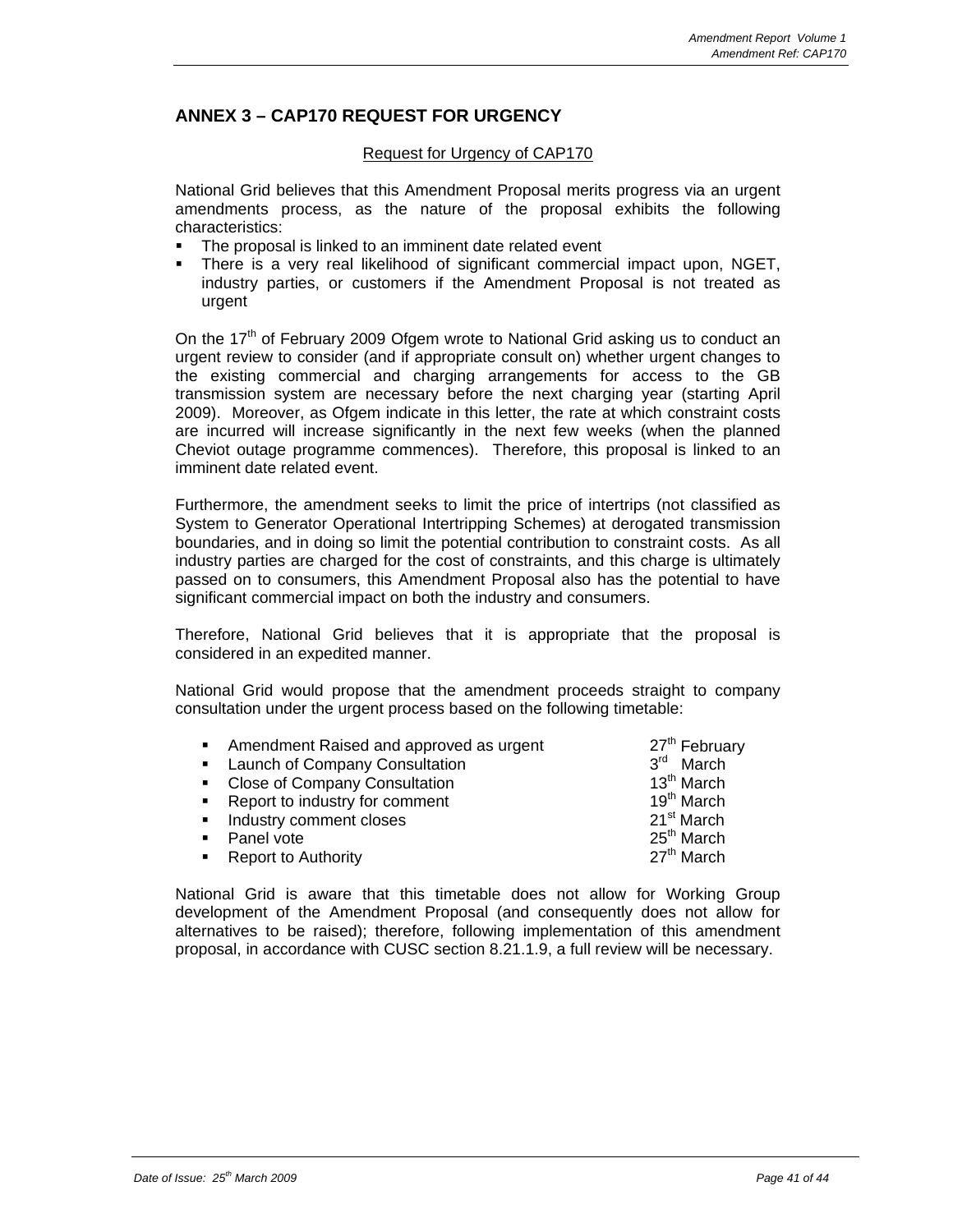#### **ANNEX 4 – AUTHORITY DECISION ON URGENCY**



Promoting choice and value to customers

Your Ref: Direct Dial: 020 7901 7437 Email: mark.feather@ofgem.gov.uk

2 March 2009

Dear Alison,

**Alison Kay** 

**Gallows Hill** 

**CUSC Panel Secretary National Grid** 

Warwick CV34 6DA

Warwick Technology Park

#### Request for Urgency in relation to Code Amendment Proposal CAP170: Category 5 System to Generator Operational Intertripping Scheme.

Thank you for your email to Dipen Gadhia, dated 27 February 2009, containing the Panel's recommendation that CAP170 should be treated as an Urgent Amendment Proposal.

#### **Characteristics of Urgent Amendments**

Our view is that, in general, urgent amendments are likely to exhibit at least one of the following characteristics:

- There is a very real likelihood of significant commercial impact upon NGET, industry parties, or customers if an Amendment Proposal is not urgent;
- Safety and security of the network is likely to be impacted if a proposed Amendment is not urgent; and
- The proposal is linked to an imminent date related event.

#### Applying these characteristics to CAP170

CAP 170 was raised by National Grid and would introduce a fifth category of operational intertrip. Intertrips are used by National Grid to manage constraints, and in its view offer a more economic and efficient means for managing constraints than the alternative Bid-Offer action to constrain generation.

From April 2009 and over the forthcoming summer period, there is the potential for National Grid (and ultimately consumers) to incur significant costs associated with the management of constraints on National Grid's transmission system. This modification proposes changing the arrangements by which National Grid manage constraints at derogated, non-compliant transmission system boundaries and has the potential to<br>impact on the level of costs incurred over this period. Given the proximity of the summer constraint period, we consider that this proposal merits urgent status.

The Office of Gas and Electricity Markets 9 Millbank London SW1P 3GE Tel 020 7901 7000 Fax 020 7901 7066 www.ofgem.gov.uk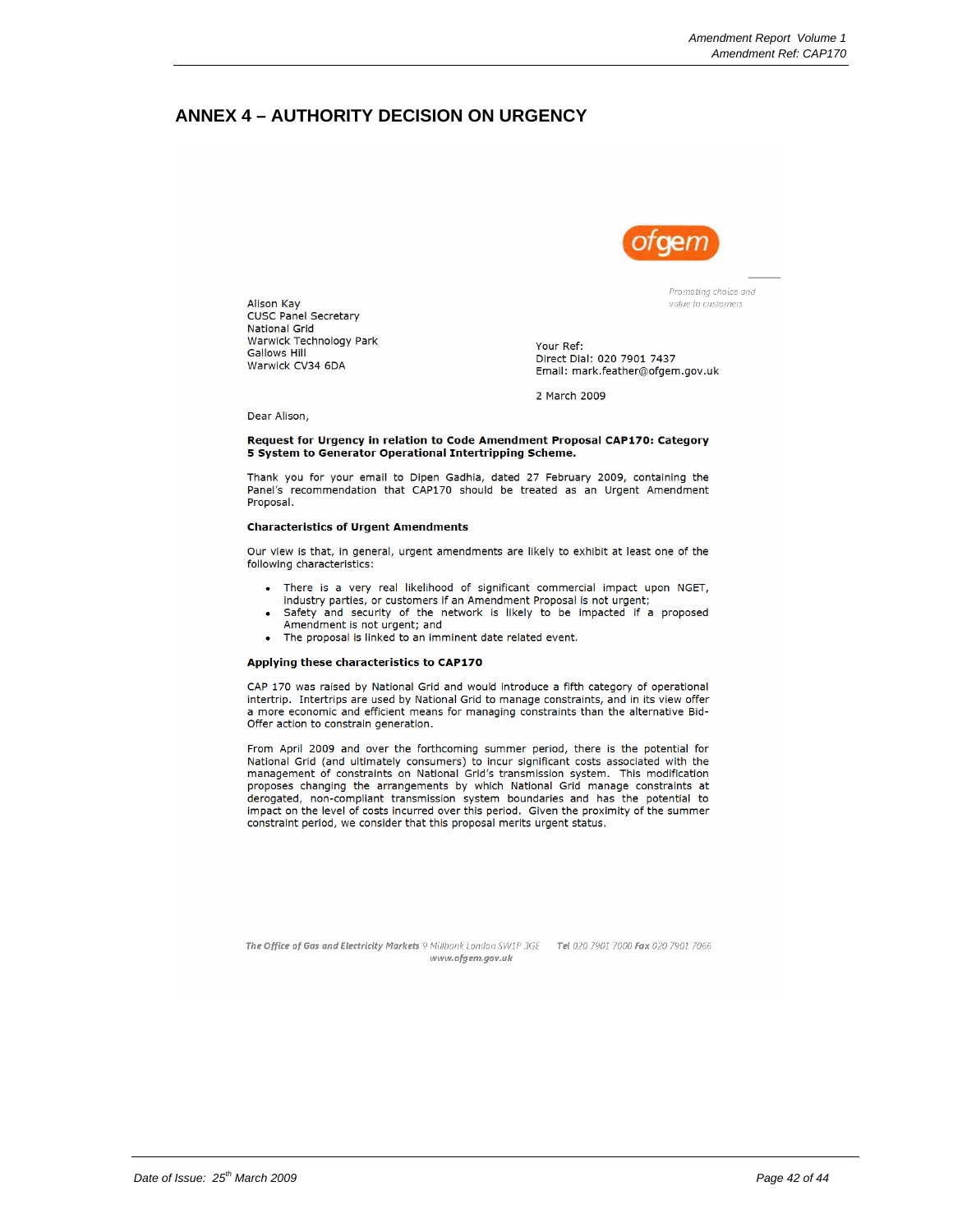#### **Our decision on Urgency**

Ofgem therefore agrees with the CUSC Panel and consents to CAP170 being treated as an<br>Urgent Amendment Proposal for the purposes of section 8.21.1.5 of the CUSC.

#### **Urgency Timetable**

We appreciate and have taken on board the CUSC Panels views with respect to the timetable. However we consider the amendment needs to be submitted to us under a slightly more constrained timetable to that recommended by the Panel. We therefore direct the following timetable.

| <b>Process</b>                                    | <b>Date</b> |
|---------------------------------------------------|-------------|
|                                                   |             |
| Amendment submitted to Company Consultation       | 03/03/09    |
| Close of Company Consultation                     | 13/03/09    |
| Draft Amendment Report circulated to Industry     | 18/03/09    |
| Panel undertake Recommendation Vote               | 23/03/09    |
| Final Amendment Report submitted to the Authority | 25/03/09    |

Ofgem has not, by consenting to the request that CAP170 be treated as an Urgent Amendment Proposal, made any judgement on its merits.

If you have any queries in relation to the issues raised in this letter, please feel free to contact me on the number above.

Yours sincerely

 $\mathscr{N}$  feet

**Mark Feather Director, Industry Codes & Licensing** Signed on behalf of the Authority and authorised for that purpose by the Authority

The Office of Gas and Electricity Markets 9 Millbank London SW1P 3GE Tel 020 7901 7000 Fax 020 7901 7066 www.ofgem.gov.uk